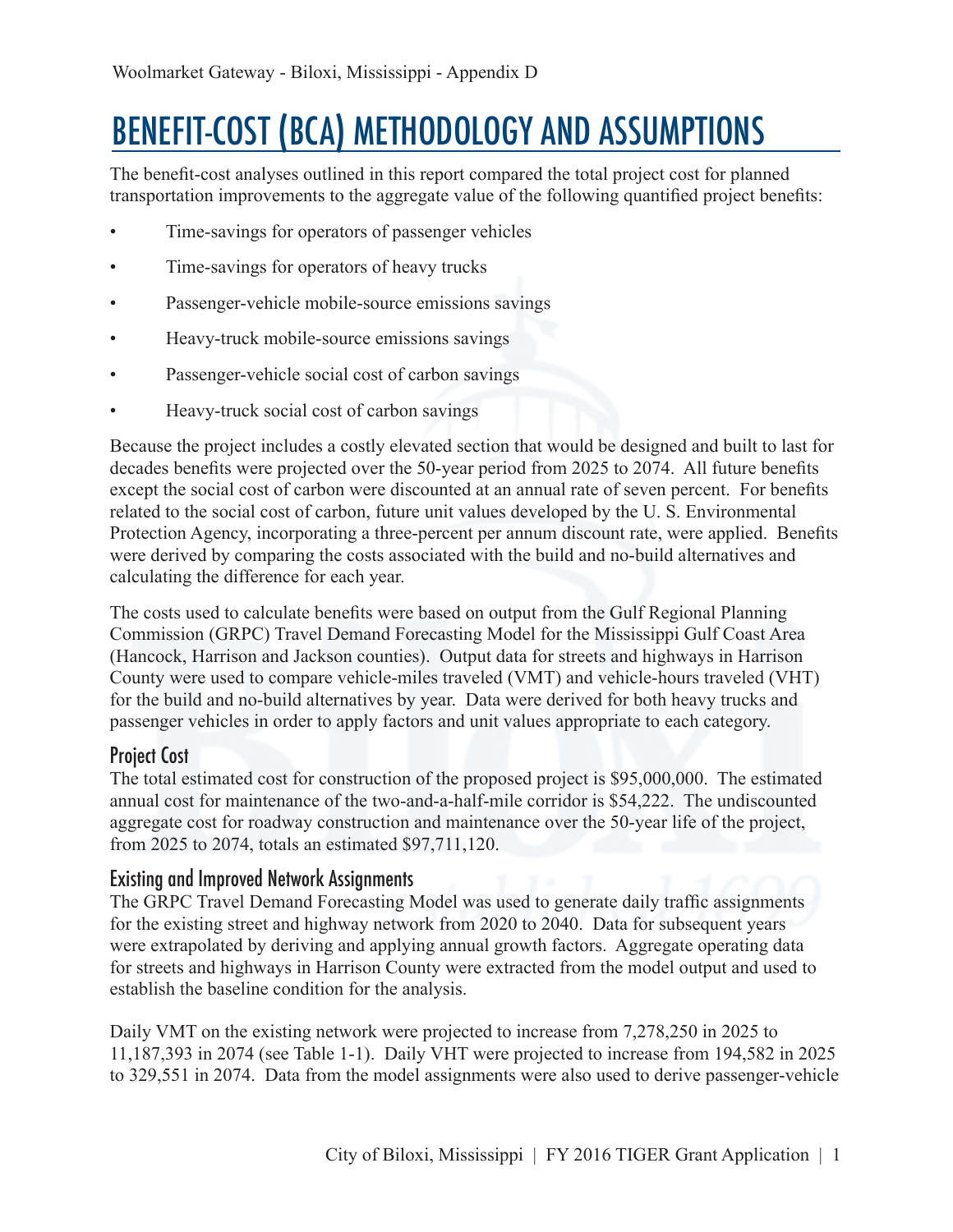and truck factors for use in distributing VMT and VHT (see Table 1-2). This made it possible to apply rates appropriate to each vehicle type in projecting emissions, time-savings and carbon output.

## Projected Travel Time Savings

Traffic assignments were also generated for the improved network, and output VMT and VHT were compared to base network data in order to measure the projected reduction in both overall distance traveled and the amount of time spent traveling. Annual reductions in VHT were substantial, increasing from 833,205 hours in 2025 to 1,378,028 in 2074. Recommended values from the "Benefit-Cost Analysis (BCA) Resource Guide" were updated to 2015 dollars and used to assign value to these time-savings. A unit value corresponding to local travel for all purposes (\$13.23) was used to monetize passenger-vehicle time-savings; another representing intercity travel for all purposes (\$19.33) was adopted for trucks. The total projected value of time-savings over the 50 years from 2025 until 2074 amounted to more than \$729 million in real dollars.

## Projected Vehicle Emissions Savings

Annual passenger-vehicle emissions for four criteria pollutants regulated by the U. S. Environmental Protection Agency (EPA), in conformance with the National Ambient Air Quality Standards (NAAQS), were estimated using the South Coast Air Quality Management District EMFAC2007 factors for passenger vehicles (including light-duty delivery trucks) and heavyduty combination trucks. Factors associating VMT with output in pounds were used to estimate annual emissions for oxides of nitrogen (NOX), particulate matter (PM10 and PM2.5) and sulfur dioxide (SOX). Passenger-vehicle and truck emissions were projected for the existing network from 2025 to 2074 (see tables 1-3 and 1-4). Recommended values per metric ton from the "Benefit-Cost Analysis (BCA) Resource Guide" were used to generate annual costs associated with each of the pollutants.

While not a designated pollutant, carbon dioxide has been targeted for reduction, and Federal agencies have priced and discounted the social cost of carbon well into the future, making it possible to monetize benefits associated with cutting carbon emissions. The analysis determined the social cost of carbon associated with passenger-vehicles and trucks operating on the existing network over the 50-year period from 2025 to 2074 (see Table 1-5).

The same methodology was applied to output for the improved network, yielding annual passenger-vehicle and truck emissions costs and the long-term social cost of carbon for the project. The results are presented in tables 1-6, 1-7 and 1-8.

## Overall Benefit Calculations

Having already calculated total travel time-savings, emissions savings were derived by finding the difference between annual costs associated with the existing street-and-highway network and the improved network. Savings related to travel time, passenger-vehicle emissions and pollutant output from trucks were then summed to yield the total non-carbon savings for each year from 2025 to 2074 (see Table 1-9).

The social cost of carbon was isolated at this stage because the discounted cost of future carbon emissions is built into the recommended values utilized in the analysis. Annual maintenance costs were next subtracted from the summed non-carbon cost savings, and a discount rate of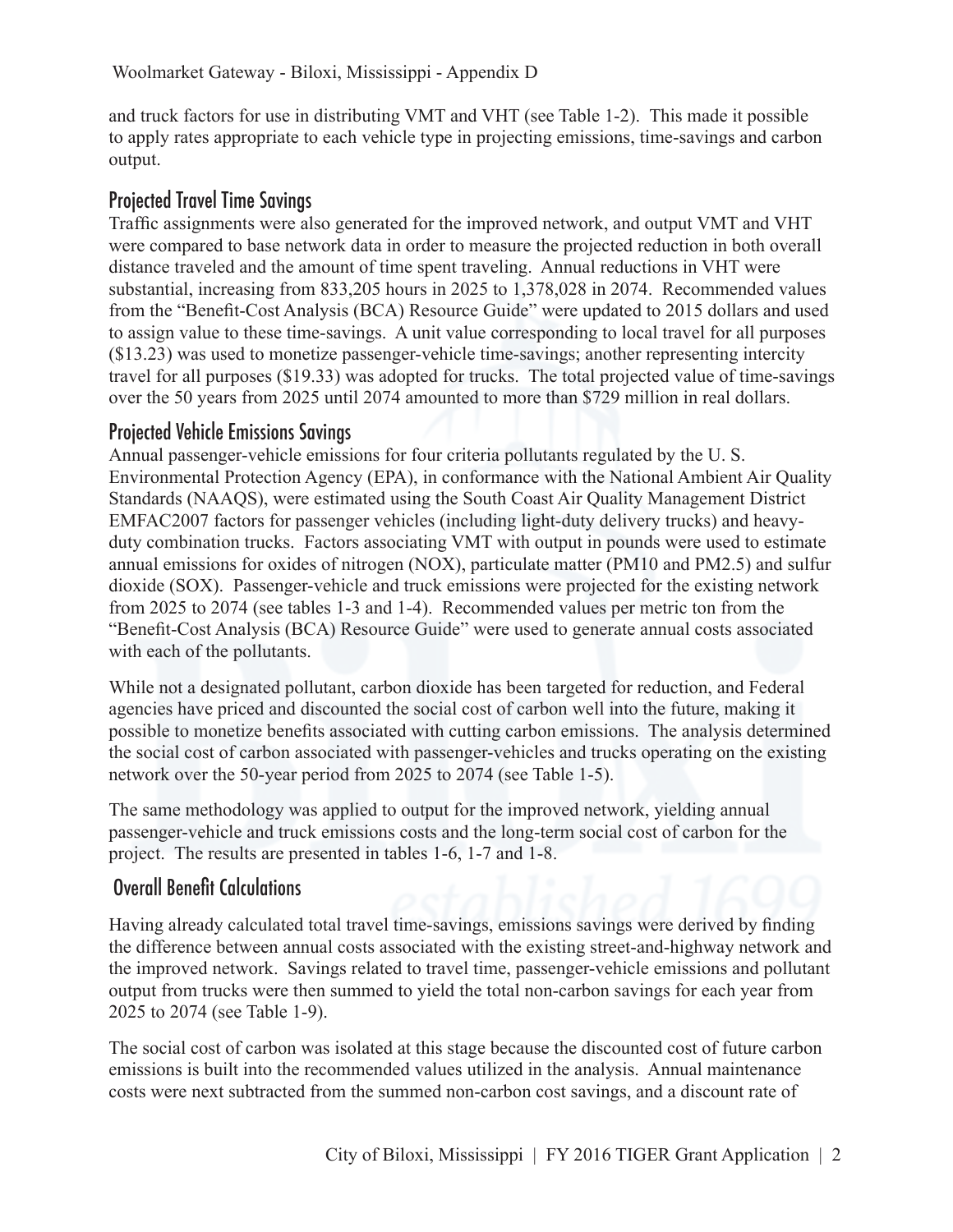seven percent per annum was applied to the result to yield the discounted net non-carbon benefit for each year. Adding this to the previously calculated yearly benefit accruing from reductions in the social cost of carbon provided the total annual discounted net project benefit.

The aggregate net benefit discounted at seven percent over 50 years amounted to \$226,530,860. Comparing this to the initial construction cost of \$95,000,000 yielded a benefit-cost ratio of 2.38 (see Table 1-10). Discounting at three percent resulted in an aggregate net project benefit of \$407,513,749 and a benefit-cost ratio of 4.29 (see Table 1-11).



City of Biloxi, Mississippi | FY 2016 TIGER Grant Application | 3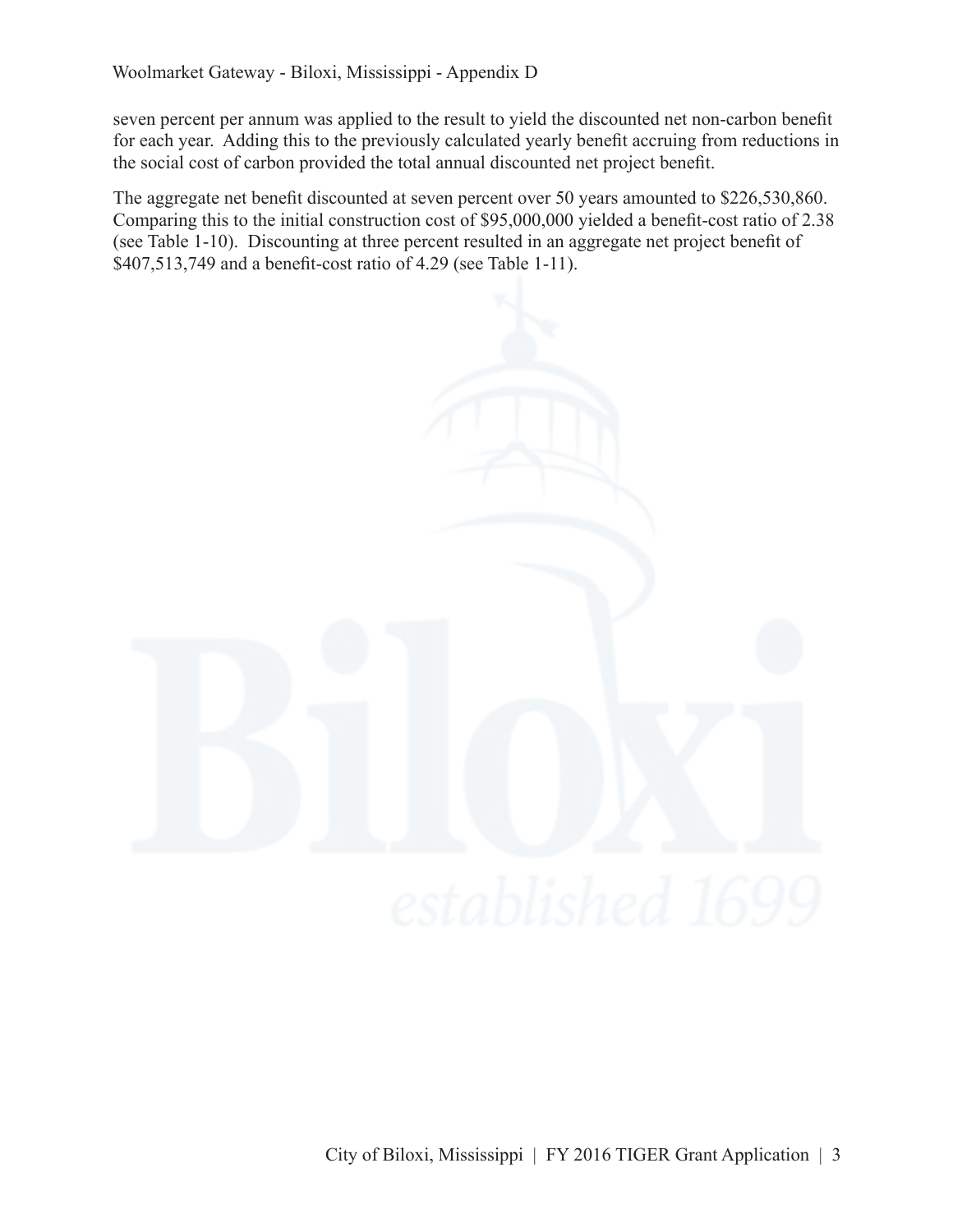|              | <b>EXISTING NETWORK</b> |                      | <b>IMPROVED NETWORK</b> |                | <b>DAILY REDUCTION (3)</b> |             | <b>ANNUAL REDUCTION (4)</b> |                |
|--------------|-------------------------|----------------------|-------------------------|----------------|----------------------------|-------------|-----------------------------|----------------|
| <b>YEAR</b>  | <b>DAILY VMT (1)</b>    | <b>DAILY VHT (2)</b> | DAILY VMT (1)           | DAILY VHT (2)  | <b>VMT</b>                 | <b>VHT</b>  | <b>VMT</b>                  | <b>VHT</b>     |
| 2025         | 7,278,250.233           | 194,582.078          | 7,263,634.064           | 192,299.324    | 14,616.168                 | 2,282.754   | 5,334,901.384               | 833,205.160    |
| 2026         | 7,349,789.271           | 196,888.953          | 7,334,877.122           | 194,590.088    | 14,912.150                 | 2,298.864   | 5,442,934.610               | 839,085.520    |
| 2027         | 7,422,031.478           | 199,223.177          | 7,406,818.944           | 196,908.141    | 15,212.534                 | 2,315.036   | 5,552,575.004               | 844,987.971    |
| 2028         | 7,494,983.765           | 201,585.074          | 7,479,466.385           | 199,253.808    | 15,517.380                 | 2,331.266   | 5,663,843.711               | 850,912.209    |
| 2029         | 7,568,653.111           | 203,974.973          | 7,552,826.365           | 201,627.417    | 15,826.746                 | 2,347.556   | 5,776,762.136               | 856,857.918    |
| 2030         | 7,643,046.564           | 206,393.206          | 7,626,905.874           | 204,029.302    | 16,140.690                 | 2,363.904   | 5,891,351.883               | 862,824.937    |
| 2031         | 7,709,514.240           | 208,599.951          | 7,693,635.720           | 206,210.713    | 15,878.521                 | 2,389.238   | 5,795,660.086               | 872,071.961    |
| 2032         | 7,776,559.952           | 210,830.291          | 7,760,949.403           | 208,415.447    | 15,610.550                 | 2,414.844   | 5,697,850.613               | 881,418.086    |
| 2033         | 7,844,188.727           | 213,084.477          | 7,828,852.031           | 210,643.753    | 15,336.695                 | 2,440.724   | 5,597,893.800               | 890,864.375    |
| 2034         | 7,912,405.634           | 215,362.765          | 7,897,348.758           | 212,895.883    | 15,056.876                 | 2,466.882   | 5,495,759.627               | 900,411.900    |
| 2035         | 7,981,215.789           | 217,665.412          | 7,966,444.781           | 215,172.092    | 14,771.007                 | 2,493.320   | 5,391,417.714               | 910,061.746    |
| 2036         | 8,050,624.350           | 219,992.679          | 8,036,145.344           | 217,472.638    | 14,479.006                 | 2,520.041   | 5,284,837.316               | 919,815.011    |
| 2037         | 8,120,636.523           | 222,344.829          | 8,106,455.735           | 219,797.781    | 14,180.787                 | 2,547.049   | 5,175,987.320               | 929,672.803    |
| 2038         | 8,191,257.555           | 224,722.129          | 8,177,381.292           | 222,147.783    | 13,876.264                 | 2,574.346   | 5,064,836.241               | 939,636.241    |
| 2039         | 8,262,492.743           | 227,124.846          | 8,248,927.394           | 224,522.910    | 13,565.349                 | 2,601.936   | 4,951,352.218               | 949,706.459    |
| 2040         | 8,334,347.427           | 229,553.252          | 8,321,099.473           | 226,923.432    | 13,247.953                 | 2.629.820   | 4,835,502.946               | 959,884.474    |
| 2041         | 8,406,826.994           | 232,007.624          | 8,393,463.830           | 229,349.685    | 13,363.164                 | 2,657.938   | 4,877,554.848               | 970,147.508    |
| 2042         | 8,479,936.879           | 234,488.237          | 8,466,457.503           | 231,801.880    | 13,479.377                 | 2,686.357   | 4,919,972.454               | 980,520.274    |
| 2043         | 8,553,682.564           | 236,995.373          | 8,540,085.964           | 234,280.293    | 13,596.600                 | 2,715.079   | 4,962,758.944               | 991,003.945    |
| 2044         | 8,628,069.577           | 239,529.315          | 8,614,354.734           | 236,785.206    | 13,714.843                 | 2,744.109   | 5,005,917.526               | 1,001,599.707  |
| 2045         | 8,703,103.496           | 242,090.349          | 8,689,269.382           | 239,316.901    | 13,834.114                 | 2,773.449   | 5,049,451.437               | 1,012,308.758  |
| 2046         | 8,778,789.946           | 244,678.767          | 8,764,835.525           | 241,875.664    | 13,954.422                 | 2,803.102   | 5,093,363.940               | 1,023,132.309  |
| 2047         | 8,855,134.604           | 247,294.859          | 8,841,058.827           | 244,461.786    | 14,075.776                 | 2,833.073   | 5,137,658.327               | 1,034,071.586  |
| 2048         | 8,932,143.191           | 249,938.922          | 8,917,945.005           | 247,075.559    | 14,198.186                 | 2,863.364   | 5,182,337.921               | 1,045,127.824  |
| 2049         | 9,009,821.483           | 252,611.256          | 8,995,499.823           | 249,717.277    | 14,321.660                 | 2,893.979   | 5,227,406.070               | 1,056,302.275  |
| 2050         | 9,088,175.304           | 255,312.162          | 9,073,729.095           | 252,387.241    | 14,446.209                 | 2,924.921   | 5,272,866.153               | 1,067,596.203  |
| 2051         | 9,167,210.528           | 258,041.946          | 9,152,638.688           | 255,085.752    | 14,571.840                 | 2,956.194   | 5,318,721.580               | 1,079,010.885  |
| 2052         | 9,246,933.080           | 260,800.917          | 9,232,234.516           | 257,813.116    | 14,698.564                 | 2,987.802   | 5,364,975.788               | 1,090,547.613  |
| 2053         | 9,327,348.939           | 263,589.387          | 9,312,522.550           | 260,569.640    | 14,826.390                 | 3,019.747   | 5,411,632.245               | 1,102,207.690  |
| 2054         | 9,408,464.134           | 266,407.671          | 9,393,508.807           | 263,355.637    | 14,955.327                 | 3,052.034   | 5,458,694.449               | 1,113,992.436  |
| 2055         | 9,490,284.747           | 269,256.087          | 9,475,199.360           | 266,171.421    | 15,085.386                 | 3,084.666   | 5,506,165.930               | 1,125,903.184  |
| 2056         | 9,572,816.911           | 272,134.959          | 9,557,600.335           | 269,017.312    | 15,216.576                 | 3,117.647   | 5,554,050.246               | 1,137,941.281  |
| 2057         | 9,656,066.815           | 275,044.612          | 9,640,717.909           | 271,893.631    | 15,348.907                 | 3,150.981   | 5,602,350.987               | 1,150,108.089  |
| 2058         | 9,740,040.702           | 277,985.374          | 9,724,558.313           | 274,800.703    | 15,482.388                 | 3,184.671   | 5,651,071.775               | 1,162,404.984  |
| 2059         | 9,824,744.866           | 280,957.579          | 9,809,127.836           | 277,738.857    | 15,617.031                 | 3,218.722   | 5,700,216.263               | 1,174,833.356  |
| 2060         | 9,910,185.660           | 283,961.563          | 9,894,432.816           | 280,708.427    | 15,752.844                 | 3,253.136   | 5,749,788.136               | 1,187,394.612  |
| 2061         | 9,996,369.488           | 286,997.664          | 9,980,479.650           | 283,709.746    | 15,889.839                 | 3,287.918   | 5,799,791.109               | 1,200,090.173  |
| 2062         | 10,083,302.813          | 290,066.228          | 10,067,274.789          | 286,743.156    | 16,028.024                 | 3,323.073   | 5,850,228.934               | 1,212,921.473  |
| 2063         | 10,170,992.153          | 293,167.601          | 10,154,824.741          | 289,808.998    | 16,167.412                 | 3,358.603   | 5,901,105.390               | 1,225,889.965  |
| 2064         | 10,259,444.083          | 296,302.134          | 10,243,136.071          | 292,907.621    | 16,308.012                 | 3,394.513   | 5,952,424.293               | 1,238,997.116  |
| 2065         | 10,348,665.234          | 299,470.180          | 10,332,215.399          | 296,039.374    | 16,449.834                 | 3,430.807   | 6,004,189.490               | 1,252,244.407  |
| 2066         | 10,438,662.295          | 302,672.100          | 10,422,069.405          | 299,204.611    | 16,592.890                 | 3,467.489   | 6,056,404.862               | 1,265,633.338  |
| 2067         | 10,529,442.015          | 305,908.254          | 10,512,704.825          | 302,403.691    | 16,737.190                 | 3,504.563   | 6,109,074.325               | 1,279,165.423  |
| 2068         | 10,621,011.200          | 309,179.008          | 10,604,128.455          | 305,636.975    | 16,882.745                 | 3,542.033   | 6,162,201.828               | 1,292,842.192  |
| 2069         | 10,713,376.716          | 312,484.734          | 10,696,347.150          | 308,904.829    | 17,029.565                 | 3,579.905   | 6,215,791.353               | 1,306,665.192  |
| 2070         | 10,806,545.487          | 315,825.804          | 10,789,367.824          | 312,207.623    | 17,177.663                 | 3,618.181   | 6,269,846.919               | 1,320,635.987  |
| 2071         | 10,900,524.499          | 319,202.597          | 10,883,197.451          | 315,545.731    | 17,327.048                 | 3,656.866   | 6,324,372.579               | 1,334,756.157  |
| 2072         | 10,995,320.799          | 322,615.494          | 10,977,843.067          | 318,919.529    | 17,477.733                 | 3,695.965   | 6,379,372.420               | 1,349,027.299  |
| 2073         | 11,090,941.494          | 326,064.882          | 11,073,311.767          | 322,329.400    | 17,629.728                 | 3,735.482   | 6,434,850.567               | 1,363,451.027  |
| 2074         | 11,187,393.754          | 329,551.150          | 11,169,610.710          | 325,775.729    | 17,783.044                 | 3,775.422   | 6,490,811.180               | 1,378,028.973  |
| <b>TOTAL</b> | 455,861,769.812         | 12,844,562.881       | 455,097,520.807         | 12,697,253.511 | 764,249.005                | 147,309.370 | 278,950,886.874             | 53,767,920.017 |

**Table 1-1:**

**POPP'S FERRY PHASE 3 PROJECTED ANNUAL REDUCTION IN VEHICLE MILES AND HOURS TRAVELED: 2025-2074**

*Notes: (1) VMT - Vehicle miles traveled. (2) VHT - Vehicle hours traveled. Existing network includes all major roadways in Harrison County and some*

*local streets required for continuity in modeling future traffic. (3) Existing network VMT or VHT less improved network VMT or VHT. (4) Projected daily reductions in VMT and VHT were multiplied by 365 to project annual reductions: Historical traffic data for principal arterials in the vicinity of the project indicate annual average daily traffic (AADT) generally equals or exceeds annual average weekday traffic. The travel demand forecasting model replicates weekday traffic conditions.*

*Source: Mississippi Gulf Coast Regional Travel Demand Forecasting Model (2016). Calculations by Neel-Schaffer, Inc.*

City of Biloxi, Mississippi | FY 2016 TIGER Grant Application | 4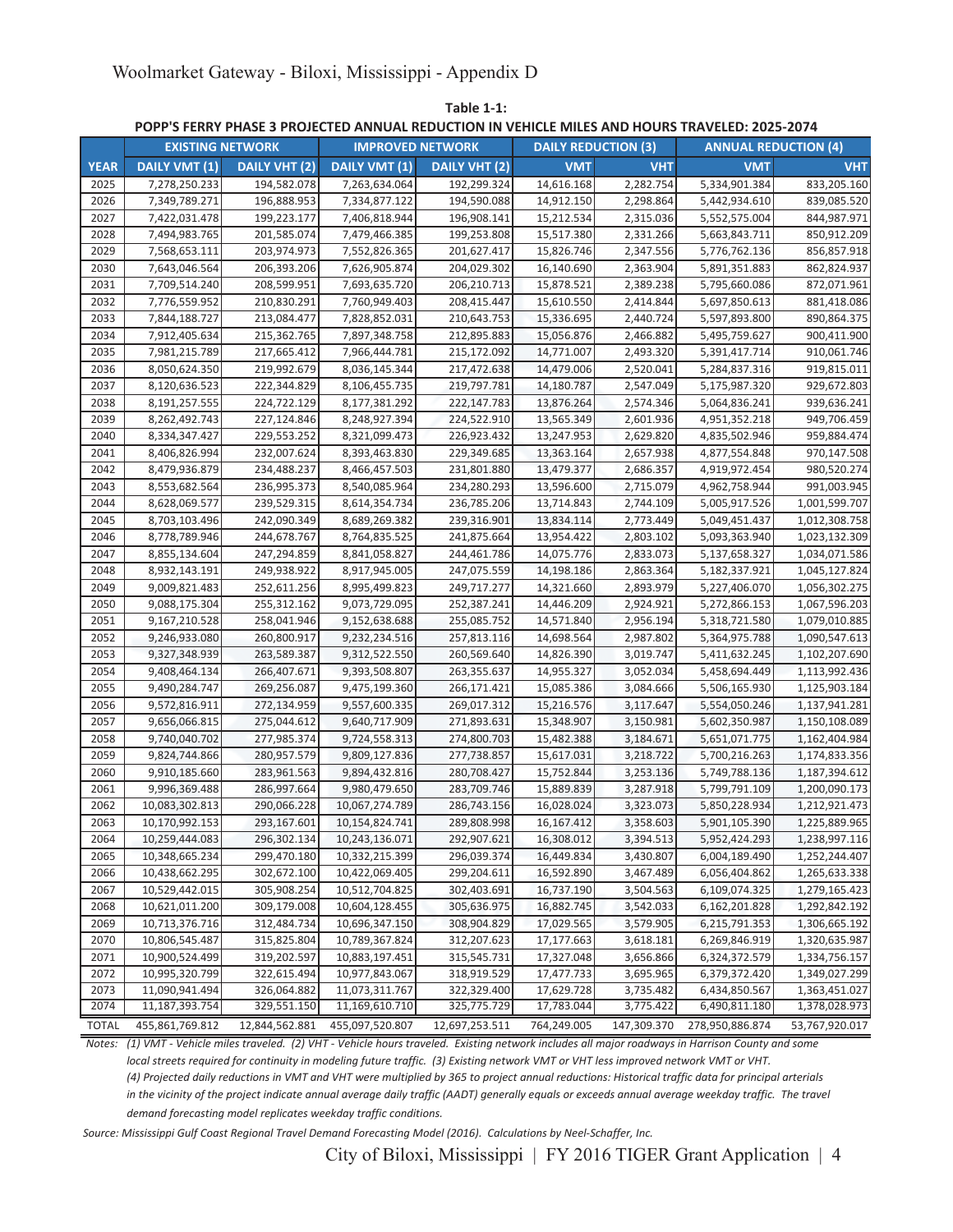**Table 1-2:**

**POPP'S FERRY PHASE 3 PROJECTED ANNUAL PASSENGER-VEHICLE AND TRUCK TRAVEL TIME-SAVINGS: 2021-2045**

|              | <b>ANNUAL VHT</b>    |                   | <b>PASSENGER VEHICLE</b> |                    |                   | <b>TRUCK</b>           |                    | <b>TOTAL ANNUAL</b> |
|--------------|----------------------|-------------------|--------------------------|--------------------|-------------------|------------------------|--------------------|---------------------|
| <b>YEAR</b>  | <b>REDUCTION (1)</b> | <b>FACTOR (2)</b> | <b>REDUCED VHT (3)</b>   | <b>SAVINGS (4)</b> | <b>FACTOR (2)</b> | <b>REDUCED VHT (3)</b> | <b>SAVINGS (4)</b> | <b>TIME-SAVINGS</b> |
| 2025         | 833,205.160          | 0.9462            | 788,345.39               | \$10,429,809.57    | 0.0538            | 44,859.77              | \$867,139.27       | \$11,296,948.84     |
| 2026         | 839,085.520          | 0.9461            | 793,816.86               | \$10,502,197.00    | 0.0540            | 45,268.66              | \$875,043.27       | \$11,377,240.28     |
| 2027         | 844,987.971          | 0.9459            | 799,307.92               | \$10,574,843.80    | 0.0541            | 45,680.05              | \$882,995.36       | \$11,457,839.16     |
| 2028         | 850,912.209          | 0.9458            | 804,818.29               | \$10,647,746.04    | 0.0542            | 46,093.91              | \$890,995.36       | \$11,538,741.40     |
| 2029         | 856,857.918          | 0.9457            | 810,347.67               | \$10,720,899.67    | 0.0543            | 46,510.25              | \$899,043.09       | \$11,619,942.76     |
| 2030         | 862,824.937          | 0.9456            | 815,895.89               | \$10,794,302.61    | 0.0544            | 46,929.05              | \$907,138.50       | \$11,701,441.11     |
| 2031         | 872,071.961          | 0.9455            | 824,544.04               | \$10,908,717.64    | 0.0545            | 47,527.92              | \$918,714.73       | \$11,827,432.37     |
| 2032         | 881,418.086          | 0.9454            | 833,283.84               | \$11,024,345.26    | 0.0546            | 48,134.24              | \$930,434.89       | \$11,954,780.16     |
| 2033         | 890.864.375          | 0.9453            | 842,116.28               | \$11,141,198.33    | 0.0547            | 48.748.10              | \$942,300.75       | \$12,083,499.08     |
| 2034         | 900,411.900          | 0.9452            | 851,042.32               | \$11,259,289.83    | 0.0548            | 49,369.58              | \$954,314.07       | \$12,213,603.90     |
| 2035         | 910,061.746          | 0.9451            | 860,062.95               | \$11,378,632.88    | 0.0549            | 49,998.79              | \$966,476.66       | \$12,345,109.54     |
| 2036         | 919,815.011          | 0.9449            | 869,179.20               | \$11,499,240.75    | 0.0551            | 50,635.82              | \$978,790.33       | \$12,478,031.08     |
| 2037         | 929,672.803          | 0.9448            | 878,392.05               | \$11,621,126.84    | 0.0552            | 51,280.75              | \$991,256.93       | \$12,612,383.77     |
| 2038         | 939,636.241          | 0.9447            | 887,702.55               | \$11,744,304.69    | 0.0553            | 51,933.70              | \$1,003,878.33     | \$12,748,183.01     |
| 2039         | 949,706.459          | 0.9446            | 897,111.72               | \$11,868,787.99    | 0.0554            | 52,594.74              | \$1,016,656.40     | \$12,885,444.39     |
| 2040         | 959,884.474          | 0.9445            | 906,620.48               | \$11,994,589.02    | 0.0555            | 53,263.99              | \$1,029,592.92     | \$13,024,181.93     |
| 2041         | 970,147.508          | 0.9443            | 916,110.29               | \$12,120,139.17    | 0.0557            | 54,037.22              | \$1,044,539.39     | \$13,164,678.56     |
| 2042         | 980,520.274          | 0.9442            | 925,807.24               | \$12,248,429.82    | 0.0558            | 54,713.03              | \$1,057,602.89     | \$13,306,032.72     |
| 2043         | 991,003.945          | 0.9441            | 935,606.82               | \$12,378,078.29    | 0.0559            | 55,397.12              | \$1,070,826.34     | \$13,448,904.63     |
| 2044         | 1,001,599.707        | 0.9440            | 945,510.12               | \$12,509,098.93    | 0.0560            | 56,089.58              | \$1,084,211.65     | \$13,593,310.58     |
| 2045         | 1,012,308.758        | 0.9439            | 955,518.24               | \$12,641,506.27    | 0.0561            | 56,790.52              | \$1,097,760.78     | \$13,739,267.04     |
| 2046         | 1,023,132.309        | 0.9439            | 965,734.59               | \$12,776,668.58    | 0.0561            | 57,397.72              | \$1,109,497.98     | \$13,886,166.56     |
| 2047         | 1,034,071.586        | 0.9439            | 976,060.17               | \$12,913,276.04    | 0.0561            | 58,011.42              | \$1,121,360.67     | \$14,034,636.71     |
| 2048         | 1,045,127.824        | 0.9439            | 986,496.15               | \$13,051,344.11    | 0.0561            | 58,631.67              | \$1,133,350.20     | \$14,184,694.31     |
| 2049         | 1,056,302.275        | 0.9439            | 997,043.72               | \$13,190,888.39    | 0.0561            | 59,258.56              | \$1,145,467.92     | \$14,336,356.31     |
| 2050         | 1,067,596.203        | 0.9439            | 1,007,704.06             | \$13,331,924.67    | 0.0561            | 59,892.15              | \$1,157,715.20     | \$14,489,639.87     |
| 2051         | 1,079,010.885        | 0.9439            | 1,018,478.37             | \$13,474,468.90    | 0.0561            | 60,532.51              | \$1,170,093.43     | \$14,644,562.33     |
| 2052         | 1,090,547.613        | 0.9439            | 1,029,367.89             | \$13,618,537.21    | 0.0561            | 61,179.72              | \$1,182,604.01     | \$14,801,141.21     |
| 2053         | 1,102,207.690        | 0.9439            | 1,040,373.84             | \$13,764,145.88    | 0.0561            | 61,833.85              | \$1,195,248.35     | \$14,959,394.23     |
| 2054         | 1,113,992.436        | 0.9439            | 1,051,497.46             | \$13,911,311.40    | 0.0561            | 62,494.98              | \$1,208,027.88     | \$15,119,339.28     |
| 2055         | 1,125,903.184        | 0.9439            | 1,062,740.02             | \$14,060,050.41    | 0.0561            | 63,163.17              | \$1,220,944.05     | \$15,280,994.46     |
| 2056         | 1,137,941.281        | 0.9439            | 1,074,102.78             | \$14,210,379.72    | 0.0561            | 63,838.51              | \$1,233,998.32     | \$15,444,378.04     |
| 2057         | 1,150,108.089        | 0.9439            | 1,085,587.03             | \$14,362,316.35    | 0.0561            | 64,521.06              | \$1,247,192.16     | \$15,609,508.51     |
| 2058         | 1,162,404.984        | 0.9439            | 1,097,194.06             | \$14,515,877.47    | 0.0561            | 65,210.92              | \$1,260,527.08     | \$15,776,404.55     |
| 2059         | 1,174,833.356        | 0.9439            | 1,108,925.21             | \$14,671,080.46    | 0.0561            | 65,908.15              | \$1,274,004.56     | \$15,945,085.03     |
| 2060         | 1,187,394.612        | 0.9439            | 1,120,781.77             | \$14,827,942.88    | 0.0561            | 66,612.84              | \$1,287,626.15     | \$16,115,569.03     |
| 2061         | 1,200,090.173        | 0.9439            | 1,132,765.11             | \$14,986,482.46    | 0.0561            | 67,325.06              | \$1,301,393.38     | \$16,287,875.84     |
| 2062         | 1,212,921.473        | 0.9439            | 1,144,876.58             | \$15,146,717.13    | 0.0561            | 68,044.89              | \$1,315,307.81     | \$16,462,024.95     |
| 2063         | 1,225,889.965        | 0.9439            | 1,157,117.54             | \$15,308,665.03    | 0.0561            | 68,772.43              | \$1,329,371.02     | \$16,638,036.05     |
| 2064         | 1,238,997.116        | 0.9439            | 1,169,489.38             | \$15,472,344.47    | 0.0561            | 69,507.74              | \$1,343,584.58     | \$16,815,929.05     |
| 2065         | 1,252,244.407        | 0.9439            | 1,181,993.50             | \$15,637,773.95    | 0.0561            | 70,250.91              | \$1,357,950.11     | \$16,995,724.07     |
| 2066         | 1,265,633.338        | 0.9439            | 1,194,631.31             | \$15,804,972.20    | 0.0561            | 71,002.03              | \$1,372,469.25     | \$17,177,441.45     |
| 2067         | 1,279,165.423        | 0.9439            | 1,207,404.24             | \$15,973,958.13    | 0.0561            | 71,761.18              | \$1,387,143.61     | \$17,361,101.74     |
| 2068         | 1,292,842.192        | 0.9439            | 1,220,313.74             | \$16,144,750.84    | 0.0561            | 72,528.45              | \$1,401,974.88     | \$17,546,725.72     |
| 2069         | 1,306,665.192        | 0.9439            | 1,233,361.27             | \$16,317,369.66    | 0.0561            | 73,303.92              | \$1,416,964.72     | \$17,734,334.38     |
| 2070         | 1,320,635.987        | 0.9439            | 1,246,548.31             | \$16,491,834.12    | 0.0561            | 74,087.68              | \$1,432,114.83     | \$17,923,948.95     |
| 2071         | 1,334,756.157        | 0.9439            | 1,259,876.34             | \$16,668,163.93    | 0.0561            | 74,879.82              | \$1,447,426.93     | \$18,115,590.86     |
| 2072         | 1,349,027.299        | 0.9439            | 1,273,346.87             | \$16,846,379.06    | 0.0561            | 75,680.43              | \$1,462,902.74     | \$18,309,281.80     |
| 2073         | 1,363,451.027        | 0.9439            | 1,286,961.42             | \$17,026,499.65    | 0.0561            | 76,489.60              | \$1,478,544.02     | \$18,505,043.67     |
| 2074         | 1,378,028.973        | 0.9439            | 1,300,721.55             | \$17,208,546.08    | 0.0561            | 77,307.43              | \$1,494,352.53     | \$18,702,898.61     |
| <b>TOTAL</b> | 53,767,920.017       |                   | 50,772,634.435           | \$671,721,953.58   |                   | 2,995,285.581          | \$57,898,870.29    | \$729,620,823.87    |

*Notes: (1) From Table 1-1. (2) Passenger vehicle/truck share of VMT calculated on the basis of model output. (3) Annual VMT multiplied by factor.*

*(4) At \$13.23 per hour for passenger-vehicle travel and \$19.33 for truck travel, based on recommended rates for local and intercity travel for all purposes, updated to 2015 dollars using the Bureau of Labor Statistics Inflation Calculator.*

*Source: Mississippi Gulf Coast Regional Travel Demand Forecasting Model (2016). "Benefit-Cost Analysis (BCA) Resource Guide."*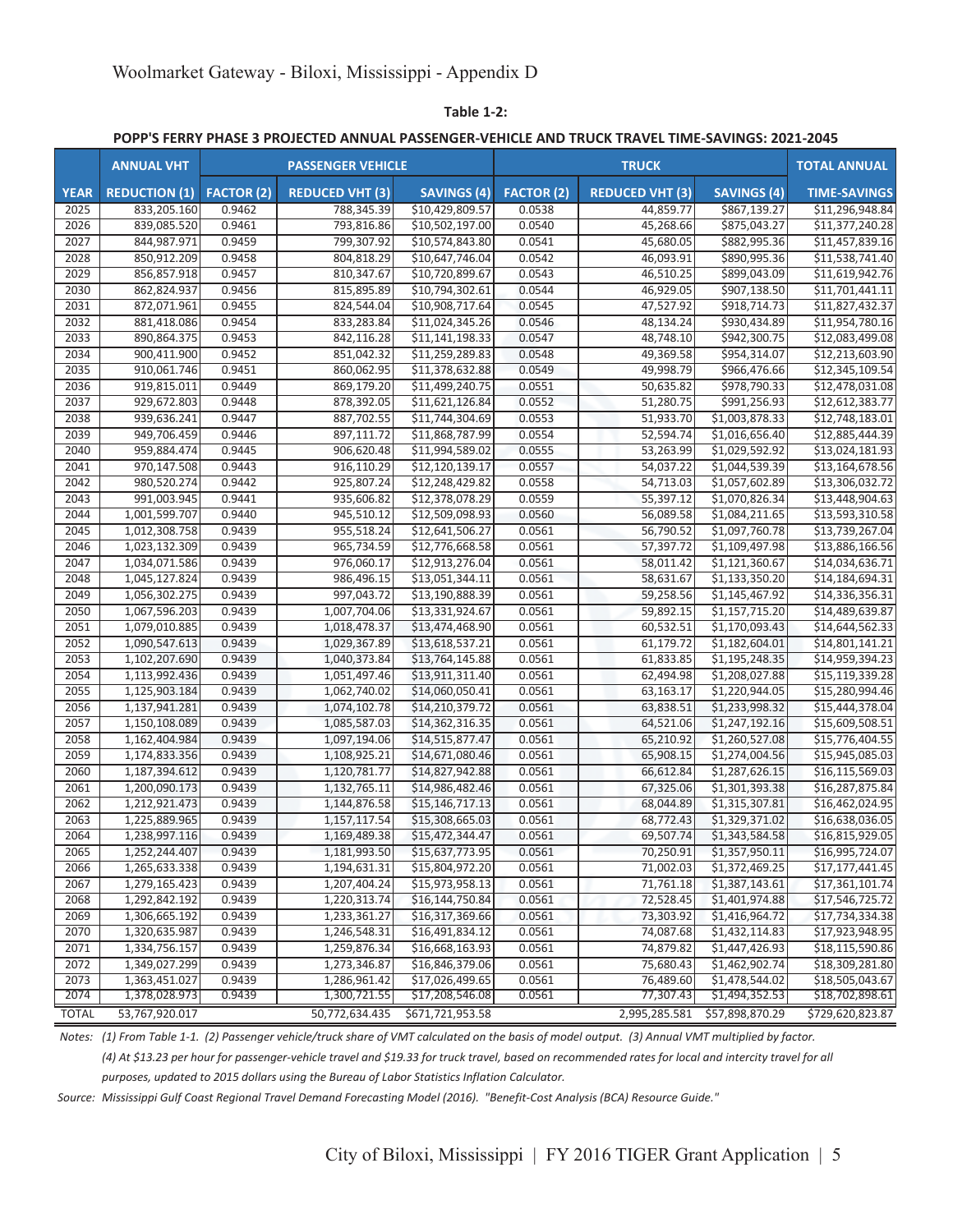**Table 1-3:**

**PROJECTED VALUE OF TOTAL ANNUAL PASSENGER-VEHICLE EMISSIONS FOR EXISTING NETWORK: 2025-2074**

| <b>DAILY</b><br><b>NITROGEN (NOX)</b><br><b>DIOXIDE (SOX)</b><br><b>ANNUAL</b><br>>2.5 µm (PM10)<br><2.5 µm (PM2.5)<br><b>PASS VEH</b><br><b>NOX</b><br><b>DAILY EMISSIONS</b><br><b>PM10</b><br><b>DAILY EMISSIONS</b><br><b>PM2.5</b><br><b>DAILY EMISSIONS</b><br>SOX<br><b>DAILY EMISSIONS</b><br><b>EMISSIONS</b><br><b>YEAR</b><br>MILES (1)<br><b>FACTOR (2)</b><br>TONS <sub>(3)</sub><br>VALUE (4)<br><b>FACTOR (2)</b><br><b>TONS (3)</b><br>VALUE (4)<br><b>FACTOR (2)</b><br>TONS <sub>(3)</sub><br>VALUE (4)<br><b>FACTOR (2)</b><br>TONS <sub>(3)</sub><br>VALUE (4)<br>VALUE (5)<br>0.00009679<br>2025<br>6,886,389.24<br>0.00028846<br>0.9009<br>\$7,219.78<br>0.3023<br>\$110,840.77<br>0.00006418<br>0.2004<br>\$73,489.10<br>0.00001070<br>0.0334<br>\$1,583.68<br>\$70,493,665.95<br>2026<br>0.00027141<br>0.8559<br>\$6,858.91<br>0.00009687<br>0.3055<br>\$112,010.43<br>0.00006415<br>0.2023<br>\$74,172.19<br>0.00001076<br>0.0339<br>\$1,607.11<br>6,953,268.14<br>\$71,046,753.94<br>2027<br>7,020,796.46<br>0.00027141<br>0.8642<br>\$6.925.52<br>0.00009687<br>0.3085<br>\$113,098.24<br>0.00006415<br>0.2043<br>\$74,892.53<br>0.00001076<br>0.0343<br>\$1,622.72<br>\$71,736,741.38<br>2028<br>7,088,980.49<br>0.00027141<br>0.8726<br>\$6,992.78<br>0.00009687<br>0.3114<br>0.2062<br>\$75,619.87<br>0.0346<br>\$1,638.48<br>\$72,433,428.82<br>\$114,196.62<br>0.00006415<br>0.00001076<br>2029<br>7,157,826.62<br>0.00027141<br>0.8810<br>\$7,060.69<br>0.00009687<br>0.3145<br>\$115,305.67<br>0.00006415<br>0.2082<br>\$76,354.27<br>0.00001076<br>0.0349<br>\$1,654.39<br>\$73,136,881.30<br>2030<br>0.00027141<br>0.8896<br>0.00009687<br>0.3175<br>\$116,425.48<br>0.2103<br>\$77,095.80<br>0.00001076<br>0.0353<br>\$1,670.46<br>7,227,341.26<br>\$7,129.26<br>0.00006415<br>\$73,847,164.52<br>2031<br>7,289,345.71<br>0.00027141<br>0.8972<br>\$7,190.43<br>0.00009687<br>0.3203<br>\$117.424.31<br>0.00006415<br>0.2121<br>\$77,757.21<br>0.00001076<br>0.0356<br>\$1,684.79<br>\$74,480,710.50<br>2032<br>7,351,882.01<br>0.00027141<br>0.9049<br>0.00009687<br>0.3230<br>\$118,431.71<br>0.00006415<br>0.2139<br>\$78,424.30<br>0.00001076<br>0.0359<br>\$75,119,690.76<br>\$7,252.11<br>\$1,699.24<br>2033<br>7,414,954.72<br>0.00027141<br>0.9127<br>\$7,314.33<br>0.00009687<br>0.3258<br>\$119,447.75<br>0.00006415<br>0.2157<br>\$79,097.12<br>0.00001076<br>0.0362<br>\$1,713.82<br>\$75,764,151.88<br>2034<br>7,478,568.43<br>0.00027141<br>0.9205<br>0.00009687<br>0.3286<br>\$120,472.51<br>0.00006415<br>0.2176<br>0.00001076<br>0.0365<br>\$1,728.53<br>\$7,377.08<br>\$79,775.70<br>\$76,414,140.89<br>2035<br>7,542,727.79<br>0.00027141<br>0.9284<br>\$7,440.37<br>0.00009687<br>0.3314<br>\$121,506.05<br>0.00006415<br>0.2194<br>\$80,460.10<br>0.00001076<br>0.0368<br>\$1,743.35<br>\$77,069,705.18<br>2036<br>0.00027141<br>0.9364<br>0.00009687<br>0.3342<br>0.2213<br>0.00001076<br>0.0371<br>\$77,730,892.56<br>7,607,437.48<br>\$7,504.20<br>\$122,548.46<br>0.00006415<br>\$81,150.38<br>\$1,758.31<br>2037<br>7,672,702.21<br>0.00027141<br>0.9444<br>\$7,568.58<br>0.00009687<br>0.3371<br>\$123,599.81<br>0.00006415<br>0.2232<br>\$81,846.57<br>0.00001076<br>0.0374<br>\$1,773.40<br>\$78,397,751.27<br>2038<br>0.00027141<br>0.9525<br>0.00009687<br>0.3400<br>\$124,660.18<br>0.2251<br>\$82,548.74<br>0.00001076<br>0.0378<br>\$1,788.61<br>\$79,070,329.93<br>7,738,526.75<br>\$7,633.51<br>0.00006415<br>2039<br>7,804,915.89<br>0.00027141<br>0.9607<br>\$7,699.00<br>0.00009687<br>0.3429<br>\$125,729.65<br>0.00006415<br>0.2271<br>\$83,256.93<br>0.00001076<br>0.0381<br>\$1,803.95<br>\$79,748,677.59<br>2040<br>7,871,874.49<br>0.00027141<br>0.9689<br>\$7,765.05<br>0.00009687<br>0.3458<br>\$126,808.29<br>0.2290<br>\$83,971.19<br>0.00001076<br>0.0384<br>\$1,819.43<br>0.00006415<br>\$80,432,843.74<br>2041<br>7,938,566.73<br>0.00027141<br>0.9771<br>\$7,830.84<br>0.00009687<br>0.3488<br>\$127,882.63<br>0.00006415<br>0.2310<br>\$84,682.61<br>0.00001076<br>0.0387<br>\$1,834.84<br>\$81,114,288.39<br>2042<br>0.00027141<br>0.9855<br>0.00009687<br>0.3518<br>\$128,981.10<br>0.00006415<br>0.2329<br>\$85,410.01<br>0.00001076<br>0.0391<br>\$1,850.61<br>\$81,811,033.38<br>8,006,756.40<br>\$7,898.10<br>2043<br>8,075,531.71<br>0.00027141<br>0.9940<br>\$7,965.94<br>0.00009687<br>0.3548<br>\$130,089.01<br>0.00006415<br>0.2349<br>\$86,143.65<br>0.00001076<br>0.0394<br>\$1,866.50<br>\$82,513,762.26<br>0.00027141<br>1.0025<br>\$8,034.37<br>0.00009687<br>0.3578<br>\$131,206.43<br>0.2370<br>\$86,883.59<br>0.00001076<br>0.0397<br>\$1,882.53<br>\$83,222,526.41<br>2044<br>8,144,897.68<br>0.00006415<br>2045<br>8,214,859.39<br>0.00027141<br>1.0112<br>\$8,103.38<br>0.00009687<br>0.3609<br>\$132,333.44<br>0.00006415<br>0.2390<br>\$87,629.89<br>0.00001076<br>0.0401<br>\$1,898.70<br>\$83,937,377.64<br>2046<br>8,285,422.04<br>0.00027141<br>1.0198<br>\$8,172.98<br>0.00009687<br>0.3640<br>\$133,470.14<br>0.00006415<br>0.2410<br>\$88,382.60<br>0.00001076<br>0.0404<br>\$1,915.01<br>\$84,658,369.19<br>2047<br>8,356,590.81<br>0.00027141<br>1.0286<br>\$8,243.19<br>0.00009687<br>0.3671<br>\$134,616.60<br>0.00006415<br>0.2431<br>\$89,141.78<br>0.00001076<br>0.0408<br>\$1,931.46<br>\$85.385.553.80<br>2048<br>8,428,370.88<br>0.00027141<br>1.0374<br>\$8,313.99<br>0.00009687<br>0.3703<br>\$135,772.91<br>0.00006415<br>0.2452<br>\$89,907.47<br>0.00001076<br>0.0411<br>\$1,948.05<br>\$86,118,984.66<br>2049<br>8,500,767.52<br>0.00027141<br>1.0463<br>\$8,385.41<br>0.00009687<br>0.3735<br>\$136,939.15<br>0.00006415<br>0.2473<br>\$90,679.74<br>0.00001076<br>0.0415<br>\$1,964.79<br>\$86,858,715.42<br>2050<br>8,573,786.03<br>0.00027141<br>1.0553<br>\$8,457.44<br>0.00009687<br>0.3767<br>0.00006415<br>0.2494<br>\$91,458.65<br>0.00001076<br>0.0418<br>\$1,981.66<br>\$138,115.40<br>\$87,604,800,20<br>8,647,431.73<br>0.00027141<br>1.0644<br>\$8,530.08<br>0.00009687<br>0.3799<br>0.0000641<br>0.2516<br>\$92,244.2<br>0.00001076<br>0.0422<br>\$1,998.69<br>2051<br>\$139,301.76<br>\$88,357,293.57<br>2052<br>8,721,710.02<br>0.00027141<br>1.0735<br>\$8,603.35<br>0.00009687<br>0.3832<br>\$140,498.32<br>0.00006415<br>0.2537<br>\$93,036.59<br>0.00001076<br>0.0426<br>\$2,015.85<br>\$89,116,250.59<br>0.00027141<br>1.0828<br>0.00009687<br>0.3865<br>0.00006415<br>0.2559<br>\$93,835.74<br>0.0429<br>2053<br>8,796,626.34<br>\$8,677.25<br>\$141,705.14<br>0.00001076<br>\$2,033.17<br>\$89,881,726.78<br>0.00027141<br>1.0921<br>0.00009687<br>0.3898<br>\$142,922.34<br>0.00001076<br>0.0433<br>\$2,050.63<br>\$90,653,778.12<br>2054<br>8,872,186.16<br>\$8,751.79<br>0.00006415<br>0.2581<br>\$94,641.76<br>0.00009687<br>8,948,395.02<br>0.00027141<br>1.1014<br>\$8,826.96<br>0.3931<br>0.0000641<br>0.2603<br>\$95,454.69<br>0.00001076<br>0.0437<br>\$2,068.25<br>2055<br>\$144,149.99<br>\$91,432,461.11<br>2056<br>9,025,258.47<br>0.00027141<br>1.1109<br>\$8,902.78<br>0.00009687<br>0.3965<br>\$145,388.19<br>0.00006415<br>0.2626<br>\$96,274.62<br>0.00001076<br>0.0440<br>\$2,086.01<br>\$92,217,832.70<br>9,102,782.16<br>0.00027141<br>1.1204<br>\$8,979.25<br>0.00009687<br>0.3999<br>0.00006415<br>0.00001076<br>0.0444<br>2057<br>\$146,637.0<br>0.2648<br>\$97,101.58<br>\$2,103.93<br>\$93,009,950.35<br>0.00027141<br>0.00009687<br>0.00001076<br>0.0448<br>2058<br>9,180,971.75<br>1.1301<br>\$9,056.38<br>0.4034<br>\$147,896.58<br>0.00006415<br>0.2671<br>\$97,935.65<br>\$2,122.00<br>\$93,808,872.00<br>2059<br>9,259,832.96<br>0.00027141<br>1.1398<br>0.00009687<br>0.4068<br>0.00006415<br>0.2694<br>\$98,776.88<br>0.0000107<br>0.0452<br>\$9,134.17<br>\$149,166.96<br>\$2,140.23<br>\$94,614,656.10<br>0.00027141<br>1.1496<br>0.4103<br>0.00006415<br>0.00001076<br>2060<br>9,339,371.56<br>\$9,212.63<br>0.00009687<br>\$150,448.25<br>0.2717<br>\$99,625.34<br>0.0456<br>\$2,158.61<br>\$95,427,361.59<br>0.00027141<br>1.1594<br>\$9,291.76<br>0.00009687<br>0.4138<br>0.2740<br>0.0000107<br>0.0460<br>2061<br>9.419.593.36<br>\$151.740.5<br>0.0000641<br>\$100,481.0<br>\$2,177.16<br>\$96,247,047.92<br>0.00027141<br>1.1694<br>0.00009687<br>0.4174<br>\$153,043.94<br>0.00001076<br>0.0464<br>2062<br>9,500,504.24<br>\$9,371.58<br>0.00006415<br>0.2764<br>\$101,344.18<br>\$2,195.86<br>\$97,073,775.06<br>\$9,452.08<br>0.4210<br>0.0468<br>2009<br>958211012<br>1 1794<br>\$154,358.53<br>0.2788<br>\$102,214.60<br>\$22147<br>\$97,907,603,49<br>0 <sub>0</sub><br>0.00027141<br>0.00009687<br>0.00006415<br>\$103,092.67<br>0.00001076<br>2064<br>9,664,416.96<br>1.1896<br>\$9,533.27<br>0.4246<br>\$155,684.41<br>0.2812<br>0.0472<br>\$2,233.74<br>\$98,748,594.20<br>0.00027141<br>1.1998<br>0.00009687<br>0.4282<br>0.00006415<br>0.2836<br>\$103,978.20<br>0.00001076<br>0.0476<br>2065<br>9,747,430.79<br>\$9,615.15<br>\$157,021.68<br>\$2,252.93<br>\$99,596,808.71<br>0.00027141<br>0.00009687<br>0.00006415<br>0.2860<br>0.00001076<br>0.0480<br>2066<br>9,831,157.68<br>1.2101<br>\$9,697.74<br>0.4319<br>\$158,370.44<br>\$104,871.34<br>\$2,272.28<br>\$100,452,309.08<br>0.00027141<br>0.00009687<br>2067<br>9,915,603.74<br>1.2205<br>0.4356<br>\$159,730.79<br>0.00006415<br>0.2885<br>\$105,772.14<br>0.00001076<br>0.0484<br>\$9,781.04<br>\$2,291.80<br>\$101,315,157.89<br>0.00001076<br>10,000,775.17<br>0.00027141<br>0.00009687<br>0.4394<br>\$161,102.82<br>0.00006415<br>0.2910<br>0.0488<br>2068<br>1.2310<br>\$9,865.06<br>\$106,680.69<br>\$2,311.48<br>\$102,185,418.25<br>0.00027141<br>0.00009687<br>0.4431<br>0.00006415<br>0.2934<br>\$107,597.04<br>0.00001076<br>0.0492<br>2069<br>10,086,678.20<br>1.2416<br>\$9,949.80<br>\$162,486.63<br>\$2,331.34<br>\$103,063,153.83<br>0.00027141<br>0.00009687<br>0.00006415<br>0.2960<br>0.00001076<br>0.0496<br>2070<br>10,173,319.09<br>1.2522<br>\$10,035.26<br>0.4470<br>\$163,882.33<br>\$108,521.26<br>\$2,351.36<br>\$103,948,428.84<br>2071<br>10,260,704.21<br>0.00027141<br>0.00009687<br>0.4508<br>\$165,290.02<br>0.00006415<br>0.2985<br>0.00001076<br>0.0501<br>1.2630<br>\$10,121.46<br>\$109,453.41<br>\$2,371.56<br>\$104,841,308.05<br>2072<br>10,348,839.92<br>0.00027141<br>0.00009687<br>\$166,709.80<br>0.00006415<br>0.3011<br>0.00001076<br>0.0505<br>1.2738<br>\$10,208.40<br>0.4547<br>\$110,393.58<br>\$2,391.93<br>\$105,741,856.76<br>0.00027141<br>1.2848<br>0.00009687<br>0.4586<br>0.00006415<br>0.3037<br>0.00001076<br>0.0509<br>2073<br>10,437,732.70<br>\$10,296.09<br>\$168,141.78<br>\$111,341.82<br>\$2,412.48<br>\$106,650,140.85<br>2074<br>10,527,389.02<br>0.00027141<br>1.2958<br>\$10,384.53<br>0.00009687<br>0.4625<br>\$169,586.06<br>0.00006415<br>0.3063<br>\$112,298.21<br>0.00001076<br>0.0514<br>\$2,433.20<br>\$107,566,226.78<br>52.9842<br>18.8925<br><b>TOTAL</b><br>430,023,908.29<br>\$424,615.11<br>\$6,927,177.05<br>12.5107<br>\$4,587,199.39<br>2.0979<br>\$99,383.66<br>\$4,394,006,954.21 |  |  | <b>OXIDES OF</b> |  | <b>PARTICULATE MATTER</b> |  | <b>PARTICULATE MATTER</b> |  | <b>SULFUR</b> | <b>TOTAL</b> |
|-----------------------------------------------------------------------------------------------------------------------------------------------------------------------------------------------------------------------------------------------------------------------------------------------------------------------------------------------------------------------------------------------------------------------------------------------------------------------------------------------------------------------------------------------------------------------------------------------------------------------------------------------------------------------------------------------------------------------------------------------------------------------------------------------------------------------------------------------------------------------------------------------------------------------------------------------------------------------------------------------------------------------------------------------------------------------------------------------------------------------------------------------------------------------------------------------------------------------------------------------------------------------------------------------------------------------------------------------------------------------------------------------------------------------------------------------------------------------------------------------------------------------------------------------------------------------------------------------------------------------------------------------------------------------------------------------------------------------------------------------------------------------------------------------------------------------------------------------------------------------------------------------------------------------------------------------------------------------------------------------------------------------------------------------------------------------------------------------------------------------------------------------------------------------------------------------------------------------------------------------------------------------------------------------------------------------------------------------------------------------------------------------------------------------------------------------------------------------------------------------------------------------------------------------------------------------------------------------------------------------------------------------------------------------------------------------------------------------------------------------------------------------------------------------------------------------------------------------------------------------------------------------------------------------------------------------------------------------------------------------------------------------------------------------------------------------------------------------------------------------------------------------------------------------------------------------------------------------------------------------------------------------------------------------------------------------------------------------------------------------------------------------------------------------------------------------------------------------------------------------------------------------------------------------------------------------------------------------------------------------------------------------------------------------------------------------------------------------------------------------------------------------------------------------------------------------------------------------------------------------------------------------------------------------------------------------------------------------------------------------------------------------------------------------------------------------------------------------------------------------------------------------------------------------------------------------------------------------------------------------------------------------------------------------------------------------------------------------------------------------------------------------------------------------------------------------------------------------------------------------------------------------------------------------------------------------------------------------------------------------------------------------------------------------------------------------------------------------------------------------------------------------------------------------------------------------------------------------------------------------------------------------------------------------------------------------------------------------------------------------------------------------------------------------------------------------------------------------------------------------------------------------------------------------------------------------------------------------------------------------------------------------------------------------------------------------------------------------------------------------------------------------------------------------------------------------------------------------------------------------------------------------------------------------------------------------------------------------------------------------------------------------------------------------------------------------------------------------------------------------------------------------------------------------------------------------------------------------------------------------------------------------------------------------------------------------------------------------------------------------------------------------------------------------------------------------------------------------------------------------------------------------------------------------------------------------------------------------------------------------------------------------------------------------------------------------------------------------------------------------------------------------------------------------------------------------------------------------------------------------------------------------------------------------------------------------------------------------------------------------------------------------------------------------------------------------------------------------------------------------------------------------------------------------------------------------------------------------------------------------------------------------------------------------------------------------------------------------------------------------------------------------------------------------------------------------------------------------------------------------------------------------------------------------------------------------------------------------------------------------------------------------------------------------------------------------------------------------------------------------------------------------------------------------------------------------------------------------------------------------------------------------------------------------------------------------------------------------------------------------------------------------------------------------------------------------------------------------------------------------------------------------------------------------------------------------------------------------------------------------------------------------------------------------------------------------------------------------------------------------------------------------------------------------------------------------------------------------------------------------------------------------------------------------------------------------------------------------------------------------------------------------------------------------------------------------------------------------------------------------------------------------------------------------------------------------------------------------------------------------------------------------------------------------------------------------------------------------------------------------------------------------------------------------------------------------------------------------------------------------------------------------------------------------------------------------------------------------------------------------------------------------------------------------------------------------------------------------------------------------------------------------------------------------------------------------------------------------------------------------------------------------------------------------------------------------------------------------------------------------------------------------------------------------------------------------------------------------------------------------------------------------------------------------------------------------------------------------------------------------------------------------------------------------------------------------------------------------------------------------------------------------------------------------------------------------------------------------------------------------------------------------------------------------------------------------------------------------------------------------------------------------------------------------------------------------------------------------------------------------------------------------------------------------------------------------------------------------------------------------------------------------------------------------------------------------------------------------------------------------------------------------------------------------------------------------------------------------------------------------------------------------------------------------------------------------------------------------------------------------------------------------------------------------------------------------------------------------------------------------------------------------------------------------------------------------------------------------------------------------------------------------------------------------------------------------------------------------------------------------------------------------------------------------------------------------------------------------------------------------------------------------------------------------------------------|--|--|------------------|--|---------------------------|--|---------------------------|--|---------------|--------------|
|                                                                                                                                                                                                                                                                                                                                                                                                                                                                                                                                                                                                                                                                                                                                                                                                                                                                                                                                                                                                                                                                                                                                                                                                                                                                                                                                                                                                                                                                                                                                                                                                                                                                                                                                                                                                                                                                                                                                                                                                                                                                                                                                                                                                                                                                                                                                                                                                                                                                                                                                                                                                                                                                                                                                                                                                                                                                                                                                                                                                                                                                                                                                                                                                                                                                                                                                                                                                                                                                                                                                                                                                                                                                                                                                                                                                                                                                                                                                                                                                                                                                                                                                                                                                                                                                                                                                                                                                                                                                                                                                                                                                                                                                                                                                                                                                                                                                                                                                                                                                                                                                                                                                                                                                                                                                                                                                                                                                                                                                                                                                                                                                                                                                                                                                                                                                                                                                                                                                                                                                                                                                                                                                                                                                                                                                                                                                                                                                                                                                                                                                                                                                                                                                                                                                                                                                                                                                                                                                                                                                                                                                                                                                                                                                                                                                                                                                                                                                                                                                                                                                                                                                                                                                                                                                                                                                                                                                                                                                                                                                                                                                                                                                                                                                                                                                                                                                                                                                                                                                                                                                                                                                                                                                                                                                                                                                                                                                                                                                                                                                                                                                                                                                                                                                                                                                                                                                                                                                                                                                                                                                                                                                                                                                                                                                                                                                                                                                                                                                                                                                                                                                                                                                                                                                                                                                                                                                                                                                                                                                                                                                                                                                                                                                                                                                                                                                                                                                                                                                                                                                                                                                 |  |  |                  |  |                           |  |                           |  |               |              |
|                                                                                                                                                                                                                                                                                                                                                                                                                                                                                                                                                                                                                                                                                                                                                                                                                                                                                                                                                                                                                                                                                                                                                                                                                                                                                                                                                                                                                                                                                                                                                                                                                                                                                                                                                                                                                                                                                                                                                                                                                                                                                                                                                                                                                                                                                                                                                                                                                                                                                                                                                                                                                                                                                                                                                                                                                                                                                                                                                                                                                                                                                                                                                                                                                                                                                                                                                                                                                                                                                                                                                                                                                                                                                                                                                                                                                                                                                                                                                                                                                                                                                                                                                                                                                                                                                                                                                                                                                                                                                                                                                                                                                                                                                                                                                                                                                                                                                                                                                                                                                                                                                                                                                                                                                                                                                                                                                                                                                                                                                                                                                                                                                                                                                                                                                                                                                                                                                                                                                                                                                                                                                                                                                                                                                                                                                                                                                                                                                                                                                                                                                                                                                                                                                                                                                                                                                                                                                                                                                                                                                                                                                                                                                                                                                                                                                                                                                                                                                                                                                                                                                                                                                                                                                                                                                                                                                                                                                                                                                                                                                                                                                                                                                                                                                                                                                                                                                                                                                                                                                                                                                                                                                                                                                                                                                                                                                                                                                                                                                                                                                                                                                                                                                                                                                                                                                                                                                                                                                                                                                                                                                                                                                                                                                                                                                                                                                                                                                                                                                                                                                                                                                                                                                                                                                                                                                                                                                                                                                                                                                                                                                                                                                                                                                                                                                                                                                                                                                                                                                                                                                                                                 |  |  |                  |  |                           |  |                           |  |               |              |
|                                                                                                                                                                                                                                                                                                                                                                                                                                                                                                                                                                                                                                                                                                                                                                                                                                                                                                                                                                                                                                                                                                                                                                                                                                                                                                                                                                                                                                                                                                                                                                                                                                                                                                                                                                                                                                                                                                                                                                                                                                                                                                                                                                                                                                                                                                                                                                                                                                                                                                                                                                                                                                                                                                                                                                                                                                                                                                                                                                                                                                                                                                                                                                                                                                                                                                                                                                                                                                                                                                                                                                                                                                                                                                                                                                                                                                                                                                                                                                                                                                                                                                                                                                                                                                                                                                                                                                                                                                                                                                                                                                                                                                                                                                                                                                                                                                                                                                                                                                                                                                                                                                                                                                                                                                                                                                                                                                                                                                                                                                                                                                                                                                                                                                                                                                                                                                                                                                                                                                                                                                                                                                                                                                                                                                                                                                                                                                                                                                                                                                                                                                                                                                                                                                                                                                                                                                                                                                                                                                                                                                                                                                                                                                                                                                                                                                                                                                                                                                                                                                                                                                                                                                                                                                                                                                                                                                                                                                                                                                                                                                                                                                                                                                                                                                                                                                                                                                                                                                                                                                                                                                                                                                                                                                                                                                                                                                                                                                                                                                                                                                                                                                                                                                                                                                                                                                                                                                                                                                                                                                                                                                                                                                                                                                                                                                                                                                                                                                                                                                                                                                                                                                                                                                                                                                                                                                                                                                                                                                                                                                                                                                                                                                                                                                                                                                                                                                                                                                                                                                                                                                                                 |  |  |                  |  |                           |  |                           |  |               |              |
|                                                                                                                                                                                                                                                                                                                                                                                                                                                                                                                                                                                                                                                                                                                                                                                                                                                                                                                                                                                                                                                                                                                                                                                                                                                                                                                                                                                                                                                                                                                                                                                                                                                                                                                                                                                                                                                                                                                                                                                                                                                                                                                                                                                                                                                                                                                                                                                                                                                                                                                                                                                                                                                                                                                                                                                                                                                                                                                                                                                                                                                                                                                                                                                                                                                                                                                                                                                                                                                                                                                                                                                                                                                                                                                                                                                                                                                                                                                                                                                                                                                                                                                                                                                                                                                                                                                                                                                                                                                                                                                                                                                                                                                                                                                                                                                                                                                                                                                                                                                                                                                                                                                                                                                                                                                                                                                                                                                                                                                                                                                                                                                                                                                                                                                                                                                                                                                                                                                                                                                                                                                                                                                                                                                                                                                                                                                                                                                                                                                                                                                                                                                                                                                                                                                                                                                                                                                                                                                                                                                                                                                                                                                                                                                                                                                                                                                                                                                                                                                                                                                                                                                                                                                                                                                                                                                                                                                                                                                                                                                                                                                                                                                                                                                                                                                                                                                                                                                                                                                                                                                                                                                                                                                                                                                                                                                                                                                                                                                                                                                                                                                                                                                                                                                                                                                                                                                                                                                                                                                                                                                                                                                                                                                                                                                                                                                                                                                                                                                                                                                                                                                                                                                                                                                                                                                                                                                                                                                                                                                                                                                                                                                                                                                                                                                                                                                                                                                                                                                                                                                                                                                                 |  |  |                  |  |                           |  |                           |  |               |              |
|                                                                                                                                                                                                                                                                                                                                                                                                                                                                                                                                                                                                                                                                                                                                                                                                                                                                                                                                                                                                                                                                                                                                                                                                                                                                                                                                                                                                                                                                                                                                                                                                                                                                                                                                                                                                                                                                                                                                                                                                                                                                                                                                                                                                                                                                                                                                                                                                                                                                                                                                                                                                                                                                                                                                                                                                                                                                                                                                                                                                                                                                                                                                                                                                                                                                                                                                                                                                                                                                                                                                                                                                                                                                                                                                                                                                                                                                                                                                                                                                                                                                                                                                                                                                                                                                                                                                                                                                                                                                                                                                                                                                                                                                                                                                                                                                                                                                                                                                                                                                                                                                                                                                                                                                                                                                                                                                                                                                                                                                                                                                                                                                                                                                                                                                                                                                                                                                                                                                                                                                                                                                                                                                                                                                                                                                                                                                                                                                                                                                                                                                                                                                                                                                                                                                                                                                                                                                                                                                                                                                                                                                                                                                                                                                                                                                                                                                                                                                                                                                                                                                                                                                                                                                                                                                                                                                                                                                                                                                                                                                                                                                                                                                                                                                                                                                                                                                                                                                                                                                                                                                                                                                                                                                                                                                                                                                                                                                                                                                                                                                                                                                                                                                                                                                                                                                                                                                                                                                                                                                                                                                                                                                                                                                                                                                                                                                                                                                                                                                                                                                                                                                                                                                                                                                                                                                                                                                                                                                                                                                                                                                                                                                                                                                                                                                                                                                                                                                                                                                                                                                                                                                 |  |  |                  |  |                           |  |                           |  |               |              |
|                                                                                                                                                                                                                                                                                                                                                                                                                                                                                                                                                                                                                                                                                                                                                                                                                                                                                                                                                                                                                                                                                                                                                                                                                                                                                                                                                                                                                                                                                                                                                                                                                                                                                                                                                                                                                                                                                                                                                                                                                                                                                                                                                                                                                                                                                                                                                                                                                                                                                                                                                                                                                                                                                                                                                                                                                                                                                                                                                                                                                                                                                                                                                                                                                                                                                                                                                                                                                                                                                                                                                                                                                                                                                                                                                                                                                                                                                                                                                                                                                                                                                                                                                                                                                                                                                                                                                                                                                                                                                                                                                                                                                                                                                                                                                                                                                                                                                                                                                                                                                                                                                                                                                                                                                                                                                                                                                                                                                                                                                                                                                                                                                                                                                                                                                                                                                                                                                                                                                                                                                                                                                                                                                                                                                                                                                                                                                                                                                                                                                                                                                                                                                                                                                                                                                                                                                                                                                                                                                                                                                                                                                                                                                                                                                                                                                                                                                                                                                                                                                                                                                                                                                                                                                                                                                                                                                                                                                                                                                                                                                                                                                                                                                                                                                                                                                                                                                                                                                                                                                                                                                                                                                                                                                                                                                                                                                                                                                                                                                                                                                                                                                                                                                                                                                                                                                                                                                                                                                                                                                                                                                                                                                                                                                                                                                                                                                                                                                                                                                                                                                                                                                                                                                                                                                                                                                                                                                                                                                                                                                                                                                                                                                                                                                                                                                                                                                                                                                                                                                                                                                                                                 |  |  |                  |  |                           |  |                           |  |               |              |
|                                                                                                                                                                                                                                                                                                                                                                                                                                                                                                                                                                                                                                                                                                                                                                                                                                                                                                                                                                                                                                                                                                                                                                                                                                                                                                                                                                                                                                                                                                                                                                                                                                                                                                                                                                                                                                                                                                                                                                                                                                                                                                                                                                                                                                                                                                                                                                                                                                                                                                                                                                                                                                                                                                                                                                                                                                                                                                                                                                                                                                                                                                                                                                                                                                                                                                                                                                                                                                                                                                                                                                                                                                                                                                                                                                                                                                                                                                                                                                                                                                                                                                                                                                                                                                                                                                                                                                                                                                                                                                                                                                                                                                                                                                                                                                                                                                                                                                                                                                                                                                                                                                                                                                                                                                                                                                                                                                                                                                                                                                                                                                                                                                                                                                                                                                                                                                                                                                                                                                                                                                                                                                                                                                                                                                                                                                                                                                                                                                                                                                                                                                                                                                                                                                                                                                                                                                                                                                                                                                                                                                                                                                                                                                                                                                                                                                                                                                                                                                                                                                                                                                                                                                                                                                                                                                                                                                                                                                                                                                                                                                                                                                                                                                                                                                                                                                                                                                                                                                                                                                                                                                                                                                                                                                                                                                                                                                                                                                                                                                                                                                                                                                                                                                                                                                                                                                                                                                                                                                                                                                                                                                                                                                                                                                                                                                                                                                                                                                                                                                                                                                                                                                                                                                                                                                                                                                                                                                                                                                                                                                                                                                                                                                                                                                                                                                                                                                                                                                                                                                                                                                                                 |  |  |                  |  |                           |  |                           |  |               |              |
|                                                                                                                                                                                                                                                                                                                                                                                                                                                                                                                                                                                                                                                                                                                                                                                                                                                                                                                                                                                                                                                                                                                                                                                                                                                                                                                                                                                                                                                                                                                                                                                                                                                                                                                                                                                                                                                                                                                                                                                                                                                                                                                                                                                                                                                                                                                                                                                                                                                                                                                                                                                                                                                                                                                                                                                                                                                                                                                                                                                                                                                                                                                                                                                                                                                                                                                                                                                                                                                                                                                                                                                                                                                                                                                                                                                                                                                                                                                                                                                                                                                                                                                                                                                                                                                                                                                                                                                                                                                                                                                                                                                                                                                                                                                                                                                                                                                                                                                                                                                                                                                                                                                                                                                                                                                                                                                                                                                                                                                                                                                                                                                                                                                                                                                                                                                                                                                                                                                                                                                                                                                                                                                                                                                                                                                                                                                                                                                                                                                                                                                                                                                                                                                                                                                                                                                                                                                                                                                                                                                                                                                                                                                                                                                                                                                                                                                                                                                                                                                                                                                                                                                                                                                                                                                                                                                                                                                                                                                                                                                                                                                                                                                                                                                                                                                                                                                                                                                                                                                                                                                                                                                                                                                                                                                                                                                                                                                                                                                                                                                                                                                                                                                                                                                                                                                                                                                                                                                                                                                                                                                                                                                                                                                                                                                                                                                                                                                                                                                                                                                                                                                                                                                                                                                                                                                                                                                                                                                                                                                                                                                                                                                                                                                                                                                                                                                                                                                                                                                                                                                                                                                                 |  |  |                  |  |                           |  |                           |  |               |              |
|                                                                                                                                                                                                                                                                                                                                                                                                                                                                                                                                                                                                                                                                                                                                                                                                                                                                                                                                                                                                                                                                                                                                                                                                                                                                                                                                                                                                                                                                                                                                                                                                                                                                                                                                                                                                                                                                                                                                                                                                                                                                                                                                                                                                                                                                                                                                                                                                                                                                                                                                                                                                                                                                                                                                                                                                                                                                                                                                                                                                                                                                                                                                                                                                                                                                                                                                                                                                                                                                                                                                                                                                                                                                                                                                                                                                                                                                                                                                                                                                                                                                                                                                                                                                                                                                                                                                                                                                                                                                                                                                                                                                                                                                                                                                                                                                                                                                                                                                                                                                                                                                                                                                                                                                                                                                                                                                                                                                                                                                                                                                                                                                                                                                                                                                                                                                                                                                                                                                                                                                                                                                                                                                                                                                                                                                                                                                                                                                                                                                                                                                                                                                                                                                                                                                                                                                                                                                                                                                                                                                                                                                                                                                                                                                                                                                                                                                                                                                                                                                                                                                                                                                                                                                                                                                                                                                                                                                                                                                                                                                                                                                                                                                                                                                                                                                                                                                                                                                                                                                                                                                                                                                                                                                                                                                                                                                                                                                                                                                                                                                                                                                                                                                                                                                                                                                                                                                                                                                                                                                                                                                                                                                                                                                                                                                                                                                                                                                                                                                                                                                                                                                                                                                                                                                                                                                                                                                                                                                                                                                                                                                                                                                                                                                                                                                                                                                                                                                                                                                                                                                                                                                 |  |  |                  |  |                           |  |                           |  |               |              |
|                                                                                                                                                                                                                                                                                                                                                                                                                                                                                                                                                                                                                                                                                                                                                                                                                                                                                                                                                                                                                                                                                                                                                                                                                                                                                                                                                                                                                                                                                                                                                                                                                                                                                                                                                                                                                                                                                                                                                                                                                                                                                                                                                                                                                                                                                                                                                                                                                                                                                                                                                                                                                                                                                                                                                                                                                                                                                                                                                                                                                                                                                                                                                                                                                                                                                                                                                                                                                                                                                                                                                                                                                                                                                                                                                                                                                                                                                                                                                                                                                                                                                                                                                                                                                                                                                                                                                                                                                                                                                                                                                                                                                                                                                                                                                                                                                                                                                                                                                                                                                                                                                                                                                                                                                                                                                                                                                                                                                                                                                                                                                                                                                                                                                                                                                                                                                                                                                                                                                                                                                                                                                                                                                                                                                                                                                                                                                                                                                                                                                                                                                                                                                                                                                                                                                                                                                                                                                                                                                                                                                                                                                                                                                                                                                                                                                                                                                                                                                                                                                                                                                                                                                                                                                                                                                                                                                                                                                                                                                                                                                                                                                                                                                                                                                                                                                                                                                                                                                                                                                                                                                                                                                                                                                                                                                                                                                                                                                                                                                                                                                                                                                                                                                                                                                                                                                                                                                                                                                                                                                                                                                                                                                                                                                                                                                                                                                                                                                                                                                                                                                                                                                                                                                                                                                                                                                                                                                                                                                                                                                                                                                                                                                                                                                                                                                                                                                                                                                                                                                                                                                                                                 |  |  |                  |  |                           |  |                           |  |               |              |
|                                                                                                                                                                                                                                                                                                                                                                                                                                                                                                                                                                                                                                                                                                                                                                                                                                                                                                                                                                                                                                                                                                                                                                                                                                                                                                                                                                                                                                                                                                                                                                                                                                                                                                                                                                                                                                                                                                                                                                                                                                                                                                                                                                                                                                                                                                                                                                                                                                                                                                                                                                                                                                                                                                                                                                                                                                                                                                                                                                                                                                                                                                                                                                                                                                                                                                                                                                                                                                                                                                                                                                                                                                                                                                                                                                                                                                                                                                                                                                                                                                                                                                                                                                                                                                                                                                                                                                                                                                                                                                                                                                                                                                                                                                                                                                                                                                                                                                                                                                                                                                                                                                                                                                                                                                                                                                                                                                                                                                                                                                                                                                                                                                                                                                                                                                                                                                                                                                                                                                                                                                                                                                                                                                                                                                                                                                                                                                                                                                                                                                                                                                                                                                                                                                                                                                                                                                                                                                                                                                                                                                                                                                                                                                                                                                                                                                                                                                                                                                                                                                                                                                                                                                                                                                                                                                                                                                                                                                                                                                                                                                                                                                                                                                                                                                                                                                                                                                                                                                                                                                                                                                                                                                                                                                                                                                                                                                                                                                                                                                                                                                                                                                                                                                                                                                                                                                                                                                                                                                                                                                                                                                                                                                                                                                                                                                                                                                                                                                                                                                                                                                                                                                                                                                                                                                                                                                                                                                                                                                                                                                                                                                                                                                                                                                                                                                                                                                                                                                                                                                                                                                                                 |  |  |                  |  |                           |  |                           |  |               |              |
|                                                                                                                                                                                                                                                                                                                                                                                                                                                                                                                                                                                                                                                                                                                                                                                                                                                                                                                                                                                                                                                                                                                                                                                                                                                                                                                                                                                                                                                                                                                                                                                                                                                                                                                                                                                                                                                                                                                                                                                                                                                                                                                                                                                                                                                                                                                                                                                                                                                                                                                                                                                                                                                                                                                                                                                                                                                                                                                                                                                                                                                                                                                                                                                                                                                                                                                                                                                                                                                                                                                                                                                                                                                                                                                                                                                                                                                                                                                                                                                                                                                                                                                                                                                                                                                                                                                                                                                                                                                                                                                                                                                                                                                                                                                                                                                                                                                                                                                                                                                                                                                                                                                                                                                                                                                                                                                                                                                                                                                                                                                                                                                                                                                                                                                                                                                                                                                                                                                                                                                                                                                                                                                                                                                                                                                                                                                                                                                                                                                                                                                                                                                                                                                                                                                                                                                                                                                                                                                                                                                                                                                                                                                                                                                                                                                                                                                                                                                                                                                                                                                                                                                                                                                                                                                                                                                                                                                                                                                                                                                                                                                                                                                                                                                                                                                                                                                                                                                                                                                                                                                                                                                                                                                                                                                                                                                                                                                                                                                                                                                                                                                                                                                                                                                                                                                                                                                                                                                                                                                                                                                                                                                                                                                                                                                                                                                                                                                                                                                                                                                                                                                                                                                                                                                                                                                                                                                                                                                                                                                                                                                                                                                                                                                                                                                                                                                                                                                                                                                                                                                                                                                                 |  |  |                  |  |                           |  |                           |  |               |              |
|                                                                                                                                                                                                                                                                                                                                                                                                                                                                                                                                                                                                                                                                                                                                                                                                                                                                                                                                                                                                                                                                                                                                                                                                                                                                                                                                                                                                                                                                                                                                                                                                                                                                                                                                                                                                                                                                                                                                                                                                                                                                                                                                                                                                                                                                                                                                                                                                                                                                                                                                                                                                                                                                                                                                                                                                                                                                                                                                                                                                                                                                                                                                                                                                                                                                                                                                                                                                                                                                                                                                                                                                                                                                                                                                                                                                                                                                                                                                                                                                                                                                                                                                                                                                                                                                                                                                                                                                                                                                                                                                                                                                                                                                                                                                                                                                                                                                                                                                                                                                                                                                                                                                                                                                                                                                                                                                                                                                                                                                                                                                                                                                                                                                                                                                                                                                                                                                                                                                                                                                                                                                                                                                                                                                                                                                                                                                                                                                                                                                                                                                                                                                                                                                                                                                                                                                                                                                                                                                                                                                                                                                                                                                                                                                                                                                                                                                                                                                                                                                                                                                                                                                                                                                                                                                                                                                                                                                                                                                                                                                                                                                                                                                                                                                                                                                                                                                                                                                                                                                                                                                                                                                                                                                                                                                                                                                                                                                                                                                                                                                                                                                                                                                                                                                                                                                                                                                                                                                                                                                                                                                                                                                                                                                                                                                                                                                                                                                                                                                                                                                                                                                                                                                                                                                                                                                                                                                                                                                                                                                                                                                                                                                                                                                                                                                                                                                                                                                                                                                                                                                                                                                 |  |  |                  |  |                           |  |                           |  |               |              |
|                                                                                                                                                                                                                                                                                                                                                                                                                                                                                                                                                                                                                                                                                                                                                                                                                                                                                                                                                                                                                                                                                                                                                                                                                                                                                                                                                                                                                                                                                                                                                                                                                                                                                                                                                                                                                                                                                                                                                                                                                                                                                                                                                                                                                                                                                                                                                                                                                                                                                                                                                                                                                                                                                                                                                                                                                                                                                                                                                                                                                                                                                                                                                                                                                                                                                                                                                                                                                                                                                                                                                                                                                                                                                                                                                                                                                                                                                                                                                                                                                                                                                                                                                                                                                                                                                                                                                                                                                                                                                                                                                                                                                                                                                                                                                                                                                                                                                                                                                                                                                                                                                                                                                                                                                                                                                                                                                                                                                                                                                                                                                                                                                                                                                                                                                                                                                                                                                                                                                                                                                                                                                                                                                                                                                                                                                                                                                                                                                                                                                                                                                                                                                                                                                                                                                                                                                                                                                                                                                                                                                                                                                                                                                                                                                                                                                                                                                                                                                                                                                                                                                                                                                                                                                                                                                                                                                                                                                                                                                                                                                                                                                                                                                                                                                                                                                                                                                                                                                                                                                                                                                                                                                                                                                                                                                                                                                                                                                                                                                                                                                                                                                                                                                                                                                                                                                                                                                                                                                                                                                                                                                                                                                                                                                                                                                                                                                                                                                                                                                                                                                                                                                                                                                                                                                                                                                                                                                                                                                                                                                                                                                                                                                                                                                                                                                                                                                                                                                                                                                                                                                                                                 |  |  |                  |  |                           |  |                           |  |               |              |
|                                                                                                                                                                                                                                                                                                                                                                                                                                                                                                                                                                                                                                                                                                                                                                                                                                                                                                                                                                                                                                                                                                                                                                                                                                                                                                                                                                                                                                                                                                                                                                                                                                                                                                                                                                                                                                                                                                                                                                                                                                                                                                                                                                                                                                                                                                                                                                                                                                                                                                                                                                                                                                                                                                                                                                                                                                                                                                                                                                                                                                                                                                                                                                                                                                                                                                                                                                                                                                                                                                                                                                                                                                                                                                                                                                                                                                                                                                                                                                                                                                                                                                                                                                                                                                                                                                                                                                                                                                                                                                                                                                                                                                                                                                                                                                                                                                                                                                                                                                                                                                                                                                                                                                                                                                                                                                                                                                                                                                                                                                                                                                                                                                                                                                                                                                                                                                                                                                                                                                                                                                                                                                                                                                                                                                                                                                                                                                                                                                                                                                                                                                                                                                                                                                                                                                                                                                                                                                                                                                                                                                                                                                                                                                                                                                                                                                                                                                                                                                                                                                                                                                                                                                                                                                                                                                                                                                                                                                                                                                                                                                                                                                                                                                                                                                                                                                                                                                                                                                                                                                                                                                                                                                                                                                                                                                                                                                                                                                                                                                                                                                                                                                                                                                                                                                                                                                                                                                                                                                                                                                                                                                                                                                                                                                                                                                                                                                                                                                                                                                                                                                                                                                                                                                                                                                                                                                                                                                                                                                                                                                                                                                                                                                                                                                                                                                                                                                                                                                                                                                                                                                                                 |  |  |                  |  |                           |  |                           |  |               |              |
|                                                                                                                                                                                                                                                                                                                                                                                                                                                                                                                                                                                                                                                                                                                                                                                                                                                                                                                                                                                                                                                                                                                                                                                                                                                                                                                                                                                                                                                                                                                                                                                                                                                                                                                                                                                                                                                                                                                                                                                                                                                                                                                                                                                                                                                                                                                                                                                                                                                                                                                                                                                                                                                                                                                                                                                                                                                                                                                                                                                                                                                                                                                                                                                                                                                                                                                                                                                                                                                                                                                                                                                                                                                                                                                                                                                                                                                                                                                                                                                                                                                                                                                                                                                                                                                                                                                                                                                                                                                                                                                                                                                                                                                                                                                                                                                                                                                                                                                                                                                                                                                                                                                                                                                                                                                                                                                                                                                                                                                                                                                                                                                                                                                                                                                                                                                                                                                                                                                                                                                                                                                                                                                                                                                                                                                                                                                                                                                                                                                                                                                                                                                                                                                                                                                                                                                                                                                                                                                                                                                                                                                                                                                                                                                                                                                                                                                                                                                                                                                                                                                                                                                                                                                                                                                                                                                                                                                                                                                                                                                                                                                                                                                                                                                                                                                                                                                                                                                                                                                                                                                                                                                                                                                                                                                                                                                                                                                                                                                                                                                                                                                                                                                                                                                                                                                                                                                                                                                                                                                                                                                                                                                                                                                                                                                                                                                                                                                                                                                                                                                                                                                                                                                                                                                                                                                                                                                                                                                                                                                                                                                                                                                                                                                                                                                                                                                                                                                                                                                                                                                                                                                                 |  |  |                  |  |                           |  |                           |  |               |              |
|                                                                                                                                                                                                                                                                                                                                                                                                                                                                                                                                                                                                                                                                                                                                                                                                                                                                                                                                                                                                                                                                                                                                                                                                                                                                                                                                                                                                                                                                                                                                                                                                                                                                                                                                                                                                                                                                                                                                                                                                                                                                                                                                                                                                                                                                                                                                                                                                                                                                                                                                                                                                                                                                                                                                                                                                                                                                                                                                                                                                                                                                                                                                                                                                                                                                                                                                                                                                                                                                                                                                                                                                                                                                                                                                                                                                                                                                                                                                                                                                                                                                                                                                                                                                                                                                                                                                                                                                                                                                                                                                                                                                                                                                                                                                                                                                                                                                                                                                                                                                                                                                                                                                                                                                                                                                                                                                                                                                                                                                                                                                                                                                                                                                                                                                                                                                                                                                                                                                                                                                                                                                                                                                                                                                                                                                                                                                                                                                                                                                                                                                                                                                                                                                                                                                                                                                                                                                                                                                                                                                                                                                                                                                                                                                                                                                                                                                                                                                                                                                                                                                                                                                                                                                                                                                                                                                                                                                                                                                                                                                                                                                                                                                                                                                                                                                                                                                                                                                                                                                                                                                                                                                                                                                                                                                                                                                                                                                                                                                                                                                                                                                                                                                                                                                                                                                                                                                                                                                                                                                                                                                                                                                                                                                                                                                                                                                                                                                                                                                                                                                                                                                                                                                                                                                                                                                                                                                                                                                                                                                                                                                                                                                                                                                                                                                                                                                                                                                                                                                                                                                                                                                 |  |  |                  |  |                           |  |                           |  |               |              |
|                                                                                                                                                                                                                                                                                                                                                                                                                                                                                                                                                                                                                                                                                                                                                                                                                                                                                                                                                                                                                                                                                                                                                                                                                                                                                                                                                                                                                                                                                                                                                                                                                                                                                                                                                                                                                                                                                                                                                                                                                                                                                                                                                                                                                                                                                                                                                                                                                                                                                                                                                                                                                                                                                                                                                                                                                                                                                                                                                                                                                                                                                                                                                                                                                                                                                                                                                                                                                                                                                                                                                                                                                                                                                                                                                                                                                                                                                                                                                                                                                                                                                                                                                                                                                                                                                                                                                                                                                                                                                                                                                                                                                                                                                                                                                                                                                                                                                                                                                                                                                                                                                                                                                                                                                                                                                                                                                                                                                                                                                                                                                                                                                                                                                                                                                                                                                                                                                                                                                                                                                                                                                                                                                                                                                                                                                                                                                                                                                                                                                                                                                                                                                                                                                                                                                                                                                                                                                                                                                                                                                                                                                                                                                                                                                                                                                                                                                                                                                                                                                                                                                                                                                                                                                                                                                                                                                                                                                                                                                                                                                                                                                                                                                                                                                                                                                                                                                                                                                                                                                                                                                                                                                                                                                                                                                                                                                                                                                                                                                                                                                                                                                                                                                                                                                                                                                                                                                                                                                                                                                                                                                                                                                                                                                                                                                                                                                                                                                                                                                                                                                                                                                                                                                                                                                                                                                                                                                                                                                                                                                                                                                                                                                                                                                                                                                                                                                                                                                                                                                                                                                                                                 |  |  |                  |  |                           |  |                           |  |               |              |
|                                                                                                                                                                                                                                                                                                                                                                                                                                                                                                                                                                                                                                                                                                                                                                                                                                                                                                                                                                                                                                                                                                                                                                                                                                                                                                                                                                                                                                                                                                                                                                                                                                                                                                                                                                                                                                                                                                                                                                                                                                                                                                                                                                                                                                                                                                                                                                                                                                                                                                                                                                                                                                                                                                                                                                                                                                                                                                                                                                                                                                                                                                                                                                                                                                                                                                                                                                                                                                                                                                                                                                                                                                                                                                                                                                                                                                                                                                                                                                                                                                                                                                                                                                                                                                                                                                                                                                                                                                                                                                                                                                                                                                                                                                                                                                                                                                                                                                                                                                                                                                                                                                                                                                                                                                                                                                                                                                                                                                                                                                                                                                                                                                                                                                                                                                                                                                                                                                                                                                                                                                                                                                                                                                                                                                                                                                                                                                                                                                                                                                                                                                                                                                                                                                                                                                                                                                                                                                                                                                                                                                                                                                                                                                                                                                                                                                                                                                                                                                                                                                                                                                                                                                                                                                                                                                                                                                                                                                                                                                                                                                                                                                                                                                                                                                                                                                                                                                                                                                                                                                                                                                                                                                                                                                                                                                                                                                                                                                                                                                                                                                                                                                                                                                                                                                                                                                                                                                                                                                                                                                                                                                                                                                                                                                                                                                                                                                                                                                                                                                                                                                                                                                                                                                                                                                                                                                                                                                                                                                                                                                                                                                                                                                                                                                                                                                                                                                                                                                                                                                                                                                                                 |  |  |                  |  |                           |  |                           |  |               |              |
|                                                                                                                                                                                                                                                                                                                                                                                                                                                                                                                                                                                                                                                                                                                                                                                                                                                                                                                                                                                                                                                                                                                                                                                                                                                                                                                                                                                                                                                                                                                                                                                                                                                                                                                                                                                                                                                                                                                                                                                                                                                                                                                                                                                                                                                                                                                                                                                                                                                                                                                                                                                                                                                                                                                                                                                                                                                                                                                                                                                                                                                                                                                                                                                                                                                                                                                                                                                                                                                                                                                                                                                                                                                                                                                                                                                                                                                                                                                                                                                                                                                                                                                                                                                                                                                                                                                                                                                                                                                                                                                                                                                                                                                                                                                                                                                                                                                                                                                                                                                                                                                                                                                                                                                                                                                                                                                                                                                                                                                                                                                                                                                                                                                                                                                                                                                                                                                                                                                                                                                                                                                                                                                                                                                                                                                                                                                                                                                                                                                                                                                                                                                                                                                                                                                                                                                                                                                                                                                                                                                                                                                                                                                                                                                                                                                                                                                                                                                                                                                                                                                                                                                                                                                                                                                                                                                                                                                                                                                                                                                                                                                                                                                                                                                                                                                                                                                                                                                                                                                                                                                                                                                                                                                                                                                                                                                                                                                                                                                                                                                                                                                                                                                                                                                                                                                                                                                                                                                                                                                                                                                                                                                                                                                                                                                                                                                                                                                                                                                                                                                                                                                                                                                                                                                                                                                                                                                                                                                                                                                                                                                                                                                                                                                                                                                                                                                                                                                                                                                                                                                                                                                                 |  |  |                  |  |                           |  |                           |  |               |              |
|                                                                                                                                                                                                                                                                                                                                                                                                                                                                                                                                                                                                                                                                                                                                                                                                                                                                                                                                                                                                                                                                                                                                                                                                                                                                                                                                                                                                                                                                                                                                                                                                                                                                                                                                                                                                                                                                                                                                                                                                                                                                                                                                                                                                                                                                                                                                                                                                                                                                                                                                                                                                                                                                                                                                                                                                                                                                                                                                                                                                                                                                                                                                                                                                                                                                                                                                                                                                                                                                                                                                                                                                                                                                                                                                                                                                                                                                                                                                                                                                                                                                                                                                                                                                                                                                                                                                                                                                                                                                                                                                                                                                                                                                                                                                                                                                                                                                                                                                                                                                                                                                                                                                                                                                                                                                                                                                                                                                                                                                                                                                                                                                                                                                                                                                                                                                                                                                                                                                                                                                                                                                                                                                                                                                                                                                                                                                                                                                                                                                                                                                                                                                                                                                                                                                                                                                                                                                                                                                                                                                                                                                                                                                                                                                                                                                                                                                                                                                                                                                                                                                                                                                                                                                                                                                                                                                                                                                                                                                                                                                                                                                                                                                                                                                                                                                                                                                                                                                                                                                                                                                                                                                                                                                                                                                                                                                                                                                                                                                                                                                                                                                                                                                                                                                                                                                                                                                                                                                                                                                                                                                                                                                                                                                                                                                                                                                                                                                                                                                                                                                                                                                                                                                                                                                                                                                                                                                                                                                                                                                                                                                                                                                                                                                                                                                                                                                                                                                                                                                                                                                                                                                 |  |  |                  |  |                           |  |                           |  |               |              |
|                                                                                                                                                                                                                                                                                                                                                                                                                                                                                                                                                                                                                                                                                                                                                                                                                                                                                                                                                                                                                                                                                                                                                                                                                                                                                                                                                                                                                                                                                                                                                                                                                                                                                                                                                                                                                                                                                                                                                                                                                                                                                                                                                                                                                                                                                                                                                                                                                                                                                                                                                                                                                                                                                                                                                                                                                                                                                                                                                                                                                                                                                                                                                                                                                                                                                                                                                                                                                                                                                                                                                                                                                                                                                                                                                                                                                                                                                                                                                                                                                                                                                                                                                                                                                                                                                                                                                                                                                                                                                                                                                                                                                                                                                                                                                                                                                                                                                                                                                                                                                                                                                                                                                                                                                                                                                                                                                                                                                                                                                                                                                                                                                                                                                                                                                                                                                                                                                                                                                                                                                                                                                                                                                                                                                                                                                                                                                                                                                                                                                                                                                                                                                                                                                                                                                                                                                                                                                                                                                                                                                                                                                                                                                                                                                                                                                                                                                                                                                                                                                                                                                                                                                                                                                                                                                                                                                                                                                                                                                                                                                                                                                                                                                                                                                                                                                                                                                                                                                                                                                                                                                                                                                                                                                                                                                                                                                                                                                                                                                                                                                                                                                                                                                                                                                                                                                                                                                                                                                                                                                                                                                                                                                                                                                                                                                                                                                                                                                                                                                                                                                                                                                                                                                                                                                                                                                                                                                                                                                                                                                                                                                                                                                                                                                                                                                                                                                                                                                                                                                                                                                                                                 |  |  |                  |  |                           |  |                           |  |               |              |
|                                                                                                                                                                                                                                                                                                                                                                                                                                                                                                                                                                                                                                                                                                                                                                                                                                                                                                                                                                                                                                                                                                                                                                                                                                                                                                                                                                                                                                                                                                                                                                                                                                                                                                                                                                                                                                                                                                                                                                                                                                                                                                                                                                                                                                                                                                                                                                                                                                                                                                                                                                                                                                                                                                                                                                                                                                                                                                                                                                                                                                                                                                                                                                                                                                                                                                                                                                                                                                                                                                                                                                                                                                                                                                                                                                                                                                                                                                                                                                                                                                                                                                                                                                                                                                                                                                                                                                                                                                                                                                                                                                                                                                                                                                                                                                                                                                                                                                                                                                                                                                                                                                                                                                                                                                                                                                                                                                                                                                                                                                                                                                                                                                                                                                                                                                                                                                                                                                                                                                                                                                                                                                                                                                                                                                                                                                                                                                                                                                                                                                                                                                                                                                                                                                                                                                                                                                                                                                                                                                                                                                                                                                                                                                                                                                                                                                                                                                                                                                                                                                                                                                                                                                                                                                                                                                                                                                                                                                                                                                                                                                                                                                                                                                                                                                                                                                                                                                                                                                                                                                                                                                                                                                                                                                                                                                                                                                                                                                                                                                                                                                                                                                                                                                                                                                                                                                                                                                                                                                                                                                                                                                                                                                                                                                                                                                                                                                                                                                                                                                                                                                                                                                                                                                                                                                                                                                                                                                                                                                                                                                                                                                                                                                                                                                                                                                                                                                                                                                                                                                                                                                                                 |  |  |                  |  |                           |  |                           |  |               |              |
|                                                                                                                                                                                                                                                                                                                                                                                                                                                                                                                                                                                                                                                                                                                                                                                                                                                                                                                                                                                                                                                                                                                                                                                                                                                                                                                                                                                                                                                                                                                                                                                                                                                                                                                                                                                                                                                                                                                                                                                                                                                                                                                                                                                                                                                                                                                                                                                                                                                                                                                                                                                                                                                                                                                                                                                                                                                                                                                                                                                                                                                                                                                                                                                                                                                                                                                                                                                                                                                                                                                                                                                                                                                                                                                                                                                                                                                                                                                                                                                                                                                                                                                                                                                                                                                                                                                                                                                                                                                                                                                                                                                                                                                                                                                                                                                                                                                                                                                                                                                                                                                                                                                                                                                                                                                                                                                                                                                                                                                                                                                                                                                                                                                                                                                                                                                                                                                                                                                                                                                                                                                                                                                                                                                                                                                                                                                                                                                                                                                                                                                                                                                                                                                                                                                                                                                                                                                                                                                                                                                                                                                                                                                                                                                                                                                                                                                                                                                                                                                                                                                                                                                                                                                                                                                                                                                                                                                                                                                                                                                                                                                                                                                                                                                                                                                                                                                                                                                                                                                                                                                                                                                                                                                                                                                                                                                                                                                                                                                                                                                                                                                                                                                                                                                                                                                                                                                                                                                                                                                                                                                                                                                                                                                                                                                                                                                                                                                                                                                                                                                                                                                                                                                                                                                                                                                                                                                                                                                                                                                                                                                                                                                                                                                                                                                                                                                                                                                                                                                                                                                                                                                                 |  |  |                  |  |                           |  |                           |  |               |              |
|                                                                                                                                                                                                                                                                                                                                                                                                                                                                                                                                                                                                                                                                                                                                                                                                                                                                                                                                                                                                                                                                                                                                                                                                                                                                                                                                                                                                                                                                                                                                                                                                                                                                                                                                                                                                                                                                                                                                                                                                                                                                                                                                                                                                                                                                                                                                                                                                                                                                                                                                                                                                                                                                                                                                                                                                                                                                                                                                                                                                                                                                                                                                                                                                                                                                                                                                                                                                                                                                                                                                                                                                                                                                                                                                                                                                                                                                                                                                                                                                                                                                                                                                                                                                                                                                                                                                                                                                                                                                                                                                                                                                                                                                                                                                                                                                                                                                                                                                                                                                                                                                                                                                                                                                                                                                                                                                                                                                                                                                                                                                                                                                                                                                                                                                                                                                                                                                                                                                                                                                                                                                                                                                                                                                                                                                                                                                                                                                                                                                                                                                                                                                                                                                                                                                                                                                                                                                                                                                                                                                                                                                                                                                                                                                                                                                                                                                                                                                                                                                                                                                                                                                                                                                                                                                                                                                                                                                                                                                                                                                                                                                                                                                                                                                                                                                                                                                                                                                                                                                                                                                                                                                                                                                                                                                                                                                                                                                                                                                                                                                                                                                                                                                                                                                                                                                                                                                                                                                                                                                                                                                                                                                                                                                                                                                                                                                                                                                                                                                                                                                                                                                                                                                                                                                                                                                                                                                                                                                                                                                                                                                                                                                                                                                                                                                                                                                                                                                                                                                                                                                                                                                 |  |  |                  |  |                           |  |                           |  |               |              |
|                                                                                                                                                                                                                                                                                                                                                                                                                                                                                                                                                                                                                                                                                                                                                                                                                                                                                                                                                                                                                                                                                                                                                                                                                                                                                                                                                                                                                                                                                                                                                                                                                                                                                                                                                                                                                                                                                                                                                                                                                                                                                                                                                                                                                                                                                                                                                                                                                                                                                                                                                                                                                                                                                                                                                                                                                                                                                                                                                                                                                                                                                                                                                                                                                                                                                                                                                                                                                                                                                                                                                                                                                                                                                                                                                                                                                                                                                                                                                                                                                                                                                                                                                                                                                                                                                                                                                                                                                                                                                                                                                                                                                                                                                                                                                                                                                                                                                                                                                                                                                                                                                                                                                                                                                                                                                                                                                                                                                                                                                                                                                                                                                                                                                                                                                                                                                                                                                                                                                                                                                                                                                                                                                                                                                                                                                                                                                                                                                                                                                                                                                                                                                                                                                                                                                                                                                                                                                                                                                                                                                                                                                                                                                                                                                                                                                                                                                                                                                                                                                                                                                                                                                                                                                                                                                                                                                                                                                                                                                                                                                                                                                                                                                                                                                                                                                                                                                                                                                                                                                                                                                                                                                                                                                                                                                                                                                                                                                                                                                                                                                                                                                                                                                                                                                                                                                                                                                                                                                                                                                                                                                                                                                                                                                                                                                                                                                                                                                                                                                                                                                                                                                                                                                                                                                                                                                                                                                                                                                                                                                                                                                                                                                                                                                                                                                                                                                                                                                                                                                                                                                                                                 |  |  |                  |  |                           |  |                           |  |               |              |
|                                                                                                                                                                                                                                                                                                                                                                                                                                                                                                                                                                                                                                                                                                                                                                                                                                                                                                                                                                                                                                                                                                                                                                                                                                                                                                                                                                                                                                                                                                                                                                                                                                                                                                                                                                                                                                                                                                                                                                                                                                                                                                                                                                                                                                                                                                                                                                                                                                                                                                                                                                                                                                                                                                                                                                                                                                                                                                                                                                                                                                                                                                                                                                                                                                                                                                                                                                                                                                                                                                                                                                                                                                                                                                                                                                                                                                                                                                                                                                                                                                                                                                                                                                                                                                                                                                                                                                                                                                                                                                                                                                                                                                                                                                                                                                                                                                                                                                                                                                                                                                                                                                                                                                                                                                                                                                                                                                                                                                                                                                                                                                                                                                                                                                                                                                                                                                                                                                                                                                                                                                                                                                                                                                                                                                                                                                                                                                                                                                                                                                                                                                                                                                                                                                                                                                                                                                                                                                                                                                                                                                                                                                                                                                                                                                                                                                                                                                                                                                                                                                                                                                                                                                                                                                                                                                                                                                                                                                                                                                                                                                                                                                                                                                                                                                                                                                                                                                                                                                                                                                                                                                                                                                                                                                                                                                                                                                                                                                                                                                                                                                                                                                                                                                                                                                                                                                                                                                                                                                                                                                                                                                                                                                                                                                                                                                                                                                                                                                                                                                                                                                                                                                                                                                                                                                                                                                                                                                                                                                                                                                                                                                                                                                                                                                                                                                                                                                                                                                                                                                                                                                                                 |  |  |                  |  |                           |  |                           |  |               |              |
|                                                                                                                                                                                                                                                                                                                                                                                                                                                                                                                                                                                                                                                                                                                                                                                                                                                                                                                                                                                                                                                                                                                                                                                                                                                                                                                                                                                                                                                                                                                                                                                                                                                                                                                                                                                                                                                                                                                                                                                                                                                                                                                                                                                                                                                                                                                                                                                                                                                                                                                                                                                                                                                                                                                                                                                                                                                                                                                                                                                                                                                                                                                                                                                                                                                                                                                                                                                                                                                                                                                                                                                                                                                                                                                                                                                                                                                                                                                                                                                                                                                                                                                                                                                                                                                                                                                                                                                                                                                                                                                                                                                                                                                                                                                                                                                                                                                                                                                                                                                                                                                                                                                                                                                                                                                                                                                                                                                                                                                                                                                                                                                                                                                                                                                                                                                                                                                                                                                                                                                                                                                                                                                                                                                                                                                                                                                                                                                                                                                                                                                                                                                                                                                                                                                                                                                                                                                                                                                                                                                                                                                                                                                                                                                                                                                                                                                                                                                                                                                                                                                                                                                                                                                                                                                                                                                                                                                                                                                                                                                                                                                                                                                                                                                                                                                                                                                                                                                                                                                                                                                                                                                                                                                                                                                                                                                                                                                                                                                                                                                                                                                                                                                                                                                                                                                                                                                                                                                                                                                                                                                                                                                                                                                                                                                                                                                                                                                                                                                                                                                                                                                                                                                                                                                                                                                                                                                                                                                                                                                                                                                                                                                                                                                                                                                                                                                                                                                                                                                                                                                                                                                                 |  |  |                  |  |                           |  |                           |  |               |              |
|                                                                                                                                                                                                                                                                                                                                                                                                                                                                                                                                                                                                                                                                                                                                                                                                                                                                                                                                                                                                                                                                                                                                                                                                                                                                                                                                                                                                                                                                                                                                                                                                                                                                                                                                                                                                                                                                                                                                                                                                                                                                                                                                                                                                                                                                                                                                                                                                                                                                                                                                                                                                                                                                                                                                                                                                                                                                                                                                                                                                                                                                                                                                                                                                                                                                                                                                                                                                                                                                                                                                                                                                                                                                                                                                                                                                                                                                                                                                                                                                                                                                                                                                                                                                                                                                                                                                                                                                                                                                                                                                                                                                                                                                                                                                                                                                                                                                                                                                                                                                                                                                                                                                                                                                                                                                                                                                                                                                                                                                                                                                                                                                                                                                                                                                                                                                                                                                                                                                                                                                                                                                                                                                                                                                                                                                                                                                                                                                                                                                                                                                                                                                                                                                                                                                                                                                                                                                                                                                                                                                                                                                                                                                                                                                                                                                                                                                                                                                                                                                                                                                                                                                                                                                                                                                                                                                                                                                                                                                                                                                                                                                                                                                                                                                                                                                                                                                                                                                                                                                                                                                                                                                                                                                                                                                                                                                                                                                                                                                                                                                                                                                                                                                                                                                                                                                                                                                                                                                                                                                                                                                                                                                                                                                                                                                                                                                                                                                                                                                                                                                                                                                                                                                                                                                                                                                                                                                                                                                                                                                                                                                                                                                                                                                                                                                                                                                                                                                                                                                                                                                                                                                 |  |  |                  |  |                           |  |                           |  |               |              |
|                                                                                                                                                                                                                                                                                                                                                                                                                                                                                                                                                                                                                                                                                                                                                                                                                                                                                                                                                                                                                                                                                                                                                                                                                                                                                                                                                                                                                                                                                                                                                                                                                                                                                                                                                                                                                                                                                                                                                                                                                                                                                                                                                                                                                                                                                                                                                                                                                                                                                                                                                                                                                                                                                                                                                                                                                                                                                                                                                                                                                                                                                                                                                                                                                                                                                                                                                                                                                                                                                                                                                                                                                                                                                                                                                                                                                                                                                                                                                                                                                                                                                                                                                                                                                                                                                                                                                                                                                                                                                                                                                                                                                                                                                                                                                                                                                                                                                                                                                                                                                                                                                                                                                                                                                                                                                                                                                                                                                                                                                                                                                                                                                                                                                                                                                                                                                                                                                                                                                                                                                                                                                                                                                                                                                                                                                                                                                                                                                                                                                                                                                                                                                                                                                                                                                                                                                                                                                                                                                                                                                                                                                                                                                                                                                                                                                                                                                                                                                                                                                                                                                                                                                                                                                                                                                                                                                                                                                                                                                                                                                                                                                                                                                                                                                                                                                                                                                                                                                                                                                                                                                                                                                                                                                                                                                                                                                                                                                                                                                                                                                                                                                                                                                                                                                                                                                                                                                                                                                                                                                                                                                                                                                                                                                                                                                                                                                                                                                                                                                                                                                                                                                                                                                                                                                                                                                                                                                                                                                                                                                                                                                                                                                                                                                                                                                                                                                                                                                                                                                                                                                                                                 |  |  |                  |  |                           |  |                           |  |               |              |
|                                                                                                                                                                                                                                                                                                                                                                                                                                                                                                                                                                                                                                                                                                                                                                                                                                                                                                                                                                                                                                                                                                                                                                                                                                                                                                                                                                                                                                                                                                                                                                                                                                                                                                                                                                                                                                                                                                                                                                                                                                                                                                                                                                                                                                                                                                                                                                                                                                                                                                                                                                                                                                                                                                                                                                                                                                                                                                                                                                                                                                                                                                                                                                                                                                                                                                                                                                                                                                                                                                                                                                                                                                                                                                                                                                                                                                                                                                                                                                                                                                                                                                                                                                                                                                                                                                                                                                                                                                                                                                                                                                                                                                                                                                                                                                                                                                                                                                                                                                                                                                                                                                                                                                                                                                                                                                                                                                                                                                                                                                                                                                                                                                                                                                                                                                                                                                                                                                                                                                                                                                                                                                                                                                                                                                                                                                                                                                                                                                                                                                                                                                                                                                                                                                                                                                                                                                                                                                                                                                                                                                                                                                                                                                                                                                                                                                                                                                                                                                                                                                                                                                                                                                                                                                                                                                                                                                                                                                                                                                                                                                                                                                                                                                                                                                                                                                                                                                                                                                                                                                                                                                                                                                                                                                                                                                                                                                                                                                                                                                                                                                                                                                                                                                                                                                                                                                                                                                                                                                                                                                                                                                                                                                                                                                                                                                                                                                                                                                                                                                                                                                                                                                                                                                                                                                                                                                                                                                                                                                                                                                                                                                                                                                                                                                                                                                                                                                                                                                                                                                                                                                                                 |  |  |                  |  |                           |  |                           |  |               |              |
|                                                                                                                                                                                                                                                                                                                                                                                                                                                                                                                                                                                                                                                                                                                                                                                                                                                                                                                                                                                                                                                                                                                                                                                                                                                                                                                                                                                                                                                                                                                                                                                                                                                                                                                                                                                                                                                                                                                                                                                                                                                                                                                                                                                                                                                                                                                                                                                                                                                                                                                                                                                                                                                                                                                                                                                                                                                                                                                                                                                                                                                                                                                                                                                                                                                                                                                                                                                                                                                                                                                                                                                                                                                                                                                                                                                                                                                                                                                                                                                                                                                                                                                                                                                                                                                                                                                                                                                                                                                                                                                                                                                                                                                                                                                                                                                                                                                                                                                                                                                                                                                                                                                                                                                                                                                                                                                                                                                                                                                                                                                                                                                                                                                                                                                                                                                                                                                                                                                                                                                                                                                                                                                                                                                                                                                                                                                                                                                                                                                                                                                                                                                                                                                                                                                                                                                                                                                                                                                                                                                                                                                                                                                                                                                                                                                                                                                                                                                                                                                                                                                                                                                                                                                                                                                                                                                                                                                                                                                                                                                                                                                                                                                                                                                                                                                                                                                                                                                                                                                                                                                                                                                                                                                                                                                                                                                                                                                                                                                                                                                                                                                                                                                                                                                                                                                                                                                                                                                                                                                                                                                                                                                                                                                                                                                                                                                                                                                                                                                                                                                                                                                                                                                                                                                                                                                                                                                                                                                                                                                                                                                                                                                                                                                                                                                                                                                                                                                                                                                                                                                                                                                                 |  |  |                  |  |                           |  |                           |  |               |              |
|                                                                                                                                                                                                                                                                                                                                                                                                                                                                                                                                                                                                                                                                                                                                                                                                                                                                                                                                                                                                                                                                                                                                                                                                                                                                                                                                                                                                                                                                                                                                                                                                                                                                                                                                                                                                                                                                                                                                                                                                                                                                                                                                                                                                                                                                                                                                                                                                                                                                                                                                                                                                                                                                                                                                                                                                                                                                                                                                                                                                                                                                                                                                                                                                                                                                                                                                                                                                                                                                                                                                                                                                                                                                                                                                                                                                                                                                                                                                                                                                                                                                                                                                                                                                                                                                                                                                                                                                                                                                                                                                                                                                                                                                                                                                                                                                                                                                                                                                                                                                                                                                                                                                                                                                                                                                                                                                                                                                                                                                                                                                                                                                                                                                                                                                                                                                                                                                                                                                                                                                                                                                                                                                                                                                                                                                                                                                                                                                                                                                                                                                                                                                                                                                                                                                                                                                                                                                                                                                                                                                                                                                                                                                                                                                                                                                                                                                                                                                                                                                                                                                                                                                                                                                                                                                                                                                                                                                                                                                                                                                                                                                                                                                                                                                                                                                                                                                                                                                                                                                                                                                                                                                                                                                                                                                                                                                                                                                                                                                                                                                                                                                                                                                                                                                                                                                                                                                                                                                                                                                                                                                                                                                                                                                                                                                                                                                                                                                                                                                                                                                                                                                                                                                                                                                                                                                                                                                                                                                                                                                                                                                                                                                                                                                                                                                                                                                                                                                                                                                                                                                                                                                 |  |  |                  |  |                           |  |                           |  |               |              |
|                                                                                                                                                                                                                                                                                                                                                                                                                                                                                                                                                                                                                                                                                                                                                                                                                                                                                                                                                                                                                                                                                                                                                                                                                                                                                                                                                                                                                                                                                                                                                                                                                                                                                                                                                                                                                                                                                                                                                                                                                                                                                                                                                                                                                                                                                                                                                                                                                                                                                                                                                                                                                                                                                                                                                                                                                                                                                                                                                                                                                                                                                                                                                                                                                                                                                                                                                                                                                                                                                                                                                                                                                                                                                                                                                                                                                                                                                                                                                                                                                                                                                                                                                                                                                                                                                                                                                                                                                                                                                                                                                                                                                                                                                                                                                                                                                                                                                                                                                                                                                                                                                                                                                                                                                                                                                                                                                                                                                                                                                                                                                                                                                                                                                                                                                                                                                                                                                                                                                                                                                                                                                                                                                                                                                                                                                                                                                                                                                                                                                                                                                                                                                                                                                                                                                                                                                                                                                                                                                                                                                                                                                                                                                                                                                                                                                                                                                                                                                                                                                                                                                                                                                                                                                                                                                                                                                                                                                                                                                                                                                                                                                                                                                                                                                                                                                                                                                                                                                                                                                                                                                                                                                                                                                                                                                                                                                                                                                                                                                                                                                                                                                                                                                                                                                                                                                                                                                                                                                                                                                                                                                                                                                                                                                                                                                                                                                                                                                                                                                                                                                                                                                                                                                                                                                                                                                                                                                                                                                                                                                                                                                                                                                                                                                                                                                                                                                                                                                                                                                                                                                                                                 |  |  |                  |  |                           |  |                           |  |               |              |
|                                                                                                                                                                                                                                                                                                                                                                                                                                                                                                                                                                                                                                                                                                                                                                                                                                                                                                                                                                                                                                                                                                                                                                                                                                                                                                                                                                                                                                                                                                                                                                                                                                                                                                                                                                                                                                                                                                                                                                                                                                                                                                                                                                                                                                                                                                                                                                                                                                                                                                                                                                                                                                                                                                                                                                                                                                                                                                                                                                                                                                                                                                                                                                                                                                                                                                                                                                                                                                                                                                                                                                                                                                                                                                                                                                                                                                                                                                                                                                                                                                                                                                                                                                                                                                                                                                                                                                                                                                                                                                                                                                                                                                                                                                                                                                                                                                                                                                                                                                                                                                                                                                                                                                                                                                                                                                                                                                                                                                                                                                                                                                                                                                                                                                                                                                                                                                                                                                                                                                                                                                                                                                                                                                                                                                                                                                                                                                                                                                                                                                                                                                                                                                                                                                                                                                                                                                                                                                                                                                                                                                                                                                                                                                                                                                                                                                                                                                                                                                                                                                                                                                                                                                                                                                                                                                                                                                                                                                                                                                                                                                                                                                                                                                                                                                                                                                                                                                                                                                                                                                                                                                                                                                                                                                                                                                                                                                                                                                                                                                                                                                                                                                                                                                                                                                                                                                                                                                                                                                                                                                                                                                                                                                                                                                                                                                                                                                                                                                                                                                                                                                                                                                                                                                                                                                                                                                                                                                                                                                                                                                                                                                                                                                                                                                                                                                                                                                                                                                                                                                                                                                                                 |  |  |                  |  |                           |  |                           |  |               |              |
|                                                                                                                                                                                                                                                                                                                                                                                                                                                                                                                                                                                                                                                                                                                                                                                                                                                                                                                                                                                                                                                                                                                                                                                                                                                                                                                                                                                                                                                                                                                                                                                                                                                                                                                                                                                                                                                                                                                                                                                                                                                                                                                                                                                                                                                                                                                                                                                                                                                                                                                                                                                                                                                                                                                                                                                                                                                                                                                                                                                                                                                                                                                                                                                                                                                                                                                                                                                                                                                                                                                                                                                                                                                                                                                                                                                                                                                                                                                                                                                                                                                                                                                                                                                                                                                                                                                                                                                                                                                                                                                                                                                                                                                                                                                                                                                                                                                                                                                                                                                                                                                                                                                                                                                                                                                                                                                                                                                                                                                                                                                                                                                                                                                                                                                                                                                                                                                                                                                                                                                                                                                                                                                                                                                                                                                                                                                                                                                                                                                                                                                                                                                                                                                                                                                                                                                                                                                                                                                                                                                                                                                                                                                                                                                                                                                                                                                                                                                                                                                                                                                                                                                                                                                                                                                                                                                                                                                                                                                                                                                                                                                                                                                                                                                                                                                                                                                                                                                                                                                                                                                                                                                                                                                                                                                                                                                                                                                                                                                                                                                                                                                                                                                                                                                                                                                                                                                                                                                                                                                                                                                                                                                                                                                                                                                                                                                                                                                                                                                                                                                                                                                                                                                                                                                                                                                                                                                                                                                                                                                                                                                                                                                                                                                                                                                                                                                                                                                                                                                                                                                                                                                                 |  |  |                  |  |                           |  |                           |  |               |              |
|                                                                                                                                                                                                                                                                                                                                                                                                                                                                                                                                                                                                                                                                                                                                                                                                                                                                                                                                                                                                                                                                                                                                                                                                                                                                                                                                                                                                                                                                                                                                                                                                                                                                                                                                                                                                                                                                                                                                                                                                                                                                                                                                                                                                                                                                                                                                                                                                                                                                                                                                                                                                                                                                                                                                                                                                                                                                                                                                                                                                                                                                                                                                                                                                                                                                                                                                                                                                                                                                                                                                                                                                                                                                                                                                                                                                                                                                                                                                                                                                                                                                                                                                                                                                                                                                                                                                                                                                                                                                                                                                                                                                                                                                                                                                                                                                                                                                                                                                                                                                                                                                                                                                                                                                                                                                                                                                                                                                                                                                                                                                                                                                                                                                                                                                                                                                                                                                                                                                                                                                                                                                                                                                                                                                                                                                                                                                                                                                                                                                                                                                                                                                                                                                                                                                                                                                                                                                                                                                                                                                                                                                                                                                                                                                                                                                                                                                                                                                                                                                                                                                                                                                                                                                                                                                                                                                                                                                                                                                                                                                                                                                                                                                                                                                                                                                                                                                                                                                                                                                                                                                                                                                                                                                                                                                                                                                                                                                                                                                                                                                                                                                                                                                                                                                                                                                                                                                                                                                                                                                                                                                                                                                                                                                                                                                                                                                                                                                                                                                                                                                                                                                                                                                                                                                                                                                                                                                                                                                                                                                                                                                                                                                                                                                                                                                                                                                                                                                                                                                                                                                                                                                 |  |  |                  |  |                           |  |                           |  |               |              |
|                                                                                                                                                                                                                                                                                                                                                                                                                                                                                                                                                                                                                                                                                                                                                                                                                                                                                                                                                                                                                                                                                                                                                                                                                                                                                                                                                                                                                                                                                                                                                                                                                                                                                                                                                                                                                                                                                                                                                                                                                                                                                                                                                                                                                                                                                                                                                                                                                                                                                                                                                                                                                                                                                                                                                                                                                                                                                                                                                                                                                                                                                                                                                                                                                                                                                                                                                                                                                                                                                                                                                                                                                                                                                                                                                                                                                                                                                                                                                                                                                                                                                                                                                                                                                                                                                                                                                                                                                                                                                                                                                                                                                                                                                                                                                                                                                                                                                                                                                                                                                                                                                                                                                                                                                                                                                                                                                                                                                                                                                                                                                                                                                                                                                                                                                                                                                                                                                                                                                                                                                                                                                                                                                                                                                                                                                                                                                                                                                                                                                                                                                                                                                                                                                                                                                                                                                                                                                                                                                                                                                                                                                                                                                                                                                                                                                                                                                                                                                                                                                                                                                                                                                                                                                                                                                                                                                                                                                                                                                                                                                                                                                                                                                                                                                                                                                                                                                                                                                                                                                                                                                                                                                                                                                                                                                                                                                                                                                                                                                                                                                                                                                                                                                                                                                                                                                                                                                                                                                                                                                                                                                                                                                                                                                                                                                                                                                                                                                                                                                                                                                                                                                                                                                                                                                                                                                                                                                                                                                                                                                                                                                                                                                                                                                                                                                                                                                                                                                                                                                                                                                                                                 |  |  |                  |  |                           |  |                           |  |               |              |
|                                                                                                                                                                                                                                                                                                                                                                                                                                                                                                                                                                                                                                                                                                                                                                                                                                                                                                                                                                                                                                                                                                                                                                                                                                                                                                                                                                                                                                                                                                                                                                                                                                                                                                                                                                                                                                                                                                                                                                                                                                                                                                                                                                                                                                                                                                                                                                                                                                                                                                                                                                                                                                                                                                                                                                                                                                                                                                                                                                                                                                                                                                                                                                                                                                                                                                                                                                                                                                                                                                                                                                                                                                                                                                                                                                                                                                                                                                                                                                                                                                                                                                                                                                                                                                                                                                                                                                                                                                                                                                                                                                                                                                                                                                                                                                                                                                                                                                                                                                                                                                                                                                                                                                                                                                                                                                                                                                                                                                                                                                                                                                                                                                                                                                                                                                                                                                                                                                                                                                                                                                                                                                                                                                                                                                                                                                                                                                                                                                                                                                                                                                                                                                                                                                                                                                                                                                                                                                                                                                                                                                                                                                                                                                                                                                                                                                                                                                                                                                                                                                                                                                                                                                                                                                                                                                                                                                                                                                                                                                                                                                                                                                                                                                                                                                                                                                                                                                                                                                                                                                                                                                                                                                                                                                                                                                                                                                                                                                                                                                                                                                                                                                                                                                                                                                                                                                                                                                                                                                                                                                                                                                                                                                                                                                                                                                                                                                                                                                                                                                                                                                                                                                                                                                                                                                                                                                                                                                                                                                                                                                                                                                                                                                                                                                                                                                                                                                                                                                                                                                                                                                                                 |  |  |                  |  |                           |  |                           |  |               |              |
|                                                                                                                                                                                                                                                                                                                                                                                                                                                                                                                                                                                                                                                                                                                                                                                                                                                                                                                                                                                                                                                                                                                                                                                                                                                                                                                                                                                                                                                                                                                                                                                                                                                                                                                                                                                                                                                                                                                                                                                                                                                                                                                                                                                                                                                                                                                                                                                                                                                                                                                                                                                                                                                                                                                                                                                                                                                                                                                                                                                                                                                                                                                                                                                                                                                                                                                                                                                                                                                                                                                                                                                                                                                                                                                                                                                                                                                                                                                                                                                                                                                                                                                                                                                                                                                                                                                                                                                                                                                                                                                                                                                                                                                                                                                                                                                                                                                                                                                                                                                                                                                                                                                                                                                                                                                                                                                                                                                                                                                                                                                                                                                                                                                                                                                                                                                                                                                                                                                                                                                                                                                                                                                                                                                                                                                                                                                                                                                                                                                                                                                                                                                                                                                                                                                                                                                                                                                                                                                                                                                                                                                                                                                                                                                                                                                                                                                                                                                                                                                                                                                                                                                                                                                                                                                                                                                                                                                                                                                                                                                                                                                                                                                                                                                                                                                                                                                                                                                                                                                                                                                                                                                                                                                                                                                                                                                                                                                                                                                                                                                                                                                                                                                                                                                                                                                                                                                                                                                                                                                                                                                                                                                                                                                                                                                                                                                                                                                                                                                                                                                                                                                                                                                                                                                                                                                                                                                                                                                                                                                                                                                                                                                                                                                                                                                                                                                                                                                                                                                                                                                                                                                                 |  |  |                  |  |                           |  |                           |  |               |              |
|                                                                                                                                                                                                                                                                                                                                                                                                                                                                                                                                                                                                                                                                                                                                                                                                                                                                                                                                                                                                                                                                                                                                                                                                                                                                                                                                                                                                                                                                                                                                                                                                                                                                                                                                                                                                                                                                                                                                                                                                                                                                                                                                                                                                                                                                                                                                                                                                                                                                                                                                                                                                                                                                                                                                                                                                                                                                                                                                                                                                                                                                                                                                                                                                                                                                                                                                                                                                                                                                                                                                                                                                                                                                                                                                                                                                                                                                                                                                                                                                                                                                                                                                                                                                                                                                                                                                                                                                                                                                                                                                                                                                                                                                                                                                                                                                                                                                                                                                                                                                                                                                                                                                                                                                                                                                                                                                                                                                                                                                                                                                                                                                                                                                                                                                                                                                                                                                                                                                                                                                                                                                                                                                                                                                                                                                                                                                                                                                                                                                                                                                                                                                                                                                                                                                                                                                                                                                                                                                                                                                                                                                                                                                                                                                                                                                                                                                                                                                                                                                                                                                                                                                                                                                                                                                                                                                                                                                                                                                                                                                                                                                                                                                                                                                                                                                                                                                                                                                                                                                                                                                                                                                                                                                                                                                                                                                                                                                                                                                                                                                                                                                                                                                                                                                                                                                                                                                                                                                                                                                                                                                                                                                                                                                                                                                                                                                                                                                                                                                                                                                                                                                                                                                                                                                                                                                                                                                                                                                                                                                                                                                                                                                                                                                                                                                                                                                                                                                                                                                                                                                                                                                 |  |  |                  |  |                           |  |                           |  |               |              |
|                                                                                                                                                                                                                                                                                                                                                                                                                                                                                                                                                                                                                                                                                                                                                                                                                                                                                                                                                                                                                                                                                                                                                                                                                                                                                                                                                                                                                                                                                                                                                                                                                                                                                                                                                                                                                                                                                                                                                                                                                                                                                                                                                                                                                                                                                                                                                                                                                                                                                                                                                                                                                                                                                                                                                                                                                                                                                                                                                                                                                                                                                                                                                                                                                                                                                                                                                                                                                                                                                                                                                                                                                                                                                                                                                                                                                                                                                                                                                                                                                                                                                                                                                                                                                                                                                                                                                                                                                                                                                                                                                                                                                                                                                                                                                                                                                                                                                                                                                                                                                                                                                                                                                                                                                                                                                                                                                                                                                                                                                                                                                                                                                                                                                                                                                                                                                                                                                                                                                                                                                                                                                                                                                                                                                                                                                                                                                                                                                                                                                                                                                                                                                                                                                                                                                                                                                                                                                                                                                                                                                                                                                                                                                                                                                                                                                                                                                                                                                                                                                                                                                                                                                                                                                                                                                                                                                                                                                                                                                                                                                                                                                                                                                                                                                                                                                                                                                                                                                                                                                                                                                                                                                                                                                                                                                                                                                                                                                                                                                                                                                                                                                                                                                                                                                                                                                                                                                                                                                                                                                                                                                                                                                                                                                                                                                                                                                                                                                                                                                                                                                                                                                                                                                                                                                                                                                                                                                                                                                                                                                                                                                                                                                                                                                                                                                                                                                                                                                                                                                                                                                                                                 |  |  |                  |  |                           |  |                           |  |               |              |
|                                                                                                                                                                                                                                                                                                                                                                                                                                                                                                                                                                                                                                                                                                                                                                                                                                                                                                                                                                                                                                                                                                                                                                                                                                                                                                                                                                                                                                                                                                                                                                                                                                                                                                                                                                                                                                                                                                                                                                                                                                                                                                                                                                                                                                                                                                                                                                                                                                                                                                                                                                                                                                                                                                                                                                                                                                                                                                                                                                                                                                                                                                                                                                                                                                                                                                                                                                                                                                                                                                                                                                                                                                                                                                                                                                                                                                                                                                                                                                                                                                                                                                                                                                                                                                                                                                                                                                                                                                                                                                                                                                                                                                                                                                                                                                                                                                                                                                                                                                                                                                                                                                                                                                                                                                                                                                                                                                                                                                                                                                                                                                                                                                                                                                                                                                                                                                                                                                                                                                                                                                                                                                                                                                                                                                                                                                                                                                                                                                                                                                                                                                                                                                                                                                                                                                                                                                                                                                                                                                                                                                                                                                                                                                                                                                                                                                                                                                                                                                                                                                                                                                                                                                                                                                                                                                                                                                                                                                                                                                                                                                                                                                                                                                                                                                                                                                                                                                                                                                                                                                                                                                                                                                                                                                                                                                                                                                                                                                                                                                                                                                                                                                                                                                                                                                                                                                                                                                                                                                                                                                                                                                                                                                                                                                                                                                                                                                                                                                                                                                                                                                                                                                                                                                                                                                                                                                                                                                                                                                                                                                                                                                                                                                                                                                                                                                                                                                                                                                                                                                                                                                                                 |  |  |                  |  |                           |  |                           |  |               |              |
|                                                                                                                                                                                                                                                                                                                                                                                                                                                                                                                                                                                                                                                                                                                                                                                                                                                                                                                                                                                                                                                                                                                                                                                                                                                                                                                                                                                                                                                                                                                                                                                                                                                                                                                                                                                                                                                                                                                                                                                                                                                                                                                                                                                                                                                                                                                                                                                                                                                                                                                                                                                                                                                                                                                                                                                                                                                                                                                                                                                                                                                                                                                                                                                                                                                                                                                                                                                                                                                                                                                                                                                                                                                                                                                                                                                                                                                                                                                                                                                                                                                                                                                                                                                                                                                                                                                                                                                                                                                                                                                                                                                                                                                                                                                                                                                                                                                                                                                                                                                                                                                                                                                                                                                                                                                                                                                                                                                                                                                                                                                                                                                                                                                                                                                                                                                                                                                                                                                                                                                                                                                                                                                                                                                                                                                                                                                                                                                                                                                                                                                                                                                                                                                                                                                                                                                                                                                                                                                                                                                                                                                                                                                                                                                                                                                                                                                                                                                                                                                                                                                                                                                                                                                                                                                                                                                                                                                                                                                                                                                                                                                                                                                                                                                                                                                                                                                                                                                                                                                                                                                                                                                                                                                                                                                                                                                                                                                                                                                                                                                                                                                                                                                                                                                                                                                                                                                                                                                                                                                                                                                                                                                                                                                                                                                                                                                                                                                                                                                                                                                                                                                                                                                                                                                                                                                                                                                                                                                                                                                                                                                                                                                                                                                                                                                                                                                                                                                                                                                                                                                                                                                                 |  |  |                  |  |                           |  |                           |  |               |              |
|                                                                                                                                                                                                                                                                                                                                                                                                                                                                                                                                                                                                                                                                                                                                                                                                                                                                                                                                                                                                                                                                                                                                                                                                                                                                                                                                                                                                                                                                                                                                                                                                                                                                                                                                                                                                                                                                                                                                                                                                                                                                                                                                                                                                                                                                                                                                                                                                                                                                                                                                                                                                                                                                                                                                                                                                                                                                                                                                                                                                                                                                                                                                                                                                                                                                                                                                                                                                                                                                                                                                                                                                                                                                                                                                                                                                                                                                                                                                                                                                                                                                                                                                                                                                                                                                                                                                                                                                                                                                                                                                                                                                                                                                                                                                                                                                                                                                                                                                                                                                                                                                                                                                                                                                                                                                                                                                                                                                                                                                                                                                                                                                                                                                                                                                                                                                                                                                                                                                                                                                                                                                                                                                                                                                                                                                                                                                                                                                                                                                                                                                                                                                                                                                                                                                                                                                                                                                                                                                                                                                                                                                                                                                                                                                                                                                                                                                                                                                                                                                                                                                                                                                                                                                                                                                                                                                                                                                                                                                                                                                                                                                                                                                                                                                                                                                                                                                                                                                                                                                                                                                                                                                                                                                                                                                                                                                                                                                                                                                                                                                                                                                                                                                                                                                                                                                                                                                                                                                                                                                                                                                                                                                                                                                                                                                                                                                                                                                                                                                                                                                                                                                                                                                                                                                                                                                                                                                                                                                                                                                                                                                                                                                                                                                                                                                                                                                                                                                                                                                                                                                                                                                 |  |  |                  |  |                           |  |                           |  |               |              |
|                                                                                                                                                                                                                                                                                                                                                                                                                                                                                                                                                                                                                                                                                                                                                                                                                                                                                                                                                                                                                                                                                                                                                                                                                                                                                                                                                                                                                                                                                                                                                                                                                                                                                                                                                                                                                                                                                                                                                                                                                                                                                                                                                                                                                                                                                                                                                                                                                                                                                                                                                                                                                                                                                                                                                                                                                                                                                                                                                                                                                                                                                                                                                                                                                                                                                                                                                                                                                                                                                                                                                                                                                                                                                                                                                                                                                                                                                                                                                                                                                                                                                                                                                                                                                                                                                                                                                                                                                                                                                                                                                                                                                                                                                                                                                                                                                                                                                                                                                                                                                                                                                                                                                                                                                                                                                                                                                                                                                                                                                                                                                                                                                                                                                                                                                                                                                                                                                                                                                                                                                                                                                                                                                                                                                                                                                                                                                                                                                                                                                                                                                                                                                                                                                                                                                                                                                                                                                                                                                                                                                                                                                                                                                                                                                                                                                                                                                                                                                                                                                                                                                                                                                                                                                                                                                                                                                                                                                                                                                                                                                                                                                                                                                                                                                                                                                                                                                                                                                                                                                                                                                                                                                                                                                                                                                                                                                                                                                                                                                                                                                                                                                                                                                                                                                                                                                                                                                                                                                                                                                                                                                                                                                                                                                                                                                                                                                                                                                                                                                                                                                                                                                                                                                                                                                                                                                                                                                                                                                                                                                                                                                                                                                                                                                                                                                                                                                                                                                                                                                                                                                                                                 |  |  |                  |  |                           |  |                           |  |               |              |
|                                                                                                                                                                                                                                                                                                                                                                                                                                                                                                                                                                                                                                                                                                                                                                                                                                                                                                                                                                                                                                                                                                                                                                                                                                                                                                                                                                                                                                                                                                                                                                                                                                                                                                                                                                                                                                                                                                                                                                                                                                                                                                                                                                                                                                                                                                                                                                                                                                                                                                                                                                                                                                                                                                                                                                                                                                                                                                                                                                                                                                                                                                                                                                                                                                                                                                                                                                                                                                                                                                                                                                                                                                                                                                                                                                                                                                                                                                                                                                                                                                                                                                                                                                                                                                                                                                                                                                                                                                                                                                                                                                                                                                                                                                                                                                                                                                                                                                                                                                                                                                                                                                                                                                                                                                                                                                                                                                                                                                                                                                                                                                                                                                                                                                                                                                                                                                                                                                                                                                                                                                                                                                                                                                                                                                                                                                                                                                                                                                                                                                                                                                                                                                                                                                                                                                                                                                                                                                                                                                                                                                                                                                                                                                                                                                                                                                                                                                                                                                                                                                                                                                                                                                                                                                                                                                                                                                                                                                                                                                                                                                                                                                                                                                                                                                                                                                                                                                                                                                                                                                                                                                                                                                                                                                                                                                                                                                                                                                                                                                                                                                                                                                                                                                                                                                                                                                                                                                                                                                                                                                                                                                                                                                                                                                                                                                                                                                                                                                                                                                                                                                                                                                                                                                                                                                                                                                                                                                                                                                                                                                                                                                                                                                                                                                                                                                                                                                                                                                                                                                                                                                                                 |  |  |                  |  |                           |  |                           |  |               |              |
|                                                                                                                                                                                                                                                                                                                                                                                                                                                                                                                                                                                                                                                                                                                                                                                                                                                                                                                                                                                                                                                                                                                                                                                                                                                                                                                                                                                                                                                                                                                                                                                                                                                                                                                                                                                                                                                                                                                                                                                                                                                                                                                                                                                                                                                                                                                                                                                                                                                                                                                                                                                                                                                                                                                                                                                                                                                                                                                                                                                                                                                                                                                                                                                                                                                                                                                                                                                                                                                                                                                                                                                                                                                                                                                                                                                                                                                                                                                                                                                                                                                                                                                                                                                                                                                                                                                                                                                                                                                                                                                                                                                                                                                                                                                                                                                                                                                                                                                                                                                                                                                                                                                                                                                                                                                                                                                                                                                                                                                                                                                                                                                                                                                                                                                                                                                                                                                                                                                                                                                                                                                                                                                                                                                                                                                                                                                                                                                                                                                                                                                                                                                                                                                                                                                                                                                                                                                                                                                                                                                                                                                                                                                                                                                                                                                                                                                                                                                                                                                                                                                                                                                                                                                                                                                                                                                                                                                                                                                                                                                                                                                                                                                                                                                                                                                                                                                                                                                                                                                                                                                                                                                                                                                                                                                                                                                                                                                                                                                                                                                                                                                                                                                                                                                                                                                                                                                                                                                                                                                                                                                                                                                                                                                                                                                                                                                                                                                                                                                                                                                                                                                                                                                                                                                                                                                                                                                                                                                                                                                                                                                                                                                                                                                                                                                                                                                                                                                                                                                                                                                                                                                                 |  |  |                  |  |                           |  |                           |  |               |              |
|                                                                                                                                                                                                                                                                                                                                                                                                                                                                                                                                                                                                                                                                                                                                                                                                                                                                                                                                                                                                                                                                                                                                                                                                                                                                                                                                                                                                                                                                                                                                                                                                                                                                                                                                                                                                                                                                                                                                                                                                                                                                                                                                                                                                                                                                                                                                                                                                                                                                                                                                                                                                                                                                                                                                                                                                                                                                                                                                                                                                                                                                                                                                                                                                                                                                                                                                                                                                                                                                                                                                                                                                                                                                                                                                                                                                                                                                                                                                                                                                                                                                                                                                                                                                                                                                                                                                                                                                                                                                                                                                                                                                                                                                                                                                                                                                                                                                                                                                                                                                                                                                                                                                                                                                                                                                                                                                                                                                                                                                                                                                                                                                                                                                                                                                                                                                                                                                                                                                                                                                                                                                                                                                                                                                                                                                                                                                                                                                                                                                                                                                                                                                                                                                                                                                                                                                                                                                                                                                                                                                                                                                                                                                                                                                                                                                                                                                                                                                                                                                                                                                                                                                                                                                                                                                                                                                                                                                                                                                                                                                                                                                                                                                                                                                                                                                                                                                                                                                                                                                                                                                                                                                                                                                                                                                                                                                                                                                                                                                                                                                                                                                                                                                                                                                                                                                                                                                                                                                                                                                                                                                                                                                                                                                                                                                                                                                                                                                                                                                                                                                                                                                                                                                                                                                                                                                                                                                                                                                                                                                                                                                                                                                                                                                                                                                                                                                                                                                                                                                                                                                                                                                 |  |  |                  |  |                           |  |                           |  |               |              |
|                                                                                                                                                                                                                                                                                                                                                                                                                                                                                                                                                                                                                                                                                                                                                                                                                                                                                                                                                                                                                                                                                                                                                                                                                                                                                                                                                                                                                                                                                                                                                                                                                                                                                                                                                                                                                                                                                                                                                                                                                                                                                                                                                                                                                                                                                                                                                                                                                                                                                                                                                                                                                                                                                                                                                                                                                                                                                                                                                                                                                                                                                                                                                                                                                                                                                                                                                                                                                                                                                                                                                                                                                                                                                                                                                                                                                                                                                                                                                                                                                                                                                                                                                                                                                                                                                                                                                                                                                                                                                                                                                                                                                                                                                                                                                                                                                                                                                                                                                                                                                                                                                                                                                                                                                                                                                                                                                                                                                                                                                                                                                                                                                                                                                                                                                                                                                                                                                                                                                                                                                                                                                                                                                                                                                                                                                                                                                                                                                                                                                                                                                                                                                                                                                                                                                                                                                                                                                                                                                                                                                                                                                                                                                                                                                                                                                                                                                                                                                                                                                                                                                                                                                                                                                                                                                                                                                                                                                                                                                                                                                                                                                                                                                                                                                                                                                                                                                                                                                                                                                                                                                                                                                                                                                                                                                                                                                                                                                                                                                                                                                                                                                                                                                                                                                                                                                                                                                                                                                                                                                                                                                                                                                                                                                                                                                                                                                                                                                                                                                                                                                                                                                                                                                                                                                                                                                                                                                                                                                                                                                                                                                                                                                                                                                                                                                                                                                                                                                                                                                                                                                                                                 |  |  |                  |  |                           |  |                           |  |               |              |
|                                                                                                                                                                                                                                                                                                                                                                                                                                                                                                                                                                                                                                                                                                                                                                                                                                                                                                                                                                                                                                                                                                                                                                                                                                                                                                                                                                                                                                                                                                                                                                                                                                                                                                                                                                                                                                                                                                                                                                                                                                                                                                                                                                                                                                                                                                                                                                                                                                                                                                                                                                                                                                                                                                                                                                                                                                                                                                                                                                                                                                                                                                                                                                                                                                                                                                                                                                                                                                                                                                                                                                                                                                                                                                                                                                                                                                                                                                                                                                                                                                                                                                                                                                                                                                                                                                                                                                                                                                                                                                                                                                                                                                                                                                                                                                                                                                                                                                                                                                                                                                                                                                                                                                                                                                                                                                                                                                                                                                                                                                                                                                                                                                                                                                                                                                                                                                                                                                                                                                                                                                                                                                                                                                                                                                                                                                                                                                                                                                                                                                                                                                                                                                                                                                                                                                                                                                                                                                                                                                                                                                                                                                                                                                                                                                                                                                                                                                                                                                                                                                                                                                                                                                                                                                                                                                                                                                                                                                                                                                                                                                                                                                                                                                                                                                                                                                                                                                                                                                                                                                                                                                                                                                                                                                                                                                                                                                                                                                                                                                                                                                                                                                                                                                                                                                                                                                                                                                                                                                                                                                                                                                                                                                                                                                                                                                                                                                                                                                                                                                                                                                                                                                                                                                                                                                                                                                                                                                                                                                                                                                                                                                                                                                                                                                                                                                                                                                                                                                                                                                                                                                                                 |  |  |                  |  |                           |  |                           |  |               |              |
|                                                                                                                                                                                                                                                                                                                                                                                                                                                                                                                                                                                                                                                                                                                                                                                                                                                                                                                                                                                                                                                                                                                                                                                                                                                                                                                                                                                                                                                                                                                                                                                                                                                                                                                                                                                                                                                                                                                                                                                                                                                                                                                                                                                                                                                                                                                                                                                                                                                                                                                                                                                                                                                                                                                                                                                                                                                                                                                                                                                                                                                                                                                                                                                                                                                                                                                                                                                                                                                                                                                                                                                                                                                                                                                                                                                                                                                                                                                                                                                                                                                                                                                                                                                                                                                                                                                                                                                                                                                                                                                                                                                                                                                                                                                                                                                                                                                                                                                                                                                                                                                                                                                                                                                                                                                                                                                                                                                                                                                                                                                                                                                                                                                                                                                                                                                                                                                                                                                                                                                                                                                                                                                                                                                                                                                                                                                                                                                                                                                                                                                                                                                                                                                                                                                                                                                                                                                                                                                                                                                                                                                                                                                                                                                                                                                                                                                                                                                                                                                                                                                                                                                                                                                                                                                                                                                                                                                                                                                                                                                                                                                                                                                                                                                                                                                                                                                                                                                                                                                                                                                                                                                                                                                                                                                                                                                                                                                                                                                                                                                                                                                                                                                                                                                                                                                                                                                                                                                                                                                                                                                                                                                                                                                                                                                                                                                                                                                                                                                                                                                                                                                                                                                                                                                                                                                                                                                                                                                                                                                                                                                                                                                                                                                                                                                                                                                                                                                                                                                                                                                                                                                                 |  |  |                  |  |                           |  |                           |  |               |              |
|                                                                                                                                                                                                                                                                                                                                                                                                                                                                                                                                                                                                                                                                                                                                                                                                                                                                                                                                                                                                                                                                                                                                                                                                                                                                                                                                                                                                                                                                                                                                                                                                                                                                                                                                                                                                                                                                                                                                                                                                                                                                                                                                                                                                                                                                                                                                                                                                                                                                                                                                                                                                                                                                                                                                                                                                                                                                                                                                                                                                                                                                                                                                                                                                                                                                                                                                                                                                                                                                                                                                                                                                                                                                                                                                                                                                                                                                                                                                                                                                                                                                                                                                                                                                                                                                                                                                                                                                                                                                                                                                                                                                                                                                                                                                                                                                                                                                                                                                                                                                                                                                                                                                                                                                                                                                                                                                                                                                                                                                                                                                                                                                                                                                                                                                                                                                                                                                                                                                                                                                                                                                                                                                                                                                                                                                                                                                                                                                                                                                                                                                                                                                                                                                                                                                                                                                                                                                                                                                                                                                                                                                                                                                                                                                                                                                                                                                                                                                                                                                                                                                                                                                                                                                                                                                                                                                                                                                                                                                                                                                                                                                                                                                                                                                                                                                                                                                                                                                                                                                                                                                                                                                                                                                                                                                                                                                                                                                                                                                                                                                                                                                                                                                                                                                                                                                                                                                                                                                                                                                                                                                                                                                                                                                                                                                                                                                                                                                                                                                                                                                                                                                                                                                                                                                                                                                                                                                                                                                                                                                                                                                                                                                                                                                                                                                                                                                                                                                                                                                                                                                                                                                 |  |  |                  |  |                           |  |                           |  |               |              |

*Notes: (1) Vehicle-miles traveled from Table 1-1 multiplied by passenger vehicle factor from Table 1-2. (2) Emission factors are from South Coast Air Quality Management District (2007),*

 *"EMFAC 2007 Emission Factors." NOX - Oxides of nitrogen. PM 10 - Particulate matter less than 10 micrometers in diameter but greater than 2.5 micrometers. PM2.5 - Particulate*

 *matter 2.5 micrometers or less in diameter. SOX - Sulfur dioxide. (3) Metric tons. (4) Assumed values are based on National Highway Transportation Safety Administration (2012)*

 *recommended amounts updated to 2015 dollars per the Bureau of LaborStatistics Inflation Calculator: \$8,014 per metric ton for NOX, \$366,663 per metric ton for particulate matter,*

*\$47,372 per metric ton for SOX. (5) Sum of daily emissions values multiplied by 365.*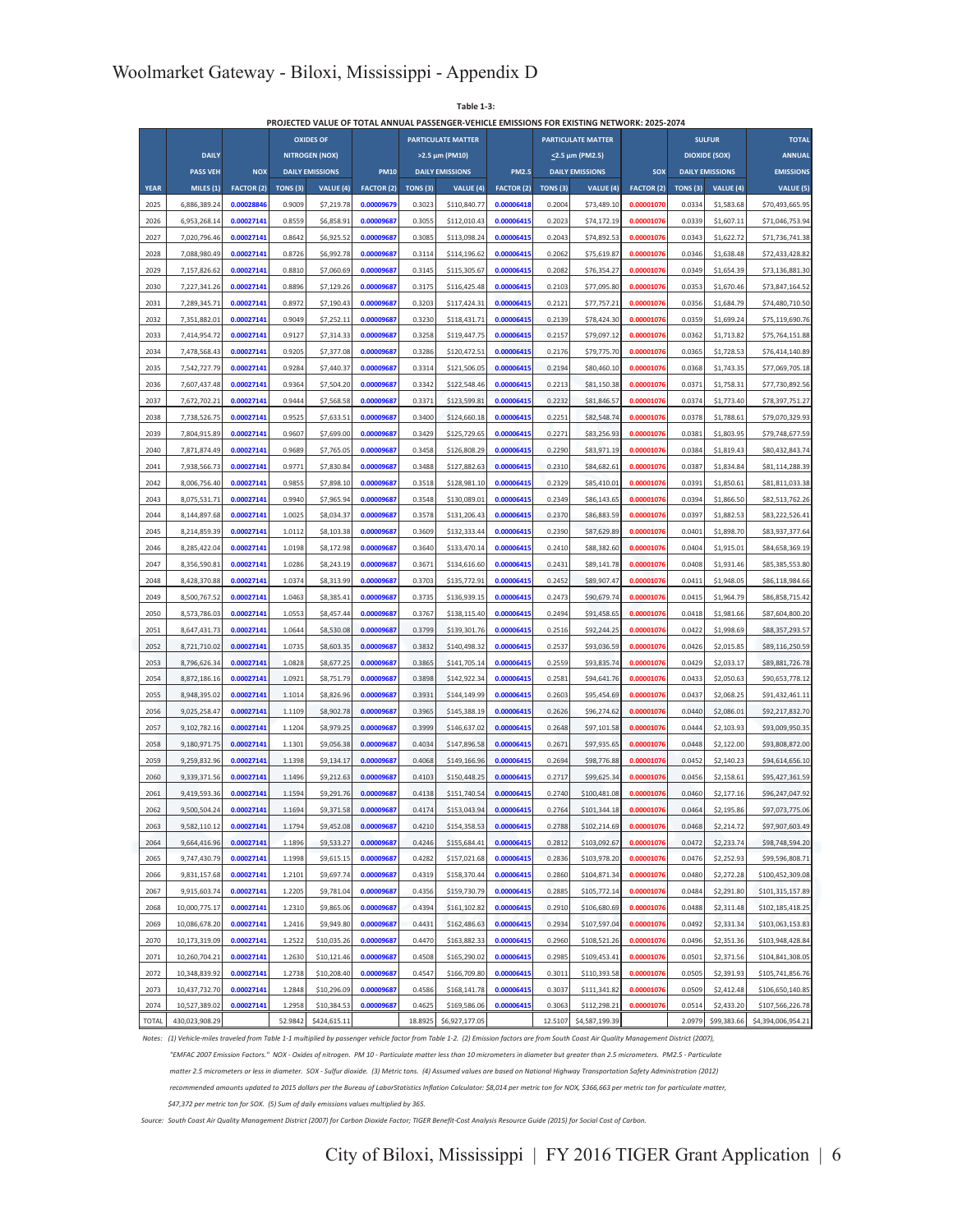**Table 1-4:**

#### **PROJECTED VALUE OF TOTAL ANNUAL TRUCK EMISSIONS FOR EXISTING NETWORK: 2025-2074**

|             |                 |                   |         | <b>OXIDES OF</b>       |                   |                 | <b>PARTICULATE MATTER</b> |                   |         | <b>SULFUR</b><br><b>PARTICULATE MATTER</b> |                   |                 | <b>TOTAL</b>           |                                       |
|-------------|-----------------|-------------------|---------|------------------------|-------------------|-----------------|---------------------------|-------------------|---------|--------------------------------------------|-------------------|-----------------|------------------------|---------------------------------------|
|             | <b>DAILY</b>    |                   |         | <b>NITROGEN (NOX)</b>  |                   |                 | >2.5 µm (PM10)            |                   |         | $\leq$ 2.5 µm (PM2.5)                      |                   |                 | <b>DIOXIDE (SOX)</b>   | <b>ANNUAL</b>                         |
|             | <b>PASS VEH</b> | <b>NOX</b>        |         | <b>DAILY EMISSIONS</b> | <b>PM10</b>       |                 | <b>DAILY EMISSIONS</b>    | <b>PM2.5</b>      |         | <b>DAILY EMISSIONS</b>                     | SOX               |                 | <b>DAILY EMISSIONS</b> | <b>EMISSIONS</b>                      |
| <b>YEAR</b> | MILES (1)       | <b>FACTOR (2)</b> | TONS(3) | VALUE (4)              | <b>FACTOR (2)</b> | <b>TONS (3)</b> | VALUE (4)                 | <b>FACTOR (2)</b> | TONS(3) | VALUE (4)                                  | <b>FACTOR (2)</b> | <b>TONS (3)</b> | <b>VALUE</b> $(4)$     | VALU E (5)                            |
| 2025        | 391,860.99      | 0.00932573        | 1.6573  | \$13,281.75            | 0.00048541        | 0.0863          | \$31,630.23               | 0.00036326        | 0.0646  | \$23,670.31                                | 0.00004018        | 0.0071          | \$338.29               | \$25,156,011.76                       |
| 2026        | 396,521.13      | 0.00898990        | 1.6166  | \$12,955.73            | 0.00046717        | 0.0840          | \$30,803.59               | 0.00034564        | 0.0622  | \$22,790.50                                | 0.00003946        | 0.0071          | \$336.13               | \$24.413.370.48                       |
| 2027        | 401,235.02      | 0.00898990        | 1.6359  | \$13,109.75            | 0.00046717        | 0.0850          | \$31,169.79               | 0.00034564        | 0.0629  | \$23,061.43                                | 0.00003946        | 0.0072          | \$340.12               | \$24,703,599.54                       |
| 2028        | 406,003.27      | 0.00898990        | 1.6553  | \$13,265.54            | 0.00046717        | 0.0860          | \$31,540.21               | 0.00034564        | 0.0636  | \$23,335.49                                | 0.00003946        | 0.0073          | \$344.17               | \$24,997,175.38                       |
| 2029        | 410,826.49      | 0.00898990        | 1.6750  | \$13,423.14            | 0.00046717        | 0.0870          | \$31,914.90               | 0.00034564        | 0.0644  | \$23,612.71                                | 0.00003946        | 0.0074          | \$348.25               | \$25,294,135.76                       |
| 2030        | 415,705.30      | 0.00898990        | 1.6949  | \$13,582.54            | 0.00046717        | 0.0881          | \$32,293.91               | 0.00034564        | 0.0652  | \$23,893.13                                | 0.00003946        | 0.0074          | \$352.39               | \$25,594,518.84                       |
| 2031        | 420,168.53      | 0.00898990        | 1.7130  | \$13,728.37            | 0.00046717        | 0.0890          | \$32,640.63               | 0.00034564        | 0.0659  | \$24.149.66                                | 0.00003946        | 0.0075          | \$356.17               | \$25,869,314.61                       |
| 2032        | 424,677.94      | 0.00898990        | 1.7314  | \$13,875.71            | 0.00046717        | 0.0900          | \$32,990.94               | 0.00034564        | 0.0666  | \$24,408.84                                | 0.00003946        | 0.0076          | \$360.00               | \$26,146,954.20                       |
| 2033        | 429,234.01      | 0.00898990        | 1.7500  | \$14,024.57            | 0.00046717        | 0.0909          | \$33,344.88               | 0.00034564        | 0.0673  | \$24,670.71                                | 0.00003946        | 0.0077          | \$363.86               | \$26,427,466.31                       |
| 2034        | 433,837.20      | 0.00898990        | 1.7688  | \$14,174.98            | 0.00046717        | 0.0919          | \$33,702.48               | 0.00034564        | 0.0680  | \$24,935.28                                | 0.00003946        | 0.0078          | \$367.76               | \$26,710,879.90                       |
| 2035        | 438,488.00      | 0.00898990        | 1.7877  | \$14,326.93            | 0.00046717        | 0.0929          | \$34,063.77               | 0.00034564        | 0.0687  | \$25,202.59                                | 0.00003946        | 0.0078          | \$371.70               | \$26,997,224.21                       |
| 2036        | 443,186.87      | 0.00898990        | 1.8069  | \$14,480.46            | 0.00046717        | 0.0939          | \$34,428.80               | 0.00034564        | 0.0695  | \$25,472.66                                | 0.00003946        | 0.0079          | \$375.69               | \$27,286,528.78                       |
| 2037        | 447,934.31      | 0.00898990        | 1.8263  | \$14,635.58            | 0.00046717        | 0.0949          | \$34,797.61               | 0.00034564        | 0.0702  | \$25,745.53                                | 0.00003946        | 0.0080          | \$379.71               | \$27,578,823.46                       |
| 2038        | 452,730.81      | 0.00898990        | 1.8458  | \$14,792.30            | 0.00046717        | 0.0959          | \$35,170.22               | 0.00034564        | 0.0710  | \$26,021.21                                | 0.00003946        | 0.0081          | \$383.78               | \$27,874,138.35                       |
| 2039        | 457,576.85      | 0.00898990        | 1.8656  | \$14,950.63            | 0.00046717        | 0.0969          | \$35,546.68               | 0.00034564        | 0.0717  | \$26,299.74                                | 0.00003946        | 0.0082          | \$387.88               | \$28,172,503.90                       |
| 2040        | 462,472.94      | 0.00898990        | 1.8855  | \$15,110.61            | 0.00046717        | 0.0980          | \$35,927.03               | 0.00034564        | 0.0725  | \$26,581.15                                | 0.00003946        | 0.0083          | \$392.03               | \$28,473,950.82                       |
| 2041        | 468,260.26      | 0.00898990        | 1.9091  | \$15,299.70            | 0.00046717        | 0.0992          | \$36,376.62               | 0.00034564        | 0.0734  | \$26,913.78                                | 0.00003946        | 0.0084          | \$396.94               | \$28,830,270.05                       |
| 2042        | 473,180.48      | 0.00898990        | 1.9292  | \$15,460.46            | 0.00046717        | 0.1003          | \$36,758.84               | 0.00034564        | 0.0742  | \$27,196.58                                | 0.00003946        | 0.0085          | \$401.11               | \$29,133,202.24                       |
| 2043        | 478,150.86      | 0.00898990        | 1.9494  | \$15,622.86            | 0.00046717        | 0.1013          | \$37,144.97               | 0.00034564        | 0.0750  | \$27,482.26                                | 0.00003946        | 0.0086          | \$405.32               | \$29,439,222.92                       |
| 2044        | 483,171.90      | 0.00898990        | 1.9699  | \$15,786.91            | 0.00046717        | 0.1024          | \$37,535.02               | 0.00034564        | 0.0757  | \$27,770.85                                | 0.00003946        | 0.0086          | \$409.58               | \$29,748,362.90                       |
| 2045        | 488,244.11      | 0.00898990        | 1.9906  | \$15,952.64            | 0.00046717        | 0.1034          | \$37,929.06               | 0.00034564        | 0.0765  | \$28,062.38                                | 0.00003946        | 0.0087          | \$413.88               | \$30,060,653.29                       |
| 2046        | 493,369.56      | 0.00898990        | 2.0115  | \$16,120.11            | 0.00046717        | 0.1045          | \$38,327.23               | 0.00034564        | 0.0773  | \$28,356.97                                | 0.00003946        | 0.0088          | \$418.23               | \$30,376,222.01                       |
| 2047        | 498,548.82      | 0.00898990        | 2.0326  | \$16,289.33            | 0.00046717        | 0.1056          | \$38,729.58               | 0.00034564        | 0.0781  | \$28,654.65                                | 0.00003946        | 0.0089          | \$422.62               | \$30,695,103.50                       |
| 2048        | 503,782.46      | 0.00898990        | 2.0539  | \$16,460.33            | 0.00046717        | 0.1067          | \$39,136.15               | 0.00034564        | 0.0790  | \$28,955.46                                | 0.00003946        | 0.0090          | \$427.05               | \$31,017,332.51                       |
| 2049        | 509,071.03      | 0.00898990        | 2.0755  | \$16,633.13            | 0.00046717        | 0.1079          | \$39,546.99               | 0.00034564        | 0.0798  | \$29,259.43                                | 0.00003946        | 0.0091          | \$431.54               | \$31,342,944.21                       |
| 2050        | 514,415.12      | 0.00898990        | 2.0973  | \$16,807.74            | 0.00046717        | 0.1090          | \$39,962.14               | 0.00034564        | 0.0806  | \$29,566.59                                | 0.00003946        | 0.0092          | \$436.07               | \$31,671,974.08                       |
| 2051        | 519,815.32      | 0.00898990        | 2.1193  | \$16,984.18            | 0.00046717        | 0.1101          | \$40,381.65               | 0.00034564        | 0.0815  | \$29,876.97                                | 0.00003946        | 0.0093          | \$440.64               | \$32,004,458.03                       |
| 2052        | 525,272.20      | 0.00898990        | 2.1416  | \$17,162.48            | 0.00046717        | 0.1113          | \$40,805.57               | 0.00034564        | 0.0823  | \$30,190.61                                | 0.00003946        | 0.0094          | \$445.27               | \$32,340,432.30                       |
| 2053        | 530,786.37      | 0.00898990        | 2.1640  | \$17,342.64            | 0.00046717        | 0.1125          | \$41,233.94               | 0.00034564        | 0.0832  | \$30,507.54                                | 0.00003946        | 0.0095          | \$449.94               | \$32,679,933.54                       |
| 2054        | 536,358.42      | 0.00898990        | 2.1868  | \$17,524.70            | 0.00046717        | 0.1136          | \$41,666.80               | 0.00034564        | 0.0841  | \$30,827.80                                | 0.00003946        | 0.0096          | \$454.67               | \$33,022,998.77                       |
| 2055        | 541,988.97      | 0.00898990        | 2.2097  | \$17,708.67            | 0.00046717        | 0.1148          | \$42,104.21               | 0.00034564        | 0.0850  | \$31,151.42                                | 0.00003946        | 0.0097          | \$459.44               | \$33,369,665.41                       |
| 2056        | 547,678.62      | 0.00898990        | 2.2329  | \$17,894.57            | 0.00046717        | 0.1160          | \$42,546.20               | 0.00034564        | 0.0859  | \$31,478.44                                | 0.00003946        | 0.0098          | \$464.26               | \$33,719,971.27                       |
| 2057        | 553,428.01      | 0.00898990        | 2.2564  | \$18,082.43            | 0.00046717        | 0.1173          | \$42,992.84               | 0.00034564        | 0.0868  | \$31,808.89                                | 0.00003946        | 0.0099          | \$469.14               | \$34,073,954.54                       |
| 2058        | 559,237.75      | 0.00898990        | 2.2800  | \$18,272.25            | 0.00046717        | 0.1185          | \$43,444.17               | 0.00034564        | 0.0877  | \$32,142.82                                | 0.00003946        | 0.0100          | \$474.06               | \$34,431,653.84                       |
| 2059        | 565,108.48      | 0.00898990        | 2.3040  | \$18,464.07            | 0.00046717        | 0.1197          | \$43,900.24               | 0.00034564        | 0.0886  | \$32,480.24                                | 0.00003946        | 0.0101          | \$479.04               | \$34,793,108.16                       |
| 2060        | 571,040.84      | 0.00898990        | 2.3282  | \$18,657.90            | 0.00046717        | 0.1210          | \$44,361.09               | 0.00034564        | 0.0895  | \$32,821.21                                | 0.00003946        | 0.0102          | \$484.07               | \$35,158,356.94                       |
| 2061        | 577,035.47      | 0.00898990        | 2.3526  | \$18,853.76            | 0.00046717        | 0.1223          | \$44,826.78               | 0.00034564        | 0.0905  | \$33,165.76                                | 0.00003946        | 0.0103          | \$489.15               | \$35,527,440.00                       |
| 2062        | 583,093.03      | 0.00898990        | 2.3773  | \$19,051.69            | 0.00046717        | 0.1235          | \$45,297.36               | 0.00034564        | 0.0914  | \$33,513.92                                | 0.00003946        | 0.0104          | \$494.28               | \$35,900,397.60                       |
| 2063        | 589,214.19      | 0.00898990        | 2.4023  | \$19,251.69            | 0.00046717        | 0.1248          | \$45,772.88               | 0.00034564        | 0.0924  | \$33,865.75                                | 0.00003946        | 0.0105          | \$499.47               | \$36,277,270.41                       |
| 2064        | 595,399.60      | 0.00898990        |         | 2.4275 \$19,453.78     | 0.00046717        | 0.1261          | \$46,253.39               | 0.00034564        | 0.0933  | \$34,221.26                                | 0.00003946        | 0.0107          | \$504.72               | \$36,658,099.53                       |
| 2065        | 601,649.95      | 0.00898990        | 2.4530  | \$19,658.00            | 0.00046717        | 0.1275          | \$46,738.95               | 0.00034564        | 0.0943  | \$34,580.50                                | 0.00003946        | 0.0108          | \$510.01               | \$37,042,926.49                       |
| 2066        | 607,965.91      | 0.00898990        | 2.4787  | \$19,864.37            | 0.00046717        | 0.1288          | \$47,229.60               | 0.00034564        | 0.0953  | \$34,943.52                                | 0.00003946        | 0.0109          | \$515.37               | \$37,431,793.26                       |
| 2067        | 614,348.17      | 0.00898990        | 2.5047  | \$20,072.90            | 0.00046717        | 0.1302          | \$47,725.40               | 0.00034564        | 0.0963  | \$35,310.35                                | 0.00003946        | 0.0110          | \$520.78               | \$37,824,742.25                       |
| 2068        | 620,797.44      | 0.00898990        | 2.5310  | \$20,283.62            | 0.00046717        | 0.1315          | \$48,226.41               | 0.00034564        | 0.0973  | \$35,681.03                                | 0.00003946        | 0.0111          | \$526.24               | \$38,221,816.31                       |
| 2069        | 627,314.40      | 0.00898990        | 2.5576  | \$20,496.55            | 0.00046717        | 0.1329          | \$48,732.68               | 0.00034564        | 0.0983  | \$36,055.60                                | 0.00003946        | 0.0112          | \$531.77               | \$38,623,058.75                       |
| 2070        | 633,899.78      | 0.00898990        | 2.5844  | \$20,711.72            | 0.00046717        | 0.1343          | \$49,244.26               | 0.00034564        | 0.0994  | \$36,434.10                                | 0.00003946        | 0.0113          | \$537.35               | \$39,028,513.33                       |
| 2071        | 640,554.29      | 0.00898990        | 2.6116  | \$20,929.15            | 0.00046717        | 0.1357          | \$49,761.22               | 0.00034564        | 0.1004  | \$36,816.58                                | 0.00003946        | 0.0115          | \$542.99               | \$39,438,224.27                       |
| 2072        | 647,278.66      | 0.00898990        | 2.6390  | \$21,148.85            | 0.00046717        | 0.1371          | \$50,283.60               | 0.00034564        | 0.1015  | \$37,203.07                                | 0.00003946        | 0.0116          | \$548.69               | \$39,852,236.24                       |
| 2073        | 654,073.62      | 0.00898990        | 2.6667  | \$21,370.87            | 0.00046717        | 0.1386          | \$50,811.46               | 0.00034564        | 0.1025  | \$37,593.61                                | 0.00003946        | 0.0117          | \$554.45               | \$40,270,594.39                       |
| 2074        | 660,939.91      | 0.00898990        | 2.6947  | \$21,595.22            | 0.00046717        | 0.1400          | \$51,344.86               | 0.00034564        | 0.1036  | \$37,988.26                                | 0.00003946        | 0.0118          | \$560.27               | \$40,693,344.36                       |
| Total       | 25,846,933.66   |                   |         | 105.4390 \$844,987.87  |                   |                 | 5.4794 \$2,009,097.83     |                   |         | 4.0548 \$1,486,729.11                      |                   |                 |                        | 0.4626 \$21,916.35 \$1,592,396,873.98 |

*Notes: (1) Vehicle-miles traveled from Table 1-1 multiplied by truck factor from Table 1-2. (2) Emission factors are from South Coast Air Quality Management District (2007), "EMFAC 2007 Emission Factors." NOX - Oxides of nitrogen. PM 10 - Particulate matter less than 10 micrometers in diameter but greater than 2.5 micrometers. PM2.5 - Particulate matter*

*2.5 micrometers or less in diameter. SOX - Sulfur dioxide. (3) Metric tons. (4) Assumed values are based on National Highway Transportation Safety Administration (2012) recommended amounts updated to 2015 dollars per the Bureau of LaborStatistics Inflation Calculator: \$8,014 per metric ton for NOX, \$366,663 per metric ton for particulate matter,*

*\$47,372 per metric ton for SOX. (5) Sum of daily emissions values multiplied by 365.*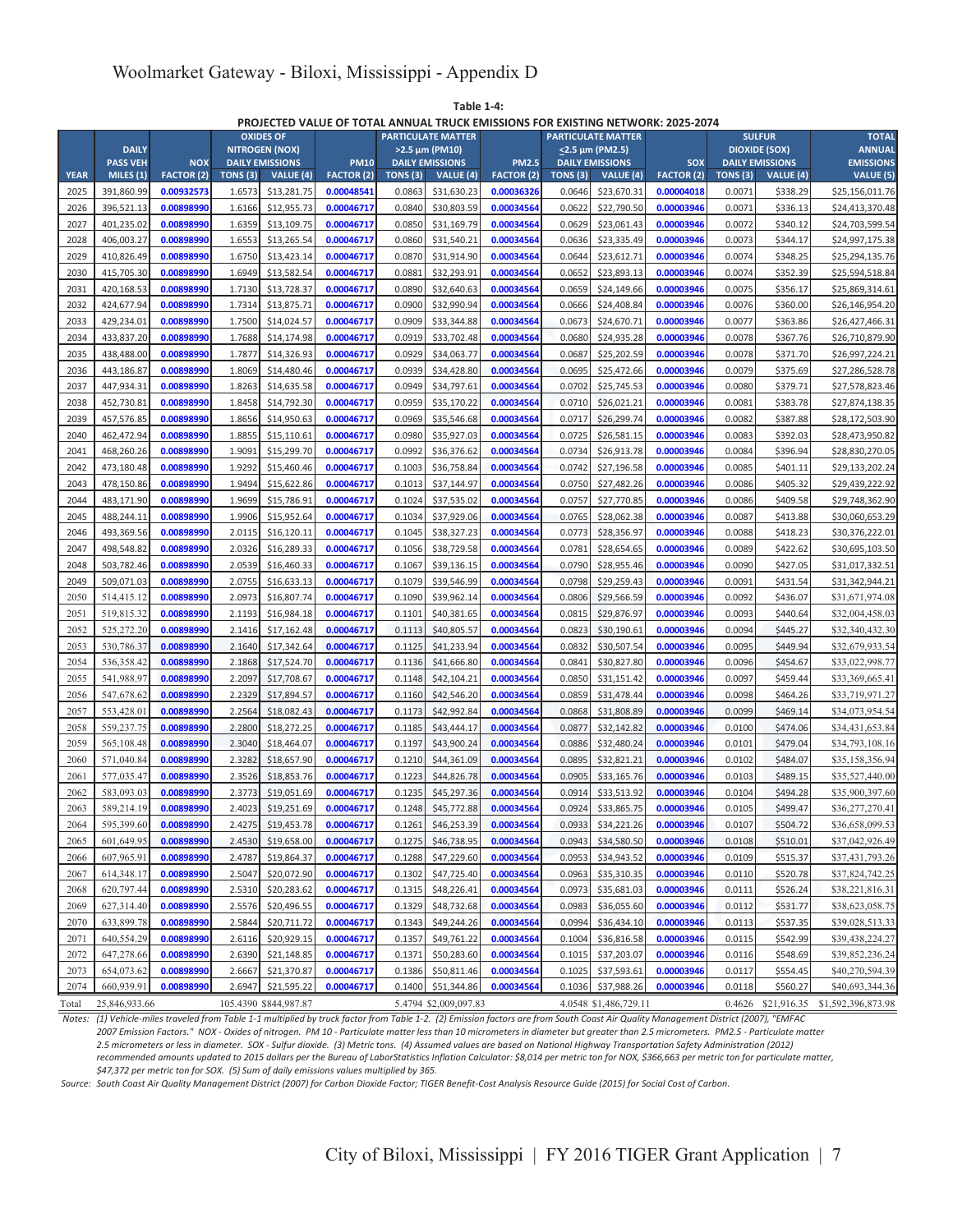**Table 1-5: ON EXISTING NETWORK: 2025-2074 PROJECTED ANNUAL SOCIAL COST OF CARBON GENERATED BY PASSENGER VEHICLES AND TRUCKS**

| <b>COST OF</b><br><b>DAILY</b><br><b>CARBON</b><br><b>DAILY CO2</b><br><b>ANNUAL</b><br><b>CARBON</b><br><b>DAILY CO2</b><br><b>DAILY</b><br><b>ANNUAL</b><br><b>CARBON</b><br><b>COST OF</b><br><b>VEHICLE</b><br><b>DIOXIDE</b><br><b>OUTPUT</b><br><b>VEHICLE</b><br><b>DIOXIDE</b><br><b>OUTPUT</b><br><b>SOCIAL COST</b><br>(1)<br>MILES (2)<br><b>FACTOR</b><br>TONS <sub>(3)</sub><br><b>CARBON</b><br>MILES (4)<br><b>FACTOR</b><br>(TONS) (3)<br><b>OF CARBON</b><br><b>YEAR</b><br>4.19512979<br>2025<br>\$57.00<br>1.11078571<br>391,860.99<br>6,886,389.24<br>3,469<br>\$72,174,033.84<br>746<br>\$15,510,884.44<br>2026<br>\$59.00<br>3,504<br>\$75,450,497.01<br>396,521.13<br>4.19349747<br>754<br>6,953,268.14<br>1.11105829<br>\$16,239,737.48<br>3,538<br>4.19349747<br>2027<br>\$61.00<br>1.11105829<br>\$78,765,735.58<br>401,235.02<br>763<br>\$16,989,841.40<br>7,020,796.46<br>\$62.00<br>7,088,980.49<br>1.11105829<br>\$80,834,468.42<br>406,003.27<br>4.19349747<br>772<br>2028<br>3,572<br>\$17,473,579.41<br>2029<br>\$63.00<br>\$82,935,953.06<br>410,826.49<br>4.19349747<br>781<br>7,157,826.62<br>1.11105829<br>3,607<br>\$17,966,341.31<br>\$64.00<br>4.19349747<br>791<br>2030<br>7,227,341.26<br>1.11105829<br>3,642<br>\$85,070,630.49<br>415,705.30<br>\$18,468,269.13<br>4.19349747<br>799<br>2031<br>\$64.00<br>7,289,345.71<br>1.11105829<br>3,673<br>\$85,800,464.29<br>420,168.53<br>\$18,666,553.86<br>2032<br>\$66.00<br>1.11105829<br>4.19349747<br>808<br>7,351,882.01<br>3,704<br>\$89,240,825.71<br>424,677.94<br>\$19,456,480.94<br>\$67.00<br>2033<br>7,414,954.72<br>1.11105829<br>3,736<br>\$91,370,167.65<br>429,234.01<br>4.19349747<br>816<br>\$19,963,173.53<br>2034<br>\$68.00<br>1.11105829<br>3,768<br>\$93,529,475.85<br>433,837.20<br>4.19349747<br>825<br>\$20,478,415.88<br>7,478,568.43<br>4.19349747<br>2035<br>\$69.00<br>7,542,727.79<br>1.11105829<br>3,801<br>\$95,719,107.70<br>438,488.00<br>834<br>\$21,002,328.90<br>2036<br>\$70.00<br>1.11105829<br>\$97,939,424.49<br>443,186.87<br>4.19349747<br>\$21,535,035.02<br>7,607,437.48<br>3,833<br>843<br>\$72.00<br>2037<br>7,672,702.21<br>3,866<br>\$101,601,929.40<br>447,934.31<br>4.19349747<br>852<br>\$22,387,597.10<br>1.11105829<br>3,899<br>4.19349747<br>2038<br>\$73.00<br>7,738,526.75<br>1.11105829<br>\$103,896,822.13<br>452,730.81<br>861<br>\$22,941,592.57<br>\$74.00<br>4.19349747<br>2039<br>7,804,915.89<br>1.11105829<br>3,933<br>\$106,223,611.52<br>457,576.85<br>870<br>\$23,504,792.34<br>4.19349747<br>2040<br>\$75.00<br>7,871,874.49<br>1.11105829<br>3,966<br>\$108,582,675.89<br>462,472.94<br>\$24,077,325.57<br>880<br>\$77.00<br>1.11105829<br>4,000<br>\$112,422,681.72<br>468,260.26<br>4.19349747<br>891<br>\$25,028,722.71<br>2041<br>7,938,566.73<br>4,034<br>2042<br>\$78.00<br>8,006,756.40<br>1.11105829<br>\$114,860,931.54<br>473,180.48<br>4.19349747<br>900<br>\$25,620,174.16<br>2043<br>\$80.00<br>8,075,531.71<br>4,069<br>\$118,817,997.71<br>478,150.86<br>4.19349747<br>\$26,553,121.36<br>1.11105829<br>909<br>\$81.00<br>4.19349747<br>2044<br>8,144,897.68<br>4,104<br>\$121,336,584.98<br>483,171.90<br>919<br>\$27,167,353.95<br>1.11105829<br>2045<br>\$82.00<br>1.11105829<br>4,139<br>\$123,889,671.78<br>488,244.11<br>4.19349747<br>929<br>\$27,791,469.96<br>8,214,859.39<br>4.19349747<br>2046<br>\$84.00<br>8,285,422.04<br>1.11105829<br>4,175<br>\$128,001,493.61<br>493,369.56<br>938<br>\$28,768,173.92<br>2047<br>\$85.00<br>8,356,590.81<br>1.11105829<br>4,211<br>\$130,637,896.32<br>498,548.82<br>4.19349747<br>948<br>\$29,416,248.05<br>\$87.00<br>2048<br>1.11105829<br>4,247<br>\$134,860,264.31<br>503,782.46<br>4.19349747<br>958<br>\$30,424,464.97<br>8,428,370.88<br>2049<br>\$87.00<br>4,283<br>\$136,018,664.94<br>509,071.03<br>4.19349747<br>968<br>\$30,743,852.90<br>8,500,767.52<br>1.11105829<br>\$137,187,015.80<br>4.19349747<br>2050<br>\$87.00<br>8,573,786.03<br>1.11105829<br>4,320<br>514,415.12<br>978<br>\$31,066,593.68<br>4.19349747<br>2051<br>\$87.00<br>8,647,431.73<br>1.11105829<br>4,357<br>\$138,365,402.38<br>519,815.32<br>989<br>\$31,392,722.50<br>2052<br>\$87.00<br>8,721,710.02<br>1.11105829<br>4,395<br>\$139,553,910.87<br>525,272.20<br>4.19349747<br>999<br>\$31,722,274.93<br>2053<br>\$87.00<br>8,796,626.34<br>1.11105829<br>4,432<br>\$140,752,628.22<br>530,786.37<br>4.19349747<br>1,009<br>\$32,055,286.92<br>4.19349747<br>2054<br>\$87.00<br>8,872,186.16<br>1.11105829<br>4,471<br>\$141,961,642.11<br>536,358.42<br>1,020<br>\$32,391,794.78<br>2055<br>\$87.00<br>4,509<br>\$143,181,040.99<br>541,988.97<br>4.19349747<br>\$32,731,835.21<br>8,948,395.02<br>1.11105829<br>1,031<br>2056<br>\$87.00<br>1.11105829<br>4,548<br>547,678.62<br>4.19349747<br>1,042<br>9,025,258.47<br>\$144,410,914.06<br>\$33,075,445.30<br>4.19349747<br>2057<br>\$87.00<br>9,102,782.16<br>1.11105829<br>4,587<br>\$145,651,351.30<br>553,428.01<br>1,053<br>\$33,422,662.51<br>4.19349747<br>2058<br>\$87.00<br>9,180,971.75<br>1.11105829<br>\$146,902,443.44<br>559,237.75<br>\$33,773,524.71<br>4,626<br>1,064<br>2059<br>\$87.00<br>9,259,832.96<br>1.11105829<br>4,666<br>\$148,164,282.01<br>565,108.48<br>4.19349747<br>1,075<br>\$34,128,070.17<br>2060<br>\$87.00<br>9,339,371.56<br>1.11105829<br>4,706<br>\$149,436,959.31<br>571,040.84<br>4.19349747<br>1,086<br>\$34,486,337.56<br>\$87.00<br>4,746<br>\$150,720,568.45<br>577,035.47<br>4.19349747<br>1,097<br>2061<br>9,419,593.36<br>1.11105829<br>\$34,848,365.94<br>2062<br>\$87.00<br>9,500,504.24<br>4,787<br>\$152,015,203.32<br>583,093.03<br>4.19349747<br>1,109<br>1.11105829<br>\$35,214,194.80<br>\$87.00<br>9,582,110.12<br>4,828<br>\$153,320,958.64<br>589,214.19<br>4.19349747<br>1,121<br>2063<br>1.11105829<br>\$35,583,864.03<br>4,870<br>\$154,637,929.92<br>595,399.60<br>4.19349747<br>2064<br>\$87.00<br>9,664,416.96<br>1.11105829<br>1,132<br>\$35,957,413.96<br>\$155,966,213.50<br>2065<br>\$87.00<br>9,747,430.79<br>1.11105829<br>4,912<br>601,649.95<br>4.19349747<br>1,144<br>\$36,334,885.31<br>2066<br>4.19349747<br>\$87.00<br>9,831,157.68<br>1.11105829<br>4,954<br>\$157,305,906.56<br>607,965.91<br>1,156<br>\$36,716,319.25<br>2067<br>\$87.00<br>4,996<br>614,348.17<br>4.19349747<br>1,168<br>9,915,603.74<br>1.11105829<br>\$158,657,107.09<br>\$37,101,757.38<br>2068<br>\$87.00<br>10,000,775.17<br>1.11105829<br>5,039<br>\$160,019,913.94<br>620,797.44<br>4.19349747<br>1,181<br>\$37,491,241.75<br>1.11105829<br>4.19349747<br>2069<br>\$87.00<br>10,086,678.20<br>5,082<br>\$161,394,426.81<br>627,314.40<br>1,193<br>\$37,884,814.81<br>2070<br>\$162,780,746.25<br>4.19349747<br>\$87.00<br>10,173,319.09<br>1.11105829<br>5,126<br>633,899.78<br>1,206<br>\$38,282,519.50<br>2071<br>\$87.00<br>1.11105829<br>\$164,178,973.66<br>640,554.29<br>4.19349747<br>1,218<br>10,260,704.21<br>5,170<br>\$38,684,399.19<br>4.19349747<br>2072<br>\$87.00<br>10,348,839.92<br>1.11105829<br>5,215<br>\$165,589,211.34<br>647,278.66<br>1,231<br>\$39,090,497.70<br>2073<br>4.19349747<br>\$87.00<br>10,437,732.70<br>1.11105829<br>5,259<br>\$167,011,562.45<br>654,073.62<br>1,244<br>\$39,500,859.33<br>2074<br>1,257<br>\$87.00<br>10,527,389.02<br>5,305<br>\$168,446,131.04<br>660,939.91<br>4.19349747<br>1.11105829<br>\$39,915,528.83 | <b>SOCIAL</b> |  | <b>PASSENGER VEHICLES</b> |                    |  | <b>TRUCKS</b> |  |
|----------------------------------------------------------------------------------------------------------------------------------------------------------------------------------------------------------------------------------------------------------------------------------------------------------------------------------------------------------------------------------------------------------------------------------------------------------------------------------------------------------------------------------------------------------------------------------------------------------------------------------------------------------------------------------------------------------------------------------------------------------------------------------------------------------------------------------------------------------------------------------------------------------------------------------------------------------------------------------------------------------------------------------------------------------------------------------------------------------------------------------------------------------------------------------------------------------------------------------------------------------------------------------------------------------------------------------------------------------------------------------------------------------------------------------------------------------------------------------------------------------------------------------------------------------------------------------------------------------------------------------------------------------------------------------------------------------------------------------------------------------------------------------------------------------------------------------------------------------------------------------------------------------------------------------------------------------------------------------------------------------------------------------------------------------------------------------------------------------------------------------------------------------------------------------------------------------------------------------------------------------------------------------------------------------------------------------------------------------------------------------------------------------------------------------------------------------------------------------------------------------------------------------------------------------------------------------------------------------------------------------------------------------------------------------------------------------------------------------------------------------------------------------------------------------------------------------------------------------------------------------------------------------------------------------------------------------------------------------------------------------------------------------------------------------------------------------------------------------------------------------------------------------------------------------------------------------------------------------------------------------------------------------------------------------------------------------------------------------------------------------------------------------------------------------------------------------------------------------------------------------------------------------------------------------------------------------------------------------------------------------------------------------------------------------------------------------------------------------------------------------------------------------------------------------------------------------------------------------------------------------------------------------------------------------------------------------------------------------------------------------------------------------------------------------------------------------------------------------------------------------------------------------------------------------------------------------------------------------------------------------------------------------------------------------------------------------------------------------------------------------------------------------------------------------------------------------------------------------------------------------------------------------------------------------------------------------------------------------------------------------------------------------------------------------------------------------------------------------------------------------------------------------------------------------------------------------------------------------------------------------------------------------------------------------------------------------------------------------------------------------------------------------------------------------------------------------------------------------------------------------------------------------------------------------------------------------------------------------------------------------------------------------------------------------------------------------------------------------------------------------------------------------------------------------------------------------------------------------------------------------------------------------------------------------------------------------------------------------------------------------------------------------------------------------------------------------------------------------------------------------------------------------------------------------------------------------------------------------------------------------------------------------------------------------------------------------------------------------------------------------------------------------------------------------------------------------------------------------------------------------------------------------------------------------------------------------------------------------------------------------------------------------------------------------------------------------------------------------------------------------------------------------------------------------------------------------------------------------------------------------------------------------------------------------------------------------------------------------------------------------------------------------------------------------------------------------------------------------------------------------------------------------------------------------------------------------------------------------------------------------------------------------------------------------------------------------------------------------------------------------------------------------------------------------------------------------------------------------------------------------------------------------------------------------------------------------------------------------------------------------------------------------------------------------------------------------------------------------------------------------------------------------|---------------|--|---------------------------|--------------------|--|---------------|--|
|                                                                                                                                                                                                                                                                                                                                                                                                                                                                                                                                                                                                                                                                                                                                                                                                                                                                                                                                                                                                                                                                                                                                                                                                                                                                                                                                                                                                                                                                                                                                                                                                                                                                                                                                                                                                                                                                                                                                                                                                                                                                                                                                                                                                                                                                                                                                                                                                                                                                                                                                                                                                                                                                                                                                                                                                                                                                                                                                                                                                                                                                                                                                                                                                                                                                                                                                                                                                                                                                                                                                                                                                                                                                                                                                                                                                                                                                                                                                                                                                                                                                                                                                                                                                                                                                                                                                                                                                                                                                                                                                                                                                                                                                                                                                                                                                                                                                                                                                                                                                                                                                                                                                                                                                                                                                                                                                                                                                                                                                                                                                                                                                                                                                                                                                                                                                                                                                                                                                                                                                                                                                                                                                                                                                                                                                                                                                                                                                                                                                                                                                                                                                                                                                                                                                                                                                                                                                                                                                                                                                                                                                                                                                                                                                                                                                                                                                                                                                          |               |  |                           |                    |  |               |  |
|                                                                                                                                                                                                                                                                                                                                                                                                                                                                                                                                                                                                                                                                                                                                                                                                                                                                                                                                                                                                                                                                                                                                                                                                                                                                                                                                                                                                                                                                                                                                                                                                                                                                                                                                                                                                                                                                                                                                                                                                                                                                                                                                                                                                                                                                                                                                                                                                                                                                                                                                                                                                                                                                                                                                                                                                                                                                                                                                                                                                                                                                                                                                                                                                                                                                                                                                                                                                                                                                                                                                                                                                                                                                                                                                                                                                                                                                                                                                                                                                                                                                                                                                                                                                                                                                                                                                                                                                                                                                                                                                                                                                                                                                                                                                                                                                                                                                                                                                                                                                                                                                                                                                                                                                                                                                                                                                                                                                                                                                                                                                                                                                                                                                                                                                                                                                                                                                                                                                                                                                                                                                                                                                                                                                                                                                                                                                                                                                                                                                                                                                                                                                                                                                                                                                                                                                                                                                                                                                                                                                                                                                                                                                                                                                                                                                                                                                                                                                          |               |  |                           |                    |  |               |  |
|                                                                                                                                                                                                                                                                                                                                                                                                                                                                                                                                                                                                                                                                                                                                                                                                                                                                                                                                                                                                                                                                                                                                                                                                                                                                                                                                                                                                                                                                                                                                                                                                                                                                                                                                                                                                                                                                                                                                                                                                                                                                                                                                                                                                                                                                                                                                                                                                                                                                                                                                                                                                                                                                                                                                                                                                                                                                                                                                                                                                                                                                                                                                                                                                                                                                                                                                                                                                                                                                                                                                                                                                                                                                                                                                                                                                                                                                                                                                                                                                                                                                                                                                                                                                                                                                                                                                                                                                                                                                                                                                                                                                                                                                                                                                                                                                                                                                                                                                                                                                                                                                                                                                                                                                                                                                                                                                                                                                                                                                                                                                                                                                                                                                                                                                                                                                                                                                                                                                                                                                                                                                                                                                                                                                                                                                                                                                                                                                                                                                                                                                                                                                                                                                                                                                                                                                                                                                                                                                                                                                                                                                                                                                                                                                                                                                                                                                                                                                          |               |  |                           |                    |  |               |  |
|                                                                                                                                                                                                                                                                                                                                                                                                                                                                                                                                                                                                                                                                                                                                                                                                                                                                                                                                                                                                                                                                                                                                                                                                                                                                                                                                                                                                                                                                                                                                                                                                                                                                                                                                                                                                                                                                                                                                                                                                                                                                                                                                                                                                                                                                                                                                                                                                                                                                                                                                                                                                                                                                                                                                                                                                                                                                                                                                                                                                                                                                                                                                                                                                                                                                                                                                                                                                                                                                                                                                                                                                                                                                                                                                                                                                                                                                                                                                                                                                                                                                                                                                                                                                                                                                                                                                                                                                                                                                                                                                                                                                                                                                                                                                                                                                                                                                                                                                                                                                                                                                                                                                                                                                                                                                                                                                                                                                                                                                                                                                                                                                                                                                                                                                                                                                                                                                                                                                                                                                                                                                                                                                                                                                                                                                                                                                                                                                                                                                                                                                                                                                                                                                                                                                                                                                                                                                                                                                                                                                                                                                                                                                                                                                                                                                                                                                                                                                          |               |  |                           |                    |  |               |  |
|                                                                                                                                                                                                                                                                                                                                                                                                                                                                                                                                                                                                                                                                                                                                                                                                                                                                                                                                                                                                                                                                                                                                                                                                                                                                                                                                                                                                                                                                                                                                                                                                                                                                                                                                                                                                                                                                                                                                                                                                                                                                                                                                                                                                                                                                                                                                                                                                                                                                                                                                                                                                                                                                                                                                                                                                                                                                                                                                                                                                                                                                                                                                                                                                                                                                                                                                                                                                                                                                                                                                                                                                                                                                                                                                                                                                                                                                                                                                                                                                                                                                                                                                                                                                                                                                                                                                                                                                                                                                                                                                                                                                                                                                                                                                                                                                                                                                                                                                                                                                                                                                                                                                                                                                                                                                                                                                                                                                                                                                                                                                                                                                                                                                                                                                                                                                                                                                                                                                                                                                                                                                                                                                                                                                                                                                                                                                                                                                                                                                                                                                                                                                                                                                                                                                                                                                                                                                                                                                                                                                                                                                                                                                                                                                                                                                                                                                                                                                          |               |  |                           |                    |  |               |  |
|                                                                                                                                                                                                                                                                                                                                                                                                                                                                                                                                                                                                                                                                                                                                                                                                                                                                                                                                                                                                                                                                                                                                                                                                                                                                                                                                                                                                                                                                                                                                                                                                                                                                                                                                                                                                                                                                                                                                                                                                                                                                                                                                                                                                                                                                                                                                                                                                                                                                                                                                                                                                                                                                                                                                                                                                                                                                                                                                                                                                                                                                                                                                                                                                                                                                                                                                                                                                                                                                                                                                                                                                                                                                                                                                                                                                                                                                                                                                                                                                                                                                                                                                                                                                                                                                                                                                                                                                                                                                                                                                                                                                                                                                                                                                                                                                                                                                                                                                                                                                                                                                                                                                                                                                                                                                                                                                                                                                                                                                                                                                                                                                                                                                                                                                                                                                                                                                                                                                                                                                                                                                                                                                                                                                                                                                                                                                                                                                                                                                                                                                                                                                                                                                                                                                                                                                                                                                                                                                                                                                                                                                                                                                                                                                                                                                                                                                                                                                          |               |  |                           |                    |  |               |  |
|                                                                                                                                                                                                                                                                                                                                                                                                                                                                                                                                                                                                                                                                                                                                                                                                                                                                                                                                                                                                                                                                                                                                                                                                                                                                                                                                                                                                                                                                                                                                                                                                                                                                                                                                                                                                                                                                                                                                                                                                                                                                                                                                                                                                                                                                                                                                                                                                                                                                                                                                                                                                                                                                                                                                                                                                                                                                                                                                                                                                                                                                                                                                                                                                                                                                                                                                                                                                                                                                                                                                                                                                                                                                                                                                                                                                                                                                                                                                                                                                                                                                                                                                                                                                                                                                                                                                                                                                                                                                                                                                                                                                                                                                                                                                                                                                                                                                                                                                                                                                                                                                                                                                                                                                                                                                                                                                                                                                                                                                                                                                                                                                                                                                                                                                                                                                                                                                                                                                                                                                                                                                                                                                                                                                                                                                                                                                                                                                                                                                                                                                                                                                                                                                                                                                                                                                                                                                                                                                                                                                                                                                                                                                                                                                                                                                                                                                                                                                          |               |  |                           |                    |  |               |  |
|                                                                                                                                                                                                                                                                                                                                                                                                                                                                                                                                                                                                                                                                                                                                                                                                                                                                                                                                                                                                                                                                                                                                                                                                                                                                                                                                                                                                                                                                                                                                                                                                                                                                                                                                                                                                                                                                                                                                                                                                                                                                                                                                                                                                                                                                                                                                                                                                                                                                                                                                                                                                                                                                                                                                                                                                                                                                                                                                                                                                                                                                                                                                                                                                                                                                                                                                                                                                                                                                                                                                                                                                                                                                                                                                                                                                                                                                                                                                                                                                                                                                                                                                                                                                                                                                                                                                                                                                                                                                                                                                                                                                                                                                                                                                                                                                                                                                                                                                                                                                                                                                                                                                                                                                                                                                                                                                                                                                                                                                                                                                                                                                                                                                                                                                                                                                                                                                                                                                                                                                                                                                                                                                                                                                                                                                                                                                                                                                                                                                                                                                                                                                                                                                                                                                                                                                                                                                                                                                                                                                                                                                                                                                                                                                                                                                                                                                                                                                          |               |  |                           |                    |  |               |  |
|                                                                                                                                                                                                                                                                                                                                                                                                                                                                                                                                                                                                                                                                                                                                                                                                                                                                                                                                                                                                                                                                                                                                                                                                                                                                                                                                                                                                                                                                                                                                                                                                                                                                                                                                                                                                                                                                                                                                                                                                                                                                                                                                                                                                                                                                                                                                                                                                                                                                                                                                                                                                                                                                                                                                                                                                                                                                                                                                                                                                                                                                                                                                                                                                                                                                                                                                                                                                                                                                                                                                                                                                                                                                                                                                                                                                                                                                                                                                                                                                                                                                                                                                                                                                                                                                                                                                                                                                                                                                                                                                                                                                                                                                                                                                                                                                                                                                                                                                                                                                                                                                                                                                                                                                                                                                                                                                                                                                                                                                                                                                                                                                                                                                                                                                                                                                                                                                                                                                                                                                                                                                                                                                                                                                                                                                                                                                                                                                                                                                                                                                                                                                                                                                                                                                                                                                                                                                                                                                                                                                                                                                                                                                                                                                                                                                                                                                                                                                          |               |  |                           |                    |  |               |  |
|                                                                                                                                                                                                                                                                                                                                                                                                                                                                                                                                                                                                                                                                                                                                                                                                                                                                                                                                                                                                                                                                                                                                                                                                                                                                                                                                                                                                                                                                                                                                                                                                                                                                                                                                                                                                                                                                                                                                                                                                                                                                                                                                                                                                                                                                                                                                                                                                                                                                                                                                                                                                                                                                                                                                                                                                                                                                                                                                                                                                                                                                                                                                                                                                                                                                                                                                                                                                                                                                                                                                                                                                                                                                                                                                                                                                                                                                                                                                                                                                                                                                                                                                                                                                                                                                                                                                                                                                                                                                                                                                                                                                                                                                                                                                                                                                                                                                                                                                                                                                                                                                                                                                                                                                                                                                                                                                                                                                                                                                                                                                                                                                                                                                                                                                                                                                                                                                                                                                                                                                                                                                                                                                                                                                                                                                                                                                                                                                                                                                                                                                                                                                                                                                                                                                                                                                                                                                                                                                                                                                                                                                                                                                                                                                                                                                                                                                                                                                          |               |  |                           |                    |  |               |  |
|                                                                                                                                                                                                                                                                                                                                                                                                                                                                                                                                                                                                                                                                                                                                                                                                                                                                                                                                                                                                                                                                                                                                                                                                                                                                                                                                                                                                                                                                                                                                                                                                                                                                                                                                                                                                                                                                                                                                                                                                                                                                                                                                                                                                                                                                                                                                                                                                                                                                                                                                                                                                                                                                                                                                                                                                                                                                                                                                                                                                                                                                                                                                                                                                                                                                                                                                                                                                                                                                                                                                                                                                                                                                                                                                                                                                                                                                                                                                                                                                                                                                                                                                                                                                                                                                                                                                                                                                                                                                                                                                                                                                                                                                                                                                                                                                                                                                                                                                                                                                                                                                                                                                                                                                                                                                                                                                                                                                                                                                                                                                                                                                                                                                                                                                                                                                                                                                                                                                                                                                                                                                                                                                                                                                                                                                                                                                                                                                                                                                                                                                                                                                                                                                                                                                                                                                                                                                                                                                                                                                                                                                                                                                                                                                                                                                                                                                                                                                          |               |  |                           |                    |  |               |  |
|                                                                                                                                                                                                                                                                                                                                                                                                                                                                                                                                                                                                                                                                                                                                                                                                                                                                                                                                                                                                                                                                                                                                                                                                                                                                                                                                                                                                                                                                                                                                                                                                                                                                                                                                                                                                                                                                                                                                                                                                                                                                                                                                                                                                                                                                                                                                                                                                                                                                                                                                                                                                                                                                                                                                                                                                                                                                                                                                                                                                                                                                                                                                                                                                                                                                                                                                                                                                                                                                                                                                                                                                                                                                                                                                                                                                                                                                                                                                                                                                                                                                                                                                                                                                                                                                                                                                                                                                                                                                                                                                                                                                                                                                                                                                                                                                                                                                                                                                                                                                                                                                                                                                                                                                                                                                                                                                                                                                                                                                                                                                                                                                                                                                                                                                                                                                                                                                                                                                                                                                                                                                                                                                                                                                                                                                                                                                                                                                                                                                                                                                                                                                                                                                                                                                                                                                                                                                                                                                                                                                                                                                                                                                                                                                                                                                                                                                                                                                          |               |  |                           |                    |  |               |  |
|                                                                                                                                                                                                                                                                                                                                                                                                                                                                                                                                                                                                                                                                                                                                                                                                                                                                                                                                                                                                                                                                                                                                                                                                                                                                                                                                                                                                                                                                                                                                                                                                                                                                                                                                                                                                                                                                                                                                                                                                                                                                                                                                                                                                                                                                                                                                                                                                                                                                                                                                                                                                                                                                                                                                                                                                                                                                                                                                                                                                                                                                                                                                                                                                                                                                                                                                                                                                                                                                                                                                                                                                                                                                                                                                                                                                                                                                                                                                                                                                                                                                                                                                                                                                                                                                                                                                                                                                                                                                                                                                                                                                                                                                                                                                                                                                                                                                                                                                                                                                                                                                                                                                                                                                                                                                                                                                                                                                                                                                                                                                                                                                                                                                                                                                                                                                                                                                                                                                                                                                                                                                                                                                                                                                                                                                                                                                                                                                                                                                                                                                                                                                                                                                                                                                                                                                                                                                                                                                                                                                                                                                                                                                                                                                                                                                                                                                                                                                          |               |  |                           |                    |  |               |  |
|                                                                                                                                                                                                                                                                                                                                                                                                                                                                                                                                                                                                                                                                                                                                                                                                                                                                                                                                                                                                                                                                                                                                                                                                                                                                                                                                                                                                                                                                                                                                                                                                                                                                                                                                                                                                                                                                                                                                                                                                                                                                                                                                                                                                                                                                                                                                                                                                                                                                                                                                                                                                                                                                                                                                                                                                                                                                                                                                                                                                                                                                                                                                                                                                                                                                                                                                                                                                                                                                                                                                                                                                                                                                                                                                                                                                                                                                                                                                                                                                                                                                                                                                                                                                                                                                                                                                                                                                                                                                                                                                                                                                                                                                                                                                                                                                                                                                                                                                                                                                                                                                                                                                                                                                                                                                                                                                                                                                                                                                                                                                                                                                                                                                                                                                                                                                                                                                                                                                                                                                                                                                                                                                                                                                                                                                                                                                                                                                                                                                                                                                                                                                                                                                                                                                                                                                                                                                                                                                                                                                                                                                                                                                                                                                                                                                                                                                                                                                          |               |  |                           |                    |  |               |  |
|                                                                                                                                                                                                                                                                                                                                                                                                                                                                                                                                                                                                                                                                                                                                                                                                                                                                                                                                                                                                                                                                                                                                                                                                                                                                                                                                                                                                                                                                                                                                                                                                                                                                                                                                                                                                                                                                                                                                                                                                                                                                                                                                                                                                                                                                                                                                                                                                                                                                                                                                                                                                                                                                                                                                                                                                                                                                                                                                                                                                                                                                                                                                                                                                                                                                                                                                                                                                                                                                                                                                                                                                                                                                                                                                                                                                                                                                                                                                                                                                                                                                                                                                                                                                                                                                                                                                                                                                                                                                                                                                                                                                                                                                                                                                                                                                                                                                                                                                                                                                                                                                                                                                                                                                                                                                                                                                                                                                                                                                                                                                                                                                                                                                                                                                                                                                                                                                                                                                                                                                                                                                                                                                                                                                                                                                                                                                                                                                                                                                                                                                                                                                                                                                                                                                                                                                                                                                                                                                                                                                                                                                                                                                                                                                                                                                                                                                                                                                          |               |  |                           |                    |  |               |  |
|                                                                                                                                                                                                                                                                                                                                                                                                                                                                                                                                                                                                                                                                                                                                                                                                                                                                                                                                                                                                                                                                                                                                                                                                                                                                                                                                                                                                                                                                                                                                                                                                                                                                                                                                                                                                                                                                                                                                                                                                                                                                                                                                                                                                                                                                                                                                                                                                                                                                                                                                                                                                                                                                                                                                                                                                                                                                                                                                                                                                                                                                                                                                                                                                                                                                                                                                                                                                                                                                                                                                                                                                                                                                                                                                                                                                                                                                                                                                                                                                                                                                                                                                                                                                                                                                                                                                                                                                                                                                                                                                                                                                                                                                                                                                                                                                                                                                                                                                                                                                                                                                                                                                                                                                                                                                                                                                                                                                                                                                                                                                                                                                                                                                                                                                                                                                                                                                                                                                                                                                                                                                                                                                                                                                                                                                                                                                                                                                                                                                                                                                                                                                                                                                                                                                                                                                                                                                                                                                                                                                                                                                                                                                                                                                                                                                                                                                                                                                          |               |  |                           |                    |  |               |  |
|                                                                                                                                                                                                                                                                                                                                                                                                                                                                                                                                                                                                                                                                                                                                                                                                                                                                                                                                                                                                                                                                                                                                                                                                                                                                                                                                                                                                                                                                                                                                                                                                                                                                                                                                                                                                                                                                                                                                                                                                                                                                                                                                                                                                                                                                                                                                                                                                                                                                                                                                                                                                                                                                                                                                                                                                                                                                                                                                                                                                                                                                                                                                                                                                                                                                                                                                                                                                                                                                                                                                                                                                                                                                                                                                                                                                                                                                                                                                                                                                                                                                                                                                                                                                                                                                                                                                                                                                                                                                                                                                                                                                                                                                                                                                                                                                                                                                                                                                                                                                                                                                                                                                                                                                                                                                                                                                                                                                                                                                                                                                                                                                                                                                                                                                                                                                                                                                                                                                                                                                                                                                                                                                                                                                                                                                                                                                                                                                                                                                                                                                                                                                                                                                                                                                                                                                                                                                                                                                                                                                                                                                                                                                                                                                                                                                                                                                                                                                          |               |  |                           |                    |  |               |  |
|                                                                                                                                                                                                                                                                                                                                                                                                                                                                                                                                                                                                                                                                                                                                                                                                                                                                                                                                                                                                                                                                                                                                                                                                                                                                                                                                                                                                                                                                                                                                                                                                                                                                                                                                                                                                                                                                                                                                                                                                                                                                                                                                                                                                                                                                                                                                                                                                                                                                                                                                                                                                                                                                                                                                                                                                                                                                                                                                                                                                                                                                                                                                                                                                                                                                                                                                                                                                                                                                                                                                                                                                                                                                                                                                                                                                                                                                                                                                                                                                                                                                                                                                                                                                                                                                                                                                                                                                                                                                                                                                                                                                                                                                                                                                                                                                                                                                                                                                                                                                                                                                                                                                                                                                                                                                                                                                                                                                                                                                                                                                                                                                                                                                                                                                                                                                                                                                                                                                                                                                                                                                                                                                                                                                                                                                                                                                                                                                                                                                                                                                                                                                                                                                                                                                                                                                                                                                                                                                                                                                                                                                                                                                                                                                                                                                                                                                                                                                          |               |  |                           |                    |  |               |  |
|                                                                                                                                                                                                                                                                                                                                                                                                                                                                                                                                                                                                                                                                                                                                                                                                                                                                                                                                                                                                                                                                                                                                                                                                                                                                                                                                                                                                                                                                                                                                                                                                                                                                                                                                                                                                                                                                                                                                                                                                                                                                                                                                                                                                                                                                                                                                                                                                                                                                                                                                                                                                                                                                                                                                                                                                                                                                                                                                                                                                                                                                                                                                                                                                                                                                                                                                                                                                                                                                                                                                                                                                                                                                                                                                                                                                                                                                                                                                                                                                                                                                                                                                                                                                                                                                                                                                                                                                                                                                                                                                                                                                                                                                                                                                                                                                                                                                                                                                                                                                                                                                                                                                                                                                                                                                                                                                                                                                                                                                                                                                                                                                                                                                                                                                                                                                                                                                                                                                                                                                                                                                                                                                                                                                                                                                                                                                                                                                                                                                                                                                                                                                                                                                                                                                                                                                                                                                                                                                                                                                                                                                                                                                                                                                                                                                                                                                                                                                          |               |  |                           |                    |  |               |  |
|                                                                                                                                                                                                                                                                                                                                                                                                                                                                                                                                                                                                                                                                                                                                                                                                                                                                                                                                                                                                                                                                                                                                                                                                                                                                                                                                                                                                                                                                                                                                                                                                                                                                                                                                                                                                                                                                                                                                                                                                                                                                                                                                                                                                                                                                                                                                                                                                                                                                                                                                                                                                                                                                                                                                                                                                                                                                                                                                                                                                                                                                                                                                                                                                                                                                                                                                                                                                                                                                                                                                                                                                                                                                                                                                                                                                                                                                                                                                                                                                                                                                                                                                                                                                                                                                                                                                                                                                                                                                                                                                                                                                                                                                                                                                                                                                                                                                                                                                                                                                                                                                                                                                                                                                                                                                                                                                                                                                                                                                                                                                                                                                                                                                                                                                                                                                                                                                                                                                                                                                                                                                                                                                                                                                                                                                                                                                                                                                                                                                                                                                                                                                                                                                                                                                                                                                                                                                                                                                                                                                                                                                                                                                                                                                                                                                                                                                                                                                          |               |  |                           |                    |  |               |  |
|                                                                                                                                                                                                                                                                                                                                                                                                                                                                                                                                                                                                                                                                                                                                                                                                                                                                                                                                                                                                                                                                                                                                                                                                                                                                                                                                                                                                                                                                                                                                                                                                                                                                                                                                                                                                                                                                                                                                                                                                                                                                                                                                                                                                                                                                                                                                                                                                                                                                                                                                                                                                                                                                                                                                                                                                                                                                                                                                                                                                                                                                                                                                                                                                                                                                                                                                                                                                                                                                                                                                                                                                                                                                                                                                                                                                                                                                                                                                                                                                                                                                                                                                                                                                                                                                                                                                                                                                                                                                                                                                                                                                                                                                                                                                                                                                                                                                                                                                                                                                                                                                                                                                                                                                                                                                                                                                                                                                                                                                                                                                                                                                                                                                                                                                                                                                                                                                                                                                                                                                                                                                                                                                                                                                                                                                                                                                                                                                                                                                                                                                                                                                                                                                                                                                                                                                                                                                                                                                                                                                                                                                                                                                                                                                                                                                                                                                                                                                          |               |  |                           |                    |  |               |  |
|                                                                                                                                                                                                                                                                                                                                                                                                                                                                                                                                                                                                                                                                                                                                                                                                                                                                                                                                                                                                                                                                                                                                                                                                                                                                                                                                                                                                                                                                                                                                                                                                                                                                                                                                                                                                                                                                                                                                                                                                                                                                                                                                                                                                                                                                                                                                                                                                                                                                                                                                                                                                                                                                                                                                                                                                                                                                                                                                                                                                                                                                                                                                                                                                                                                                                                                                                                                                                                                                                                                                                                                                                                                                                                                                                                                                                                                                                                                                                                                                                                                                                                                                                                                                                                                                                                                                                                                                                                                                                                                                                                                                                                                                                                                                                                                                                                                                                                                                                                                                                                                                                                                                                                                                                                                                                                                                                                                                                                                                                                                                                                                                                                                                                                                                                                                                                                                                                                                                                                                                                                                                                                                                                                                                                                                                                                                                                                                                                                                                                                                                                                                                                                                                                                                                                                                                                                                                                                                                                                                                                                                                                                                                                                                                                                                                                                                                                                                                          |               |  |                           |                    |  |               |  |
|                                                                                                                                                                                                                                                                                                                                                                                                                                                                                                                                                                                                                                                                                                                                                                                                                                                                                                                                                                                                                                                                                                                                                                                                                                                                                                                                                                                                                                                                                                                                                                                                                                                                                                                                                                                                                                                                                                                                                                                                                                                                                                                                                                                                                                                                                                                                                                                                                                                                                                                                                                                                                                                                                                                                                                                                                                                                                                                                                                                                                                                                                                                                                                                                                                                                                                                                                                                                                                                                                                                                                                                                                                                                                                                                                                                                                                                                                                                                                                                                                                                                                                                                                                                                                                                                                                                                                                                                                                                                                                                                                                                                                                                                                                                                                                                                                                                                                                                                                                                                                                                                                                                                                                                                                                                                                                                                                                                                                                                                                                                                                                                                                                                                                                                                                                                                                                                                                                                                                                                                                                                                                                                                                                                                                                                                                                                                                                                                                                                                                                                                                                                                                                                                                                                                                                                                                                                                                                                                                                                                                                                                                                                                                                                                                                                                                                                                                                                                          |               |  |                           |                    |  |               |  |
|                                                                                                                                                                                                                                                                                                                                                                                                                                                                                                                                                                                                                                                                                                                                                                                                                                                                                                                                                                                                                                                                                                                                                                                                                                                                                                                                                                                                                                                                                                                                                                                                                                                                                                                                                                                                                                                                                                                                                                                                                                                                                                                                                                                                                                                                                                                                                                                                                                                                                                                                                                                                                                                                                                                                                                                                                                                                                                                                                                                                                                                                                                                                                                                                                                                                                                                                                                                                                                                                                                                                                                                                                                                                                                                                                                                                                                                                                                                                                                                                                                                                                                                                                                                                                                                                                                                                                                                                                                                                                                                                                                                                                                                                                                                                                                                                                                                                                                                                                                                                                                                                                                                                                                                                                                                                                                                                                                                                                                                                                                                                                                                                                                                                                                                                                                                                                                                                                                                                                                                                                                                                                                                                                                                                                                                                                                                                                                                                                                                                                                                                                                                                                                                                                                                                                                                                                                                                                                                                                                                                                                                                                                                                                                                                                                                                                                                                                                                                          |               |  |                           |                    |  |               |  |
|                                                                                                                                                                                                                                                                                                                                                                                                                                                                                                                                                                                                                                                                                                                                                                                                                                                                                                                                                                                                                                                                                                                                                                                                                                                                                                                                                                                                                                                                                                                                                                                                                                                                                                                                                                                                                                                                                                                                                                                                                                                                                                                                                                                                                                                                                                                                                                                                                                                                                                                                                                                                                                                                                                                                                                                                                                                                                                                                                                                                                                                                                                                                                                                                                                                                                                                                                                                                                                                                                                                                                                                                                                                                                                                                                                                                                                                                                                                                                                                                                                                                                                                                                                                                                                                                                                                                                                                                                                                                                                                                                                                                                                                                                                                                                                                                                                                                                                                                                                                                                                                                                                                                                                                                                                                                                                                                                                                                                                                                                                                                                                                                                                                                                                                                                                                                                                                                                                                                                                                                                                                                                                                                                                                                                                                                                                                                                                                                                                                                                                                                                                                                                                                                                                                                                                                                                                                                                                                                                                                                                                                                                                                                                                                                                                                                                                                                                                                                          |               |  |                           |                    |  |               |  |
|                                                                                                                                                                                                                                                                                                                                                                                                                                                                                                                                                                                                                                                                                                                                                                                                                                                                                                                                                                                                                                                                                                                                                                                                                                                                                                                                                                                                                                                                                                                                                                                                                                                                                                                                                                                                                                                                                                                                                                                                                                                                                                                                                                                                                                                                                                                                                                                                                                                                                                                                                                                                                                                                                                                                                                                                                                                                                                                                                                                                                                                                                                                                                                                                                                                                                                                                                                                                                                                                                                                                                                                                                                                                                                                                                                                                                                                                                                                                                                                                                                                                                                                                                                                                                                                                                                                                                                                                                                                                                                                                                                                                                                                                                                                                                                                                                                                                                                                                                                                                                                                                                                                                                                                                                                                                                                                                                                                                                                                                                                                                                                                                                                                                                                                                                                                                                                                                                                                                                                                                                                                                                                                                                                                                                                                                                                                                                                                                                                                                                                                                                                                                                                                                                                                                                                                                                                                                                                                                                                                                                                                                                                                                                                                                                                                                                                                                                                                                          |               |  |                           |                    |  |               |  |
|                                                                                                                                                                                                                                                                                                                                                                                                                                                                                                                                                                                                                                                                                                                                                                                                                                                                                                                                                                                                                                                                                                                                                                                                                                                                                                                                                                                                                                                                                                                                                                                                                                                                                                                                                                                                                                                                                                                                                                                                                                                                                                                                                                                                                                                                                                                                                                                                                                                                                                                                                                                                                                                                                                                                                                                                                                                                                                                                                                                                                                                                                                                                                                                                                                                                                                                                                                                                                                                                                                                                                                                                                                                                                                                                                                                                                                                                                                                                                                                                                                                                                                                                                                                                                                                                                                                                                                                                                                                                                                                                                                                                                                                                                                                                                                                                                                                                                                                                                                                                                                                                                                                                                                                                                                                                                                                                                                                                                                                                                                                                                                                                                                                                                                                                                                                                                                                                                                                                                                                                                                                                                                                                                                                                                                                                                                                                                                                                                                                                                                                                                                                                                                                                                                                                                                                                                                                                                                                                                                                                                                                                                                                                                                                                                                                                                                                                                                                                          |               |  |                           |                    |  |               |  |
|                                                                                                                                                                                                                                                                                                                                                                                                                                                                                                                                                                                                                                                                                                                                                                                                                                                                                                                                                                                                                                                                                                                                                                                                                                                                                                                                                                                                                                                                                                                                                                                                                                                                                                                                                                                                                                                                                                                                                                                                                                                                                                                                                                                                                                                                                                                                                                                                                                                                                                                                                                                                                                                                                                                                                                                                                                                                                                                                                                                                                                                                                                                                                                                                                                                                                                                                                                                                                                                                                                                                                                                                                                                                                                                                                                                                                                                                                                                                                                                                                                                                                                                                                                                                                                                                                                                                                                                                                                                                                                                                                                                                                                                                                                                                                                                                                                                                                                                                                                                                                                                                                                                                                                                                                                                                                                                                                                                                                                                                                                                                                                                                                                                                                                                                                                                                                                                                                                                                                                                                                                                                                                                                                                                                                                                                                                                                                                                                                                                                                                                                                                                                                                                                                                                                                                                                                                                                                                                                                                                                                                                                                                                                                                                                                                                                                                                                                                                                          |               |  |                           |                    |  |               |  |
|                                                                                                                                                                                                                                                                                                                                                                                                                                                                                                                                                                                                                                                                                                                                                                                                                                                                                                                                                                                                                                                                                                                                                                                                                                                                                                                                                                                                                                                                                                                                                                                                                                                                                                                                                                                                                                                                                                                                                                                                                                                                                                                                                                                                                                                                                                                                                                                                                                                                                                                                                                                                                                                                                                                                                                                                                                                                                                                                                                                                                                                                                                                                                                                                                                                                                                                                                                                                                                                                                                                                                                                                                                                                                                                                                                                                                                                                                                                                                                                                                                                                                                                                                                                                                                                                                                                                                                                                                                                                                                                                                                                                                                                                                                                                                                                                                                                                                                                                                                                                                                                                                                                                                                                                                                                                                                                                                                                                                                                                                                                                                                                                                                                                                                                                                                                                                                                                                                                                                                                                                                                                                                                                                                                                                                                                                                                                                                                                                                                                                                                                                                                                                                                                                                                                                                                                                                                                                                                                                                                                                                                                                                                                                                                                                                                                                                                                                                                                          |               |  |                           |                    |  |               |  |
|                                                                                                                                                                                                                                                                                                                                                                                                                                                                                                                                                                                                                                                                                                                                                                                                                                                                                                                                                                                                                                                                                                                                                                                                                                                                                                                                                                                                                                                                                                                                                                                                                                                                                                                                                                                                                                                                                                                                                                                                                                                                                                                                                                                                                                                                                                                                                                                                                                                                                                                                                                                                                                                                                                                                                                                                                                                                                                                                                                                                                                                                                                                                                                                                                                                                                                                                                                                                                                                                                                                                                                                                                                                                                                                                                                                                                                                                                                                                                                                                                                                                                                                                                                                                                                                                                                                                                                                                                                                                                                                                                                                                                                                                                                                                                                                                                                                                                                                                                                                                                                                                                                                                                                                                                                                                                                                                                                                                                                                                                                                                                                                                                                                                                                                                                                                                                                                                                                                                                                                                                                                                                                                                                                                                                                                                                                                                                                                                                                                                                                                                                                                                                                                                                                                                                                                                                                                                                                                                                                                                                                                                                                                                                                                                                                                                                                                                                                                                          |               |  |                           |                    |  |               |  |
|                                                                                                                                                                                                                                                                                                                                                                                                                                                                                                                                                                                                                                                                                                                                                                                                                                                                                                                                                                                                                                                                                                                                                                                                                                                                                                                                                                                                                                                                                                                                                                                                                                                                                                                                                                                                                                                                                                                                                                                                                                                                                                                                                                                                                                                                                                                                                                                                                                                                                                                                                                                                                                                                                                                                                                                                                                                                                                                                                                                                                                                                                                                                                                                                                                                                                                                                                                                                                                                                                                                                                                                                                                                                                                                                                                                                                                                                                                                                                                                                                                                                                                                                                                                                                                                                                                                                                                                                                                                                                                                                                                                                                                                                                                                                                                                                                                                                                                                                                                                                                                                                                                                                                                                                                                                                                                                                                                                                                                                                                                                                                                                                                                                                                                                                                                                                                                                                                                                                                                                                                                                                                                                                                                                                                                                                                                                                                                                                                                                                                                                                                                                                                                                                                                                                                                                                                                                                                                                                                                                                                                                                                                                                                                                                                                                                                                                                                                                                          |               |  |                           |                    |  |               |  |
|                                                                                                                                                                                                                                                                                                                                                                                                                                                                                                                                                                                                                                                                                                                                                                                                                                                                                                                                                                                                                                                                                                                                                                                                                                                                                                                                                                                                                                                                                                                                                                                                                                                                                                                                                                                                                                                                                                                                                                                                                                                                                                                                                                                                                                                                                                                                                                                                                                                                                                                                                                                                                                                                                                                                                                                                                                                                                                                                                                                                                                                                                                                                                                                                                                                                                                                                                                                                                                                                                                                                                                                                                                                                                                                                                                                                                                                                                                                                                                                                                                                                                                                                                                                                                                                                                                                                                                                                                                                                                                                                                                                                                                                                                                                                                                                                                                                                                                                                                                                                                                                                                                                                                                                                                                                                                                                                                                                                                                                                                                                                                                                                                                                                                                                                                                                                                                                                                                                                                                                                                                                                                                                                                                                                                                                                                                                                                                                                                                                                                                                                                                                                                                                                                                                                                                                                                                                                                                                                                                                                                                                                                                                                                                                                                                                                                                                                                                                                          |               |  |                           |                    |  |               |  |
|                                                                                                                                                                                                                                                                                                                                                                                                                                                                                                                                                                                                                                                                                                                                                                                                                                                                                                                                                                                                                                                                                                                                                                                                                                                                                                                                                                                                                                                                                                                                                                                                                                                                                                                                                                                                                                                                                                                                                                                                                                                                                                                                                                                                                                                                                                                                                                                                                                                                                                                                                                                                                                                                                                                                                                                                                                                                                                                                                                                                                                                                                                                                                                                                                                                                                                                                                                                                                                                                                                                                                                                                                                                                                                                                                                                                                                                                                                                                                                                                                                                                                                                                                                                                                                                                                                                                                                                                                                                                                                                                                                                                                                                                                                                                                                                                                                                                                                                                                                                                                                                                                                                                                                                                                                                                                                                                                                                                                                                                                                                                                                                                                                                                                                                                                                                                                                                                                                                                                                                                                                                                                                                                                                                                                                                                                                                                                                                                                                                                                                                                                                                                                                                                                                                                                                                                                                                                                                                                                                                                                                                                                                                                                                                                                                                                                                                                                                                                          |               |  |                           |                    |  |               |  |
|                                                                                                                                                                                                                                                                                                                                                                                                                                                                                                                                                                                                                                                                                                                                                                                                                                                                                                                                                                                                                                                                                                                                                                                                                                                                                                                                                                                                                                                                                                                                                                                                                                                                                                                                                                                                                                                                                                                                                                                                                                                                                                                                                                                                                                                                                                                                                                                                                                                                                                                                                                                                                                                                                                                                                                                                                                                                                                                                                                                                                                                                                                                                                                                                                                                                                                                                                                                                                                                                                                                                                                                                                                                                                                                                                                                                                                                                                                                                                                                                                                                                                                                                                                                                                                                                                                                                                                                                                                                                                                                                                                                                                                                                                                                                                                                                                                                                                                                                                                                                                                                                                                                                                                                                                                                                                                                                                                                                                                                                                                                                                                                                                                                                                                                                                                                                                                                                                                                                                                                                                                                                                                                                                                                                                                                                                                                                                                                                                                                                                                                                                                                                                                                                                                                                                                                                                                                                                                                                                                                                                                                                                                                                                                                                                                                                                                                                                                                                          |               |  |                           |                    |  |               |  |
|                                                                                                                                                                                                                                                                                                                                                                                                                                                                                                                                                                                                                                                                                                                                                                                                                                                                                                                                                                                                                                                                                                                                                                                                                                                                                                                                                                                                                                                                                                                                                                                                                                                                                                                                                                                                                                                                                                                                                                                                                                                                                                                                                                                                                                                                                                                                                                                                                                                                                                                                                                                                                                                                                                                                                                                                                                                                                                                                                                                                                                                                                                                                                                                                                                                                                                                                                                                                                                                                                                                                                                                                                                                                                                                                                                                                                                                                                                                                                                                                                                                                                                                                                                                                                                                                                                                                                                                                                                                                                                                                                                                                                                                                                                                                                                                                                                                                                                                                                                                                                                                                                                                                                                                                                                                                                                                                                                                                                                                                                                                                                                                                                                                                                                                                                                                                                                                                                                                                                                                                                                                                                                                                                                                                                                                                                                                                                                                                                                                                                                                                                                                                                                                                                                                                                                                                                                                                                                                                                                                                                                                                                                                                                                                                                                                                                                                                                                                                          |               |  |                           |                    |  |               |  |
|                                                                                                                                                                                                                                                                                                                                                                                                                                                                                                                                                                                                                                                                                                                                                                                                                                                                                                                                                                                                                                                                                                                                                                                                                                                                                                                                                                                                                                                                                                                                                                                                                                                                                                                                                                                                                                                                                                                                                                                                                                                                                                                                                                                                                                                                                                                                                                                                                                                                                                                                                                                                                                                                                                                                                                                                                                                                                                                                                                                                                                                                                                                                                                                                                                                                                                                                                                                                                                                                                                                                                                                                                                                                                                                                                                                                                                                                                                                                                                                                                                                                                                                                                                                                                                                                                                                                                                                                                                                                                                                                                                                                                                                                                                                                                                                                                                                                                                                                                                                                                                                                                                                                                                                                                                                                                                                                                                                                                                                                                                                                                                                                                                                                                                                                                                                                                                                                                                                                                                                                                                                                                                                                                                                                                                                                                                                                                                                                                                                                                                                                                                                                                                                                                                                                                                                                                                                                                                                                                                                                                                                                                                                                                                                                                                                                                                                                                                                                          |               |  |                           |                    |  |               |  |
|                                                                                                                                                                                                                                                                                                                                                                                                                                                                                                                                                                                                                                                                                                                                                                                                                                                                                                                                                                                                                                                                                                                                                                                                                                                                                                                                                                                                                                                                                                                                                                                                                                                                                                                                                                                                                                                                                                                                                                                                                                                                                                                                                                                                                                                                                                                                                                                                                                                                                                                                                                                                                                                                                                                                                                                                                                                                                                                                                                                                                                                                                                                                                                                                                                                                                                                                                                                                                                                                                                                                                                                                                                                                                                                                                                                                                                                                                                                                                                                                                                                                                                                                                                                                                                                                                                                                                                                                                                                                                                                                                                                                                                                                                                                                                                                                                                                                                                                                                                                                                                                                                                                                                                                                                                                                                                                                                                                                                                                                                                                                                                                                                                                                                                                                                                                                                                                                                                                                                                                                                                                                                                                                                                                                                                                                                                                                                                                                                                                                                                                                                                                                                                                                                                                                                                                                                                                                                                                                                                                                                                                                                                                                                                                                                                                                                                                                                                                                          |               |  |                           |                    |  |               |  |
|                                                                                                                                                                                                                                                                                                                                                                                                                                                                                                                                                                                                                                                                                                                                                                                                                                                                                                                                                                                                                                                                                                                                                                                                                                                                                                                                                                                                                                                                                                                                                                                                                                                                                                                                                                                                                                                                                                                                                                                                                                                                                                                                                                                                                                                                                                                                                                                                                                                                                                                                                                                                                                                                                                                                                                                                                                                                                                                                                                                                                                                                                                                                                                                                                                                                                                                                                                                                                                                                                                                                                                                                                                                                                                                                                                                                                                                                                                                                                                                                                                                                                                                                                                                                                                                                                                                                                                                                                                                                                                                                                                                                                                                                                                                                                                                                                                                                                                                                                                                                                                                                                                                                                                                                                                                                                                                                                                                                                                                                                                                                                                                                                                                                                                                                                                                                                                                                                                                                                                                                                                                                                                                                                                                                                                                                                                                                                                                                                                                                                                                                                                                                                                                                                                                                                                                                                                                                                                                                                                                                                                                                                                                                                                                                                                                                                                                                                                                                          |               |  |                           |                    |  |               |  |
|                                                                                                                                                                                                                                                                                                                                                                                                                                                                                                                                                                                                                                                                                                                                                                                                                                                                                                                                                                                                                                                                                                                                                                                                                                                                                                                                                                                                                                                                                                                                                                                                                                                                                                                                                                                                                                                                                                                                                                                                                                                                                                                                                                                                                                                                                                                                                                                                                                                                                                                                                                                                                                                                                                                                                                                                                                                                                                                                                                                                                                                                                                                                                                                                                                                                                                                                                                                                                                                                                                                                                                                                                                                                                                                                                                                                                                                                                                                                                                                                                                                                                                                                                                                                                                                                                                                                                                                                                                                                                                                                                                                                                                                                                                                                                                                                                                                                                                                                                                                                                                                                                                                                                                                                                                                                                                                                                                                                                                                                                                                                                                                                                                                                                                                                                                                                                                                                                                                                                                                                                                                                                                                                                                                                                                                                                                                                                                                                                                                                                                                                                                                                                                                                                                                                                                                                                                                                                                                                                                                                                                                                                                                                                                                                                                                                                                                                                                                                          |               |  |                           |                    |  |               |  |
|                                                                                                                                                                                                                                                                                                                                                                                                                                                                                                                                                                                                                                                                                                                                                                                                                                                                                                                                                                                                                                                                                                                                                                                                                                                                                                                                                                                                                                                                                                                                                                                                                                                                                                                                                                                                                                                                                                                                                                                                                                                                                                                                                                                                                                                                                                                                                                                                                                                                                                                                                                                                                                                                                                                                                                                                                                                                                                                                                                                                                                                                                                                                                                                                                                                                                                                                                                                                                                                                                                                                                                                                                                                                                                                                                                                                                                                                                                                                                                                                                                                                                                                                                                                                                                                                                                                                                                                                                                                                                                                                                                                                                                                                                                                                                                                                                                                                                                                                                                                                                                                                                                                                                                                                                                                                                                                                                                                                                                                                                                                                                                                                                                                                                                                                                                                                                                                                                                                                                                                                                                                                                                                                                                                                                                                                                                                                                                                                                                                                                                                                                                                                                                                                                                                                                                                                                                                                                                                                                                                                                                                                                                                                                                                                                                                                                                                                                                                                          |               |  |                           |                    |  |               |  |
|                                                                                                                                                                                                                                                                                                                                                                                                                                                                                                                                                                                                                                                                                                                                                                                                                                                                                                                                                                                                                                                                                                                                                                                                                                                                                                                                                                                                                                                                                                                                                                                                                                                                                                                                                                                                                                                                                                                                                                                                                                                                                                                                                                                                                                                                                                                                                                                                                                                                                                                                                                                                                                                                                                                                                                                                                                                                                                                                                                                                                                                                                                                                                                                                                                                                                                                                                                                                                                                                                                                                                                                                                                                                                                                                                                                                                                                                                                                                                                                                                                                                                                                                                                                                                                                                                                                                                                                                                                                                                                                                                                                                                                                                                                                                                                                                                                                                                                                                                                                                                                                                                                                                                                                                                                                                                                                                                                                                                                                                                                                                                                                                                                                                                                                                                                                                                                                                                                                                                                                                                                                                                                                                                                                                                                                                                                                                                                                                                                                                                                                                                                                                                                                                                                                                                                                                                                                                                                                                                                                                                                                                                                                                                                                                                                                                                                                                                                                                          |               |  |                           |                    |  |               |  |
|                                                                                                                                                                                                                                                                                                                                                                                                                                                                                                                                                                                                                                                                                                                                                                                                                                                                                                                                                                                                                                                                                                                                                                                                                                                                                                                                                                                                                                                                                                                                                                                                                                                                                                                                                                                                                                                                                                                                                                                                                                                                                                                                                                                                                                                                                                                                                                                                                                                                                                                                                                                                                                                                                                                                                                                                                                                                                                                                                                                                                                                                                                                                                                                                                                                                                                                                                                                                                                                                                                                                                                                                                                                                                                                                                                                                                                                                                                                                                                                                                                                                                                                                                                                                                                                                                                                                                                                                                                                                                                                                                                                                                                                                                                                                                                                                                                                                                                                                                                                                                                                                                                                                                                                                                                                                                                                                                                                                                                                                                                                                                                                                                                                                                                                                                                                                                                                                                                                                                                                                                                                                                                                                                                                                                                                                                                                                                                                                                                                                                                                                                                                                                                                                                                                                                                                                                                                                                                                                                                                                                                                                                                                                                                                                                                                                                                                                                                                                          |               |  |                           |                    |  |               |  |
|                                                                                                                                                                                                                                                                                                                                                                                                                                                                                                                                                                                                                                                                                                                                                                                                                                                                                                                                                                                                                                                                                                                                                                                                                                                                                                                                                                                                                                                                                                                                                                                                                                                                                                                                                                                                                                                                                                                                                                                                                                                                                                                                                                                                                                                                                                                                                                                                                                                                                                                                                                                                                                                                                                                                                                                                                                                                                                                                                                                                                                                                                                                                                                                                                                                                                                                                                                                                                                                                                                                                                                                                                                                                                                                                                                                                                                                                                                                                                                                                                                                                                                                                                                                                                                                                                                                                                                                                                                                                                                                                                                                                                                                                                                                                                                                                                                                                                                                                                                                                                                                                                                                                                                                                                                                                                                                                                                                                                                                                                                                                                                                                                                                                                                                                                                                                                                                                                                                                                                                                                                                                                                                                                                                                                                                                                                                                                                                                                                                                                                                                                                                                                                                                                                                                                                                                                                                                                                                                                                                                                                                                                                                                                                                                                                                                                                                                                                                                          |               |  |                           |                    |  |               |  |
|                                                                                                                                                                                                                                                                                                                                                                                                                                                                                                                                                                                                                                                                                                                                                                                                                                                                                                                                                                                                                                                                                                                                                                                                                                                                                                                                                                                                                                                                                                                                                                                                                                                                                                                                                                                                                                                                                                                                                                                                                                                                                                                                                                                                                                                                                                                                                                                                                                                                                                                                                                                                                                                                                                                                                                                                                                                                                                                                                                                                                                                                                                                                                                                                                                                                                                                                                                                                                                                                                                                                                                                                                                                                                                                                                                                                                                                                                                                                                                                                                                                                                                                                                                                                                                                                                                                                                                                                                                                                                                                                                                                                                                                                                                                                                                                                                                                                                                                                                                                                                                                                                                                                                                                                                                                                                                                                                                                                                                                                                                                                                                                                                                                                                                                                                                                                                                                                                                                                                                                                                                                                                                                                                                                                                                                                                                                                                                                                                                                                                                                                                                                                                                                                                                                                                                                                                                                                                                                                                                                                                                                                                                                                                                                                                                                                                                                                                                                                          |               |  |                           |                    |  |               |  |
|                                                                                                                                                                                                                                                                                                                                                                                                                                                                                                                                                                                                                                                                                                                                                                                                                                                                                                                                                                                                                                                                                                                                                                                                                                                                                                                                                                                                                                                                                                                                                                                                                                                                                                                                                                                                                                                                                                                                                                                                                                                                                                                                                                                                                                                                                                                                                                                                                                                                                                                                                                                                                                                                                                                                                                                                                                                                                                                                                                                                                                                                                                                                                                                                                                                                                                                                                                                                                                                                                                                                                                                                                                                                                                                                                                                                                                                                                                                                                                                                                                                                                                                                                                                                                                                                                                                                                                                                                                                                                                                                                                                                                                                                                                                                                                                                                                                                                                                                                                                                                                                                                                                                                                                                                                                                                                                                                                                                                                                                                                                                                                                                                                                                                                                                                                                                                                                                                                                                                                                                                                                                                                                                                                                                                                                                                                                                                                                                                                                                                                                                                                                                                                                                                                                                                                                                                                                                                                                                                                                                                                                                                                                                                                                                                                                                                                                                                                                                          |               |  |                           |                    |  |               |  |
|                                                                                                                                                                                                                                                                                                                                                                                                                                                                                                                                                                                                                                                                                                                                                                                                                                                                                                                                                                                                                                                                                                                                                                                                                                                                                                                                                                                                                                                                                                                                                                                                                                                                                                                                                                                                                                                                                                                                                                                                                                                                                                                                                                                                                                                                                                                                                                                                                                                                                                                                                                                                                                                                                                                                                                                                                                                                                                                                                                                                                                                                                                                                                                                                                                                                                                                                                                                                                                                                                                                                                                                                                                                                                                                                                                                                                                                                                                                                                                                                                                                                                                                                                                                                                                                                                                                                                                                                                                                                                                                                                                                                                                                                                                                                                                                                                                                                                                                                                                                                                                                                                                                                                                                                                                                                                                                                                                                                                                                                                                                                                                                                                                                                                                                                                                                                                                                                                                                                                                                                                                                                                                                                                                                                                                                                                                                                                                                                                                                                                                                                                                                                                                                                                                                                                                                                                                                                                                                                                                                                                                                                                                                                                                                                                                                                                                                                                                                                          |               |  |                           |                    |  |               |  |
|                                                                                                                                                                                                                                                                                                                                                                                                                                                                                                                                                                                                                                                                                                                                                                                                                                                                                                                                                                                                                                                                                                                                                                                                                                                                                                                                                                                                                                                                                                                                                                                                                                                                                                                                                                                                                                                                                                                                                                                                                                                                                                                                                                                                                                                                                                                                                                                                                                                                                                                                                                                                                                                                                                                                                                                                                                                                                                                                                                                                                                                                                                                                                                                                                                                                                                                                                                                                                                                                                                                                                                                                                                                                                                                                                                                                                                                                                                                                                                                                                                                                                                                                                                                                                                                                                                                                                                                                                                                                                                                                                                                                                                                                                                                                                                                                                                                                                                                                                                                                                                                                                                                                                                                                                                                                                                                                                                                                                                                                                                                                                                                                                                                                                                                                                                                                                                                                                                                                                                                                                                                                                                                                                                                                                                                                                                                                                                                                                                                                                                                                                                                                                                                                                                                                                                                                                                                                                                                                                                                                                                                                                                                                                                                                                                                                                                                                                                                                          |               |  |                           |                    |  |               |  |
|                                                                                                                                                                                                                                                                                                                                                                                                                                                                                                                                                                                                                                                                                                                                                                                                                                                                                                                                                                                                                                                                                                                                                                                                                                                                                                                                                                                                                                                                                                                                                                                                                                                                                                                                                                                                                                                                                                                                                                                                                                                                                                                                                                                                                                                                                                                                                                                                                                                                                                                                                                                                                                                                                                                                                                                                                                                                                                                                                                                                                                                                                                                                                                                                                                                                                                                                                                                                                                                                                                                                                                                                                                                                                                                                                                                                                                                                                                                                                                                                                                                                                                                                                                                                                                                                                                                                                                                                                                                                                                                                                                                                                                                                                                                                                                                                                                                                                                                                                                                                                                                                                                                                                                                                                                                                                                                                                                                                                                                                                                                                                                                                                                                                                                                                                                                                                                                                                                                                                                                                                                                                                                                                                                                                                                                                                                                                                                                                                                                                                                                                                                                                                                                                                                                                                                                                                                                                                                                                                                                                                                                                                                                                                                                                                                                                                                                                                                                                          |               |  |                           |                    |  |               |  |
|                                                                                                                                                                                                                                                                                                                                                                                                                                                                                                                                                                                                                                                                                                                                                                                                                                                                                                                                                                                                                                                                                                                                                                                                                                                                                                                                                                                                                                                                                                                                                                                                                                                                                                                                                                                                                                                                                                                                                                                                                                                                                                                                                                                                                                                                                                                                                                                                                                                                                                                                                                                                                                                                                                                                                                                                                                                                                                                                                                                                                                                                                                                                                                                                                                                                                                                                                                                                                                                                                                                                                                                                                                                                                                                                                                                                                                                                                                                                                                                                                                                                                                                                                                                                                                                                                                                                                                                                                                                                                                                                                                                                                                                                                                                                                                                                                                                                                                                                                                                                                                                                                                                                                                                                                                                                                                                                                                                                                                                                                                                                                                                                                                                                                                                                                                                                                                                                                                                                                                                                                                                                                                                                                                                                                                                                                                                                                                                                                                                                                                                                                                                                                                                                                                                                                                                                                                                                                                                                                                                                                                                                                                                                                                                                                                                                                                                                                                                                          |               |  |                           |                    |  |               |  |
|                                                                                                                                                                                                                                                                                                                                                                                                                                                                                                                                                                                                                                                                                                                                                                                                                                                                                                                                                                                                                                                                                                                                                                                                                                                                                                                                                                                                                                                                                                                                                                                                                                                                                                                                                                                                                                                                                                                                                                                                                                                                                                                                                                                                                                                                                                                                                                                                                                                                                                                                                                                                                                                                                                                                                                                                                                                                                                                                                                                                                                                                                                                                                                                                                                                                                                                                                                                                                                                                                                                                                                                                                                                                                                                                                                                                                                                                                                                                                                                                                                                                                                                                                                                                                                                                                                                                                                                                                                                                                                                                                                                                                                                                                                                                                                                                                                                                                                                                                                                                                                                                                                                                                                                                                                                                                                                                                                                                                                                                                                                                                                                                                                                                                                                                                                                                                                                                                                                                                                                                                                                                                                                                                                                                                                                                                                                                                                                                                                                                                                                                                                                                                                                                                                                                                                                                                                                                                                                                                                                                                                                                                                                                                                                                                                                                                                                                                                                                          |               |  |                           |                    |  |               |  |
|                                                                                                                                                                                                                                                                                                                                                                                                                                                                                                                                                                                                                                                                                                                                                                                                                                                                                                                                                                                                                                                                                                                                                                                                                                                                                                                                                                                                                                                                                                                                                                                                                                                                                                                                                                                                                                                                                                                                                                                                                                                                                                                                                                                                                                                                                                                                                                                                                                                                                                                                                                                                                                                                                                                                                                                                                                                                                                                                                                                                                                                                                                                                                                                                                                                                                                                                                                                                                                                                                                                                                                                                                                                                                                                                                                                                                                                                                                                                                                                                                                                                                                                                                                                                                                                                                                                                                                                                                                                                                                                                                                                                                                                                                                                                                                                                                                                                                                                                                                                                                                                                                                                                                                                                                                                                                                                                                                                                                                                                                                                                                                                                                                                                                                                                                                                                                                                                                                                                                                                                                                                                                                                                                                                                                                                                                                                                                                                                                                                                                                                                                                                                                                                                                                                                                                                                                                                                                                                                                                                                                                                                                                                                                                                                                                                                                                                                                                                                          |               |  |                           |                    |  |               |  |
|                                                                                                                                                                                                                                                                                                                                                                                                                                                                                                                                                                                                                                                                                                                                                                                                                                                                                                                                                                                                                                                                                                                                                                                                                                                                                                                                                                                                                                                                                                                                                                                                                                                                                                                                                                                                                                                                                                                                                                                                                                                                                                                                                                                                                                                                                                                                                                                                                                                                                                                                                                                                                                                                                                                                                                                                                                                                                                                                                                                                                                                                                                                                                                                                                                                                                                                                                                                                                                                                                                                                                                                                                                                                                                                                                                                                                                                                                                                                                                                                                                                                                                                                                                                                                                                                                                                                                                                                                                                                                                                                                                                                                                                                                                                                                                                                                                                                                                                                                                                                                                                                                                                                                                                                                                                                                                                                                                                                                                                                                                                                                                                                                                                                                                                                                                                                                                                                                                                                                                                                                                                                                                                                                                                                                                                                                                                                                                                                                                                                                                                                                                                                                                                                                                                                                                                                                                                                                                                                                                                                                                                                                                                                                                                                                                                                                                                                                                                                          |               |  |                           |                    |  |               |  |
| 216,680.16<br>49,156.32 \$1,451,028,740.94<br><b>TOTAL</b><br>430,023,908.29<br>25,846,933.66                                                                                                                                                                                                                                                                                                                                                                                                                                                                                                                                                                                                                                                                                                                                                                                                                                                                                                                                                                                                                                                                                                                                                                                                                                                                                                                                                                                                                                                                                                                                                                                                                                                                                                                                                                                                                                                                                                                                                                                                                                                                                                                                                                                                                                                                                                                                                                                                                                                                                                                                                                                                                                                                                                                                                                                                                                                                                                                                                                                                                                                                                                                                                                                                                                                                                                                                                                                                                                                                                                                                                                                                                                                                                                                                                                                                                                                                                                                                                                                                                                                                                                                                                                                                                                                                                                                                                                                                                                                                                                                                                                                                                                                                                                                                                                                                                                                                                                                                                                                                                                                                                                                                                                                                                                                                                                                                                                                                                                                                                                                                                                                                                                                                                                                                                                                                                                                                                                                                                                                                                                                                                                                                                                                                                                                                                                                                                                                                                                                                                                                                                                                                                                                                                                                                                                                                                                                                                                                                                                                                                                                                                                                                                                                                                                                                                                            |               |  |                           | \$6,377,594,453.41 |  |               |  |

*Notes: (1) Recommended carbon values (pre-discounted at 3.0 percent per annum) were updated from 2013 to 2015 dollars, using the Bureau of Labor Statistics Inflation Calculator. (2) From Table 1-3. (3) Metric tons. (4) From Table 1-4.*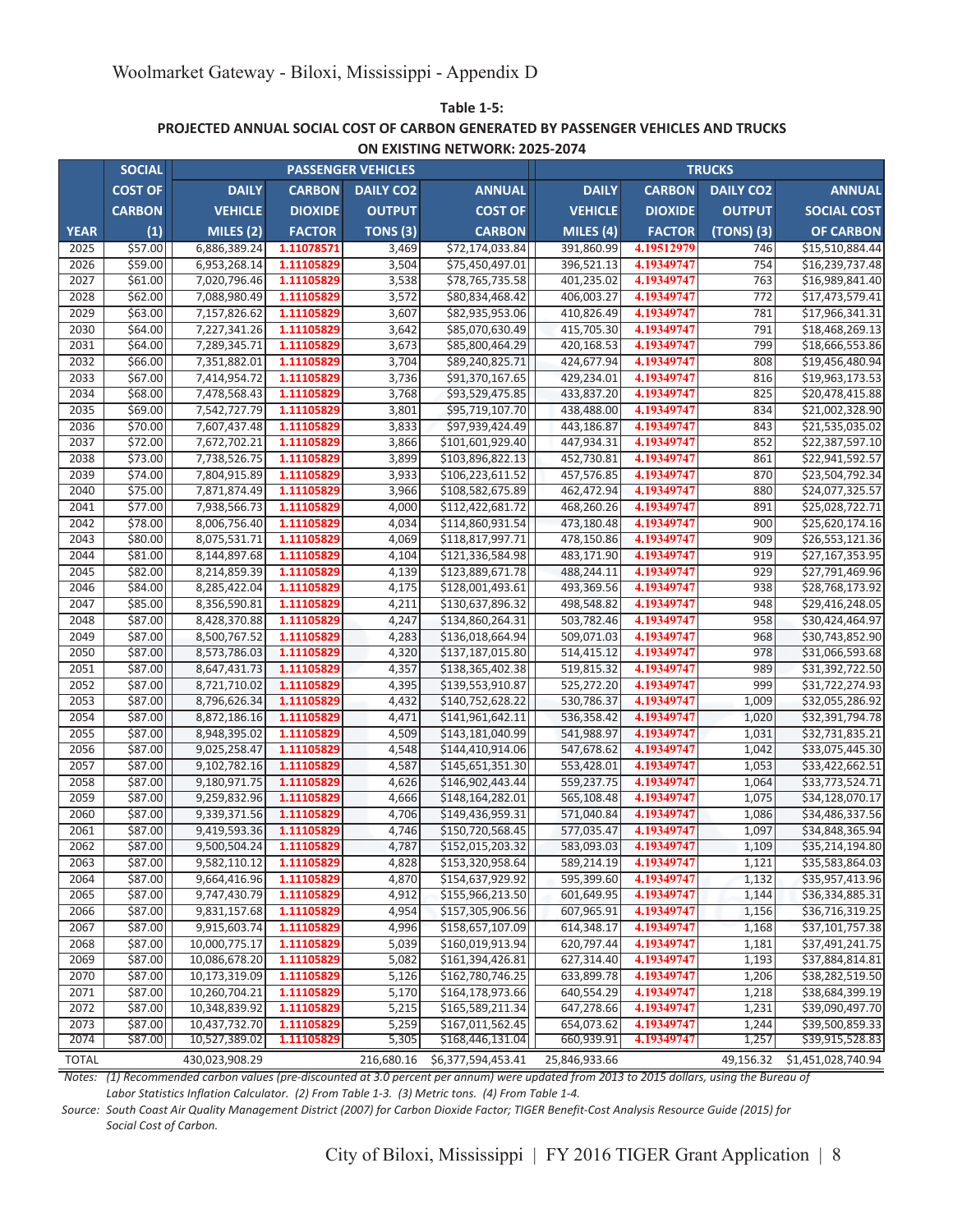**Table 1-6:**

|              |                 |                   |                  |                          |                   |                  |                              |                   |                     | PROJECTED ANNUAL PASSENGER VEHICLE EMISSIONS FOR PHASE 3 IMPROVED NETWORK: 2025-2074 |                          |          |                          |                                      |
|--------------|-----------------|-------------------|------------------|--------------------------|-------------------|------------------|------------------------------|-------------------|---------------------|--------------------------------------------------------------------------------------|--------------------------|----------|--------------------------|--------------------------------------|
|              |                 |                   |                  | <b>OXIDES OF</b>         |                   |                  | <b>PARTICULATE MATTER</b>    |                   |                     | <b>PARTICULATE MATTER</b>                                                            |                          |          | <b>SULFUR</b>            | <b>TOTAL</b>                         |
|              | <b>DAILY</b>    |                   |                  | <b>NITROGEN (NOX)</b>    |                   |                  | >2.5 μm (PM10)               |                   |                     | <2.5 μm (PM2.5)                                                                      |                          |          | <b>DIOXIDE (SOX)</b>     | <b>ANNUAL</b>                        |
|              | <b>PASS VEH</b> | <b>NOX</b>        |                  | <b>DAILY EMISSIONS</b>   | <b>PM10</b>       |                  | <b>DAILY EMISSIONS</b>       | <b>PM2.5</b>      |                     | <b>DAILY EMISSIONS</b>                                                               | <b>SOX</b>               |          | <b>DAILY EMISSIONS</b>   | <b>EMISSIONS</b>                     |
| <b>YEAR</b>  | MILES (1)       | <b>FACTOR (2)</b> | TONS (3)         | VALUE (4)                | <b>FACTOR (2)</b> | TONS (3)         | VALUE (4)                    | <b>FACTOR (2)</b> | TONS <sub>(3)</sub> | VALUE (4)                                                                            | <b>FACTOR (2)</b>        | TONS (3) | VALUE (4)                | VALUE (5)                            |
| 2025         | 6,872,560.01    | 0.00028846        | 0.8991           | \$7,205.28               | 0.00009679        | 0.3017           | \$110,618.18                 | 0.00006418        | 0.2000              | \$73,341.52                                                                          | 0.00001070               | 0.0334   | \$1,580.50               | \$70,352,100.70                      |
| 2026         | 6,939,160.50    | 0.00027141        | 0.8541           | \$6,844.99               | 0.00009687        | 0.3049           | \$111,783.17                 | 0.00006415        | 0.2019              | \$74,021.70                                                                          | 0.00001076               | 0.0339   | \$1,603.85               | \$70,902,605.62                      |
| 2027         | 7,006,406.31    | 0.00027141        | 0.8624           | \$6,911.33               | 0.00009687        | 0.3078           | \$112,866.43                 | 0.00006415        | 0.2038              | \$74,739.03                                                                          | 0.0000107                | 0.0342   | \$1,619.39               | \$71,589,706.49                      |
| 2028         | 7,074,303.69    | 0.00027141        | 0.8708           | \$6,978.30               | 0.00009687        | 0.3108           | \$113,960.19                 | 0.00006415        | 0.2058              | \$75,463.31                                                                          | 0.0000107                | 0.0345   | \$1,635.09               | \$72,283,464.91                      |
| 2029         | 7,142,858.95    | 0.00027141        | 0.8792           | \$7,045.93               | 0.00009687        | 0.3138           | \$115,064.55                 | 0.00006415        | 0.2078              | \$76,194.60                                                                          | 0.00001076               | 0.0349   | \$1,650.93               | \$72,983,945.40                      |
| 2030         | 7,212,078.46    | 0.00027141        | 0.8877           | \$7,114.21               | 0.00009687        | 0.3169           | \$116,179.61                 | 0.00006415        | 0.2098              | \$76,932.99                                                                          | 0.0000107                | 0.0352   | \$1,666.93               | \$73,691,213.07                      |
| 2031         | 7,274,332.57    | 0.00027141        | 0.8954           | \$7,175.62               | 0.00009687        | 0.3196           | \$117,182.46                 | 0.00006415        | 0.2116              | \$77,597.07                                                                          | 0.00001076               | 0.0355   | \$1,681.32               | \$74,327,309.98                      |
| 2032         | 7,337,123.96    | 0.00027141        | 0.9031           | \$7,237.56               | 0.00009687        | 0.3224           | \$118,193.97                 | 0.00006415        | 0.2135              | \$78,266.88                                                                          | 0.00001076               | 0.0358   | \$1,695.83               | \$74,968,896.62                      |
| 2033         | 7,400,457.2     | 0.00027141        | 0.9109           | \$7,300.03               | 0.00009687        | 0.3251           | \$119,214.21                 | 0.00006415        | 0.2153              | \$78,942.47                                                                          | 0.00001076               | 0.0361   | \$1,710.47               | \$75,616,020.35                      |
| 2034         | 7,464,337.13    | 0.00027141        | 0.9188           | \$7,363.04               | 0.00009687        | 0.3279           | \$120,243.25                 | 0.00006415        | 0.2172              | \$79,623.89                                                                          | 0.00001076               | 0.0364   | \$1,725.24               | \$76,268,728.95                      |
| 2035         | 7,528,768.30    | 0.00027141        | 0.9267           | \$7,426.60               | 0.00009687        | 0.3308           | \$121,281.18                 | 0.00006415        | 0.2190              | \$80,311.19                                                                          | 0.00001076               | 0.0367   | \$1,740.13               | \$76,927,070.62                      |
| 2036         | 7,593,755.54    | 0.00027141        | 0.9347           | \$7,490.70               | 0.00009687        | 0.3336           | \$122,328.06                 | 0.00006415        | 0.2209              | \$81,004.43                                                                          | 0.00001076               | 0.0371   | \$1,755.15               | \$77,591,093.95                      |
| 2037         | 7,659,303.64    | 0.00027141        | 0.9428           | \$7,555.36               | 0.00009687        | 0.3365           | \$123,383.98                 | 0.00006415        | 0.2228              | \$81,703.64                                                                          | 0.00001076               | 0.0374   | \$1,770.30               | \$78,260,847.98                      |
| 2038         | 7,725,417.43    | 0.00027141        | 0.9509           | \$7,620.58               | 0.00009687        | 0.3394           | \$124,449.00                 | 0.00006415        | 0.2248              | \$82,408.90                                                                          | 0.0000107                | 0.0377   | \$1,785.58               | \$78,936,382.15                      |
| 2039         | 7,792,101.80    | 0.00027141        | 0.9591           | \$7,686.36               | 0.00009687        | 0.3423           | \$125,523.23                 | 0.00006415        | 0.2267              | \$83,120.24                                                                          | 0.0000107                | 0.0380   | \$1,800.99               | \$79,617,746.33                      |
| 2040         | 7,859,361.66    | 0.00027141        | 0.9674           | \$7,752.71               | 0.00009687        | 0.3453           | \$126,606.72                 | 0.00006415        | 0.2287              | \$83,837.71                                                                          | 0.00001076               | 0.0383   | \$1,816.54               | \$80,304,990.84                      |
| 2041         | 7,925,947.89    | 0.00027141        | 0.9756           | \$7,818.39               | 0.00009687        | 0.3482           | \$127,679.36                 | 0.00006415        | 0.2306              | \$84,548.00                                                                          | 0.0000107                | 0.0387   | \$1,831.93               | \$80,985,352.28                      |
| 2042         | 7,994,029.17    | 0.00027141        | 0.9840           | \$7,885.55               | 0.00009687        | 0.3512           | \$128,776.08                 | 0.00006415        | 0.2326              | \$85,274.24                                                                          | 0.00001076               | 0.0390   | \$1,847.66               | \$81,680,989.76                      |
| 2043         | 8,062,695.16    | 0.00027141        | 0.9924           | \$7,953.28               | 0.00009687        | 0.3542           | \$129,882.22                 | 0.00006415        | 0.2346              | \$86,006.72                                                                          | 0.0000107                | 0.0393   | \$1,863.53               | \$82,382,601.61                      |
| 2044         | 8,131,950.87    | 0.00027141        | 1.0009           | \$8,021.60               | 0.00009687        | 0.3573           | \$130,997.87                 | 0.00006415        | 0.2366              | \$86,745.49                                                                          | 0.00001076               | 0.0397   | \$1,879.54               | \$83,090,239.13                      |
| 2045         | 8,201,801.37    | 0.00027141        | 1.0095           | \$8,090.50               | 0.00009687        | 0.3603           | \$132,123.09                 | 0.00006415        | 0.2386              | \$87,490.60                                                                          | 0.0000107                | 0.0400   | \$1,895.69               | \$83,803,954.07                      |
| 2046         | 8,273,128.25    | 0.00027141        | 1.0183           | \$8,160.86               | 0.00009687        | 0.3635           | \$133,272.10                 | 0.00006415        | 0.2407              | \$88,251.46                                                                          | 0.0000107                | 0.0404   | \$1,912.17               | \$84,532,754.30                      |
| 2047         | 8,345,075.43    | 0.00027141        | 1.0272           | \$8,231.83               | 0.00009687        | 0.3666           | \$134,431.10                 | 0.00006415        | 0.2428              | \$89,018.94                                                                          | 0.00001076               | 0.0407   | \$1,928.80               | \$85,267,892.53                      |
| 2048         | 8,417,648.29    | 0.00027141        | 1.0361           | \$8,303.42               | 0.00009687        | 0.3698           | \$135,600.17                 | 0.00006415        | 0.2449              | \$89,793.09                                                                          | 0.00001076               | 0.0411   | \$1,945.58               | \$86,009,423.89                      |
| 2049         | 8,490,852.28    | 0.00027141        | 1.0451           | \$8,375.63               | 0.00009687        | 0.3730           | \$136,779.42                 | 0.00006415        | 0.2470              | \$90,573.98                                                                          | 0.00001076               | 0.0414   | \$1,962.49               | \$86,757,403.96                      |
| 2050         | 8,564,692.89    | 0.00027141        | 1.0542           | \$8,448.47               | 0.00009687        | 0.3763           | \$137,968.92                 | 0.00006415        | 0.2492              | \$91,361.65                                                                          | 0.0000107                | 0.0418   | \$1,979.56               | \$87,511,888.84                      |
| 2051         | 8,639,175.66    | 0.00027141        | 1.0634           | \$8,521.94               | 0.00009687        | 0.3796           | \$139,168.77                 | 0.00006415        | 0.2513              | \$92,156.18                                                                          | 0.00001076               | 0.0422   | \$1,996.78               | \$88,272,935.09                      |
| 2052         | 8,714,306.16    | 0.00027141        | 1.0726           | \$8,596.05               | 0.00009687        | 0.3829           | \$140,379.05                 | 0.00006415        | 0.2535              | \$92,957.61                                                                          | 0.0000107                | 0.0425   | \$2,014.14               | \$89,040,599.77                      |
| 2053         | 8,790,090.03    | 0.00027141        | 1.0820           | \$8,670.80               | 0.00009687        | 0.3862           | \$141,599.85                 | 0.00006415        | 0.2557              | \$93,766.02                                                                          | 0.00001076               | 0.0429   | \$2,031.66               | \$89,814,940.44                      |
| 2054         | 8,866,532.96    | 0.00027141        | 1.0914           | \$8,746.21               | 0.00009687        | 0.3895           | \$142,831.27                 | 0.00006415        | 0.2580              | \$94,581.45                                                                          | 0.0000107                | 0.0433   | \$2,049.33               | \$90,596,015.15                      |
| 2055         | 8,943,640.68    | 0.00027141        | 1.1009           | \$8,822.27               | 0.00009687        | 0.3929           | \$144,073.40                 | 0.00006415        | 0.2602              | \$95,403.98                                                                          | 0.00001076               | 0.0436   | \$2,067.15               | \$91,383,882.47                      |
| 2056         | 9,021,418.96    | 0.00027141        | 1.1104           | \$8,898.99               | 0.00009687        | 0.3963           | \$145,326.34                 | 0.00006415        | 0.2625              | \$96,233.66                                                                          | 0.0000107                | 0.0440   | \$2,085.12               | \$92,178,601.47                      |
| 2057         | 9,099,873.63    | 0.00027141        | 1.1201           | \$8,976.38               | 0.00009687        | 0.3998           | \$146,590.17                 | 0.00006415        | 0.2647              | \$97,070.55                                                                          | 0.0000107                | 0.0444   | \$2,103.26               | \$92,980,231.74                      |
| 2058         | 9,179,010.59    | 0.00027141        | 1.1298           | \$9,054.45               | 0.00009687        | 0.4033           | \$147,864.99                 | 0.00006415        | 0.2670              | \$97,914.73                                                                          | 0.0000107                | 0.0448   | \$2,121.55               | \$93,788,833.37                      |
| 2059         | 9,258,835.76    | 0.00027141        | 1.1397           | \$9,133.19               | 0.00009687        | 0.4068           | \$149,150.89                 | 0.00006415        | 0.2694              | \$98,766.24                                                                          | 0.00001076               | 0.0452   | \$2,140.00               | \$94,604,467.00                      |
| 2060         | 9,339,355.13    | 0.00027141        | 1.1496           | \$9,212.62               | 0.00009687        | 0.4103           | \$150,447.98                 | 0.00006415        | 0.2717              | \$99,625.16                                                                          | 0.0000107                | 0.0456   | \$2,158.61               | \$95,427,193.79                      |
| 2061         | 9.420.574.74    | 0.00027141        | 1.1596           | \$9,292.73               | 0.00009687        | 0.4139           | \$151,756.35                 | 0.00006415        | 0.2741              | \$100,491.55                                                                         | 0.00001076               | 0.0460   | \$2,177.38               | \$96,257,075.40                      |
| 2062         | 9,502,500.67    | 0.00027141        | 1.1696           | \$9,373.55               | 0.00009687        | 0.4175           | \$153,076.10                 | 0.00006415        | 0.2765              | \$101,365.47                                                                         | 0.00001076               | 0.0464   | \$2,196.32               | \$97,094,174.08                      |
| 2063         | 9,585,139.07    | 0.00027141        | 1.1798           | \$9,455.06               | 0.00009687        | 0.4211           | \$154,407.32                 | 0.00006415        | 0.2789              | \$102,247.00                                                                         | 0.00001076               | 0.0468   | \$2,215.42               | \$97,938,552.57                      |
| 2064         | 9,668,496.14    | 0.00027141        | 1.1901           | \$9,537.29               | 0.00009687        | 0.4248           | \$155,750.12                 | 0.00006415        | 0.2813              | \$103,136.19                                                                         | 0.00001076               | 0.0472   | \$2,234.68               | \$98,790,274.19                      |
| 2065         | 9,752,578.12    | 0.00027141        | 1.2004           | \$9,620.23               | 0.00009687        | 0.4285           | \$157,104.60                 | 0.00006415        | 0.2837              | \$104,033.11                                                                         | 0.00001076               | 0.0476   | \$2,254.12               | \$99,649,402.80                      |
| 2066         | 9,837,391.31    | 0.00027141        | 1.2109           | \$9,703.89               | 0.00009687        | 0.4322           | \$158,470.86                 | 0.00006415        | 0.2862              | \$104,937.83                                                                         | 0.00001076               | 0.0480   | \$2,273.72               | \$100,516,002.82                     |
|              | 9,922,942.08    | 0.00027141        |                  |                          | 0.00009687        |                  |                              | 0.00006415        |                     |                                                                                      |                          | 0.0484   |                          |                                      |
| 2067<br>2068 | 10,009,236.85   | 0.00027141        | 1.2214<br>1.2320 | \$9,788.28<br>\$9,873.41 | 0.00009687        | 0.4360<br>0.4397 | \$159,849.00<br>\$161,239.13 | 0.00006415        | 0.2887<br>0.2912    | \$105,850.42<br>\$106,770.95                                                         | 0.00001076<br>0.00001076 | 0.0488   | \$2,293.49<br>\$2,313.44 | \$101,390,139.21<br>\$102,271,877.52 |
| 2069         | 10,096,282.08   | 0.00027141        | 1.2427           | \$9,959.27               | 0.00009687        | 0.4436           | \$162,641.34                 | 0.00006415        | 0.2937              | \$107,699.48                                                                         | 0.00001076               | 0.0493   | \$2,333.56               | \$103,161,283.86                     |
| 2070         | 10,184,084.29   | 0.00027141        | 1.2535           | \$10,045.88              | 0.00009687        | 0.4474           | \$164,055.75                 | 0.00006415        | 0.2963              | \$108,636.09                                                                         | 0.00001076               | 0.0497   | \$2,353.85               | \$104,058,424.91                     |
|              |                 |                   |                  |                          |                   |                  |                              |                   |                     |                                                                                      |                          |          |                          |                                      |
| 2071         | 10,272,650.07   | 0.00027141        | 1.2644           | \$10,133.25              | 0.00009687        | 0.4513           | \$165,482.46                 | 0.00006415        | 0.2989              | \$109,580.84                                                                         | 0.00001076               | 0.0501   | \$2,374.32               | \$104,963,367.94                     |
| 2072         | 10,361,986.07   | 0.00027141        | 1.2754           | \$10,221.37              | 0.00009687        | 0.4552           | \$166,921.58                 | 0.00006415        | 0.3015              | \$110,533.81                                                                         | 0.00001076               | 0.0506   | \$2,394.97               | \$105,876,180.80                     |
| 2073         | 10,452,098.98   | 0.00027141        | 1.2865           | \$10,310.26              | 0.00009687        | 0.4592           | \$168,373.21                 | 0.00006415        | 0.3041              | \$111,495.07                                                                         | 0.00001076               | 0.0510   | \$2,415.80               | \$106,796,931.92                     |
| 2074         | 10,542,995.55   | 0.00027141        | 1.2977           | \$10,399.92              | 0.00009687        | 0.4632           | \$169,837.46                 | 0.00006415        | 0.3067              | \$112,464.68                                                                         | 0.00001076               | 0.0514   | \$2,436.81               | \$107,725,690.35                     |
| <b>TOTAL</b> | 429,751,344.40  |                   | 52.9505          | \$424,345.39             |                   | 18.8805          | \$6,922,786.50               |                   | 12.5027             | \$4,584,291.83                                                                       |                          | 2.0966   | \$99,320.68              | \$4,391,221,702.96                   |

*Notes: (1) Vehicle-miles traveled from Table 1-1 multiplied by passenger vehicle factor from Table 1-2. (2) Emission factors are from South Coast Air Quality Management District (2007), "EMFAC*

*2007 Emission Factors." NOX - Oxides of nitrogen. PM 10 - Particulate matter less than 10 micrometers in diameter but greater than 2.5 micrometers. PM2.5 - Particulate matter 2.5*

*micrometers or less in diameter. SOX - Sulfur dioxide. (3) Metric tons. (4) Assumed values are based on National Highway Transportation Safety Administration (2012) recommended*

*amounts updated to 2015 dollars per the Bureau of LaborStatistics Inflation Calculator: \$8,014 per metric ton for NOX, \$366,663 per metric ton for particulate matter, \$47,372 per metric*

*ton for SOX. (5) Sum of daily emissions values multiplied by 365.*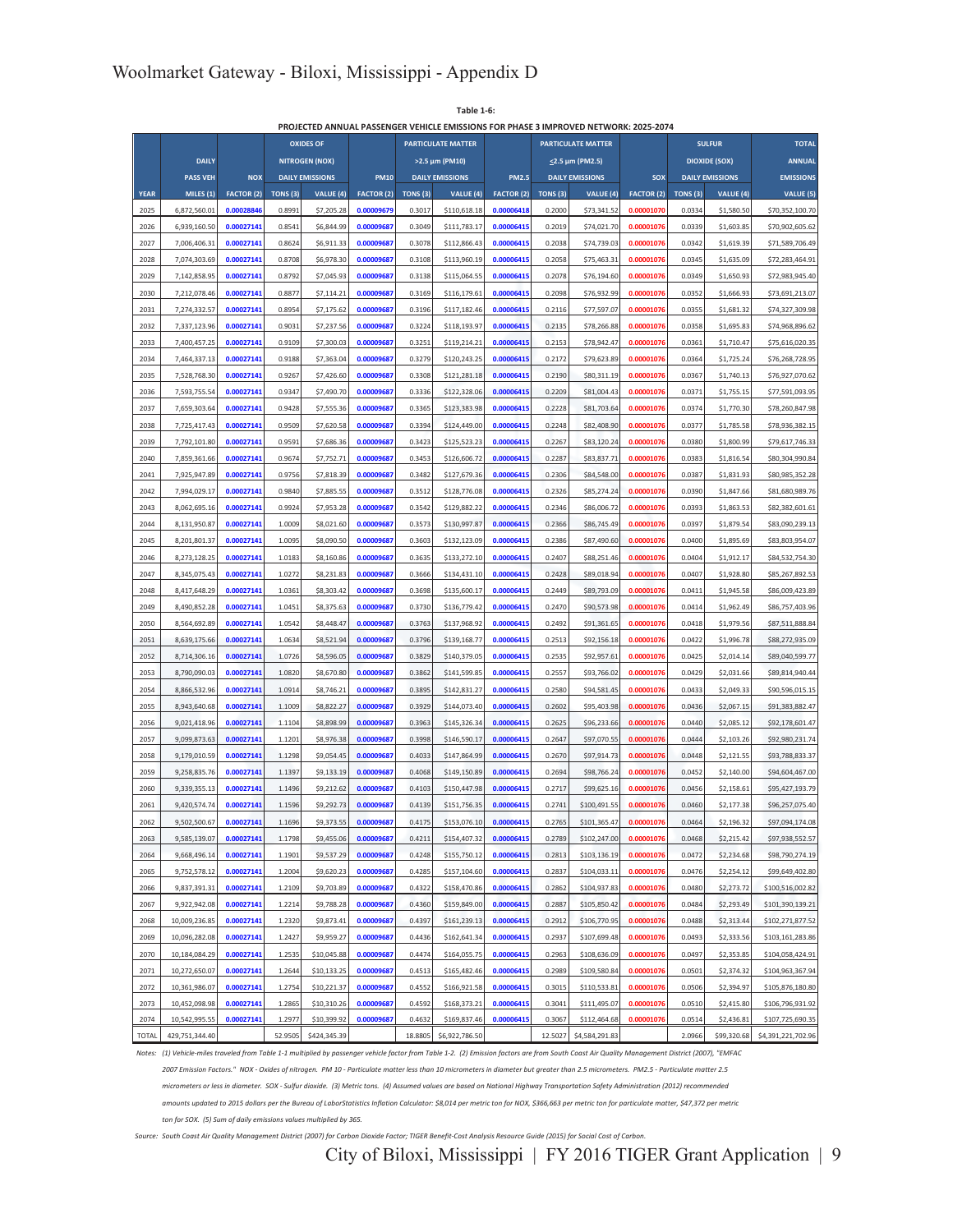|              |                |                   |                     |                        |                   |         |                           |                   |                 | PROJECTED ANNUAL TRUCK EMISSIONS FOR PHASE 3 IMPROVED NETWORK: 2025-2074 |                   |                     |                        |                    |
|--------------|----------------|-------------------|---------------------|------------------------|-------------------|---------|---------------------------|-------------------|-----------------|--------------------------------------------------------------------------|-------------------|---------------------|------------------------|--------------------|
|              | <b>DAILY</b>   |                   |                     | <b>OXIDES OF</b>       |                   |         | <b>PARTICULATE MATTER</b> |                   |                 | <b>PARTICULATE MATTER</b>                                                |                   |                     | <b>SULFUR</b>          | <b>TOTAL</b>       |
|              | <b>TRUCK</b>   |                   |                     | <b>NITROGEN (NOX)</b>  |                   |         | >2.5 µm (PM10)            |                   |                 | $\leq$ 2.5 μm (PM2.5)                                                    |                   |                     | <b>DIOXIDE (SOX)</b>   | <b>ANNUAL</b>      |
|              | <b>VEHICLE</b> | <b>NOX</b>        |                     | <b>DAILY EMISSIONS</b> | <b>PM10</b>       |         | <b>DAILY EMISSIONS</b>    | <b>PM2.5</b>      |                 | <b>DAILY EMISSIONS</b>                                                   | <b>SOX</b>        |                     | <b>DAILY EMISSIONS</b> | <b>EMISSIONS</b>   |
| <b>YEAR</b>  | MILES (1)      | <b>FACTOR (2)</b> | TONS <sub>(3)</sub> | VALUE (4)              | <b>FACTOR</b> (2) | TONS(3) | VALUE (4)                 | <b>FACTOR (2)</b> | <b>TONS (3)</b> | VALUE (4)                                                                | <b>FACTOR (2)</b> | TONS <sub>(3)</sub> | VALUE (4)              | VALUE (5)          |
| 2025         | 391,074.06     | 0.00932573        | 1.6540              | \$13,255.08            | 0.00048541        | 0.0861  | \$31,566.71               | 0.00036326        | 0.0644          | \$23,622.77                                                              | 0.00004018        | 0.0071              | \$337.61               | \$25,105,493.51    |
| 2026         | 395,716.62     | 0.00898990        | 1.6134              | \$12,929.44            | 0.00046717        | 0.0838  | \$30,741.09               | 0.00034564        | 0.0620          | \$22,744.26                                                              | 0.00003946        | 0.0071              | \$335.45               | \$24,363,837.65    |
| 2027         | 400,412.63     | 0.00898990        | 1.6325              | \$13,082.88            | 0.00046717        | 0.0848  | \$31,105.90               | 0.00034564        | 0.0628          | \$23,014.16                                                              | 0.00003946        | 0.0072              | \$339.43               | \$24,652,965.91    |
| 2028         | 405,162.69     | 0.00898990        | 1.6519              | \$13,238.08            | 0.00046717        | 0.0858  | \$31,474.91               | 0.00034564        | 0.0635          | \$23,287.18                                                              | 0.00003946        | 0.0073              | \$343.45               | \$24,945,422.01    |
| 2029         | 409,967.42     | 0.00898990        | 1.6715              | \$13,395.07            | 0.00046717        | 0.0869  | \$31,848.16               | 0.00034564        | 0.0643          | \$23,563.34                                                              | 0.00003946        | 0.0073              | \$347.53               | \$25,241,243.41    |
| 2030         | 414,827.41     | 0.00898990        | 1.6913              | \$13,553.86            | 0.00046717        | 0.0879  | \$32,225.71               | 0.00034564        | 0.0650          | \$23,842.67                                                              | 0.00003946        | 0.0074              | \$351.65               | \$25,540,467.98    |
| 2031         | 419,303.15     | 0.00898990        | 1.7095              | \$13,700.10            | 0.00046717        | 0.0888  | \$32,573.40               | 0.00034564        | 0.0657          | \$24,099.92                                                              | 0.00003946        | 0.0075              | \$355.44               | \$25,816,034.15    |
| 2032         | 423,825.45     | 0.00898990        | 1.7280              | \$13,847.86            | 0.00046717        | 0.0898  | \$32,924.72               | 0.00034564        | 0.0664          | \$24,359.84                                                              | 0.00003946        | 0.0076              | \$359.27               | \$26,094,467.20    |
| 2033         | 428,394.78     | 0.00898990        | 1.7466              | \$13,997.15            | 0.00046717        | 0.0908  | \$33,279.69               | 0.00034564        | 0.0672          | \$24,622.47                                                              | 0.00003946        | 0.0077              | \$363.15               | \$26,375,796.21    |
| 2034         | 433,011.63     | 0.00898990        | 1.7654              | \$14,148.00            | 0.00046717        | 0.0917  | \$33,638.34               | 0.00034564        | 0.0679          | \$24,887.83                                                              | 0.00003946        | 0.0077              | \$367.06               | \$26,660,050.55    |
| 2035         | 437,676.48     | 0.00898990        | 1.7844              | \$14,300.42            | 0.00046717        | 0.0927  | \$34,000.73               | 0.00034564        | 0.0686          | \$25,155.95                                                              | 0.00003946        | 0.0078              | \$371.01               | \$26,947,259.86    |
| 2036         | 442,389.80     | 0.00898990        | 1.8036              | \$14,454.42            | 0.00046717        | 0.0937  | \$34,366.88               | 0.00034564        | 0.0693          | \$25,426.85                                                              | 0.00003946        | 0.0079              | \$375.01               | \$27,237,454.10    |
| 2037         | 447,152.10     | 0.00898990        | 1.8231              | \$14,610.02            | 0.00046717        | 0.0947  | \$34,736.84               | 0.00034564        | 0.0701          | \$25,700.57                                                              | 0.00003946        | 0.0080              | \$379.05               | \$27,530,663.51    |
| 2038         | 451,963.86     | 0.00898990        | 1.8427              | \$14,767.24            | 0.00046717        | 0.0958  | \$35,110.64               | 0.00034564        | 0.0708          | \$25,977.13                                                              | 0.00003946        | 0.0081              | \$383.13               | \$27,826,918.63    |
| 2039         | 456,825.60     | 0.00898990        | 1.8625              | \$14,926.09            | 0.00046717        | 0.0968  | \$35,488.32               | 0.00034564        | 0.0716          | \$26,256.56                                                              | 0.00003946        | 0.0082              | \$387.25               | \$28,126,250.32    |
| 2040         | 461,737.81     | 0.00898990        | 1.8825              | \$15,086.59            | 0.00046717        | 0.0978  | \$35,869.93               | 0.00034564        | 0.0724          | \$26,538.90                                                              | 0.00003946        | 0.0083              | \$391.41               | \$28,428,689.74    |
| 2041         | 467,515.94     | 0.00898990        | 1.9061              | \$15,275.38            | 0.00046717        | 0.0991  | \$36,318.80               | 0.00034564        | 0.0733          | \$26,871.00                                                              | 0.00003946        | 0.0084              | \$396.31               | \$28,784,442.58    |
| 2042         | 472,428.33     | 0.00898990        | 1.9261              | \$15,435.88            | 0.00046717        | 0.1001  | \$36,700.41               | 0.00034564        | 0.0741          | \$27,153.35                                                              | 0.00003946        | 0.0085              | \$400.47               | \$29,086,893.24    |
| 2043         | 477,390.81     | 0.00898990        | 1.9463              | \$15,598.02            | 0.00046717        | 0.1011  | \$37,085.92               | 0.00034564        | 0.0748          | \$27,438.57                                                              | 0.00003946        | 0.0085              | \$404.68               | \$29,392,427.48    |
| 2044         | 482,403.87     | 0.00898990        | 1.9668              | \$15,761.82            | 0.00046717        | 0.1022  | \$37,475.36               | 0.00034564        | 0.0756          | \$27,726.70                                                              | 0.00003946        | 0.0086              | \$408.93               | \$29,701,076.06    |
| 2045         | 487,468.01     | 0.00898990        | 1.9874              | \$15,927.28            | 0.00046717        | 0.1033  | \$37,868.77               | 0.00034564        | 0.0764          | \$28,017.77                                                              | 0.00003946        | 0.0087              | \$413.22               | \$30,012,870.05    |
| 2046         | 491,707.27     | 0.00898990        | 2.0047              | \$16,065.79            | 0.00046717        | 0.1042  | \$38,198.09               | 0.00034564        | 0.0771          | \$28,261.43                                                              | 0.00003946        | 0.0088              | \$416.82               | \$30,273,876.66    |
| 2047         | 495,983.40     | 0.00898990        | 2.0221              | \$16,205.51            | 0.00046717        | 0.1051  | \$38,530.28               | 0.00034564        | 0.0777          | \$28,507.20                                                              | 0.00003946        | 0.0089              | \$420.44               | \$30,537,153.12    |
| 2048         | 500,296.71     | 0.00898990        | 2.0397              | \$16,346.44            | 0.00046717        | 0.1060  | \$38,865.36               | 0.00034564        | 0.0784          | \$28,755.11                                                              | 0.00003946        | 0.0090              | \$424.10               | \$30.802.719.16    |
| 2049         | 504,647.54     | 0.00898990        | 2.0575              | \$16,488.60            | 0.00046717        | 0.1069  | \$39,203.35               | 0.00034564        | 0.0791          | \$29,005.18                                                              | 0.00003946        | 0.0090              | \$427.79               | \$31,070,594.70    |
| 2050         | 509,036.20     | 0.00898990        | 2.0754              | \$16,631.99            | 0.00046717        | 0.1078  | \$39,544.28               | 0.00034564        | 0.0798          | \$29,257.43                                                              | 0.00003946        | 0.0091              | \$431.51               | \$31,340,799.81    |
| 2051         | 513,463.03     | 0.00898990        | 2.0934              | \$16,776.63            | 0.00046717        | 0.1088  | \$39,888.18               | 0.00034564        | 0.0805          | \$29,511.86                                                              | 0.00003946        | 0.0092              | \$435.26               | \$31,613,354.75    |
| 2052         | 517,928.36     | 0.00898990        | 2.1116              | \$16,922.53            | 0.00046717        | 0.1097  | \$40,235.07               | 0.00034564        | 0.0812          | \$29,768.51                                                              | 0.00003946        | 0.0093              | \$439.04               | \$31,888,279.97    |
| 2053         | 522,432.52     | 0.00898990        | 2.1300              | \$17,069.69            | 0.00046717        | 0.1107  | \$40,584.97               | 0.00034564        | 0.0819          | \$30,027.39                                                              | 0.00003946        | 0.0093              | \$442.86               | \$32,165,596.07    |
| 2054         | 526,975.84     | 0.00898990        | 2.1485              | \$17,218.14            | 0.00046717        | 0.1116  | \$40,937.92               | 0.00034564        | 0.0826          | \$30,288.53                                                              | 0.00003946        | 0.0094              | \$446.71               | \$32,445,323.85    |
| 2055         | 531,558.68     | 0.00898990        | 2.1672              | \$17,367.88            | 0.00046717        | 0.1126  | \$41,293.93               | 0.00034564        | 0.0833          | \$30,551.93                                                              | 0.00003946        | 0.0095              | \$450.60               | \$32,727,484.27    |
| 2056         | 536,181.38     | 0.00898990        | 2.1860              | \$17,518.92            | 0.00046717        | 0.1136  | \$41,653.05               | 0.00034564        | 0.0840          | \$30,817.63                                                              | 0.00003946        | 0.0096              | \$454.52               | \$33,012,098.51    |
| 2057         | 540,844.27     | 0.00898990        | 2.2051              | \$17,671.27            | 0.00046717        | 0.1146  | \$42,015.28               | 0.00034564        | 0.0848          | \$31,085.63                                                              | 0.00003946        | 0.0097              | \$458.47               | \$33,299,187.88    |
| 2058         | 545,547.72     | 0.00898990        | 2.2242              | \$17,824.95            | 0.00046717        | 0.1156  | \$42,380.67               | 0.00034564        | 0.0855          | \$31,355.97                                                              | 0.00003946        | 0.0098              | \$462.46               | \$33,588,773.93    |
| 2059         | 550,292.07     | 0.00898990        | 2.2436              | \$17,979.96            | 0.00046717        | 0.1166  | \$42,749.23               | 0.00034564        | 0.0863          | \$31,628.65                                                              | 0.00003946        | 0.0098              | \$466.48               | \$33,880,878.36    |
| 2060         | 555,077.68     | 0.00898990        | 2.2631              | \$18,136.33            | 0.00046717        | 0.1176  | \$43,121.00               | 0.00034564        | 0.0870          | \$31,903.71                                                              | 0.00003946        | 0.0099              | \$470.53               | \$34,175,523.07    |
| 2061         | 559,904.91     | 0.00898990        | 2.2828              | \$18,294.05            | 0.00046717        | 0.1186  | \$43,496.00               | 0.00034564        | 0.0878          | \$32,181.16                                                              | 0.00003946        | 0.0100              | \$474.63               | \$34,472,730.16    |
| 2062         | 564,774.12     | 0.00898990        | 2.3026              | \$18,453.14            | 0.00046717        | 0.1197  | \$43,874.26               | 0.00034564        | 0.0885          | \$32,461.02                                                              | 0.00003946        | 0.0101              | \$478.75               | \$34,772,521.91    |
| 2063         | 569,685.67     | 0.00898990        | 2.3226              | \$18,613.62            | 0.00046717        | 0.1207  | \$44,255.81               | 0.00034564        | 0.0893          | \$32,743.32                                                              | 0.00003946        | 0.0102              | \$482.92               | \$35,074,920.79    |
| 2064         | 574,639.93     | 0.00898990        | 2.3428              | \$18,775.49            | 0.00046717        | 0.1217  | \$44,640.68               | 0.00034564        | 0.0901          | \$33,028.07                                                              | 0.00003946        | 0.0103              | \$487.12               | \$35,379,949.48    |
| 2065         | 579,637.28     | 0.00898990        | 2.3632              | \$18,938.77            | 0.00046717        | 0.1228  | \$45,028.90               | 0.00034564        | 0.0909          | \$33,315.30                                                              | 0.00003946        | 0.0104              | \$491.35               | \$35,687,630.85    |
| 2066         | 584,678.09     | 0.00898990        | 2.3838              | \$19,103.48            | 0.00046717        | 0.1239  | \$45,420.49               | 0.00034564        | 0.0917          | \$33,605.03                                                              | 0.00003946        | 0.0105              | \$495.63               | \$35,997,987.97    |
| 2067         | 589,762.74     | 0.00898990        | 2.4045              | \$19,269.61            | 0.00046717        | 0.1250  | \$45,815.49               | 0.00034564        | 0.0924          | \$33,897.27                                                              | 0.00003946        | 0.0106              | \$499.94               | \$36,311,044.10    |
| 2068         | 594,891.61     | 0.00898990        | 2.4254              | \$19,437.19            | 0.00046717        | 0.1260  | \$46,213.93               | 0.00034564        | 0.0933          | \$34,192.06                                                              | 0.00003946        | 0.0106              | \$504.28               | \$36,626,822.73    |
| 2069         | 600,065.08     | 0.00898990        | 2.4465              | \$19,606.22            | 0.00046717        | 0.1271  | \$46,615.83               | 0.00034564        | 0.0941          | \$34,489.41                                                              | 0.00003946        | 0.0107              | \$508.67               | \$36,945,347.52    |
| 2070         | 605,283.53     | 0.00898990        | 2.4678              | \$19,776.73            | 0.00046717        | 0.1282  | \$47,021.22               | 0.00034564        | 0.0949          | \$34,789.35                                                              | 0.00003946        | 0.0108              | \$513.09               | \$37,266,642.35    |
| 2071         | 610,547.38     | 0.00898990        | 2.4892              | \$19,948.72            | 0.00046717        | 0.1294  | \$47,430.14               | 0.00034564        | 0.0957          | \$35,091.89                                                              | 0.00003946        | 0.0109              | \$517.56               | \$37,590,731.33    |
| 2072         | 615,857.00     | 0.00898990        | 2.5109              | \$20,122.20            | 0.00046717        | 0.1305  | \$47,842.62               | 0.00034564        | 0.0965          | \$35,397.07                                                              | 0.00003946        | 0.0110              | \$522.06               | \$37,917,638.74    |
| 2073         | 621,212.79     | 0.00898990        | 2.5327              | \$20,297.19            | 0.00046717        | 0.1316  | \$48,258.68               | 0.00034564        | 0.0974          | \$35,704.90                                                              | 0.00003946        | 0.0111              | \$526.60               | \$38,247,389.10    |
| 2074         | 626,615.16     | 0.00898990        | 2.5547              | \$20,473.71            | 0.00046717        | 0.1328  | \$48,678.36               | 0.00034564        | 0.0982          | \$36,015.41                                                              | 0.00003946        | 0.0112              | \$531.18               | \$38,580,007.13    |
| <b>TOTAL</b> | 25,346,176.41  |                   | 103.3972            | \$828,625.42           |                   | 5.3733  | \$1,970,194.31            |                   | 3.9763          | \$1,457,945.22                                                           |                   | 0.4537              | \$21,491.85            | \$1,561,563,732.42 |
|              |                |                   |                     |                        |                   |         |                           |                   |                 |                                                                          |                   |                     |                        |                    |

**Table 1-7:**

*Notes: (1) Vehicle-miles traveled from Table 1-1 multiplied by truck factor from Table 1-4. (2) Emission factors are from South Coast Air Quality Management District (2007), "EMFAC 2007 Emission Factors." NOX - Oxides of nitrogen. PM 10 - Particulate matter less than 10 micrometers in diameter but greater than 2.5 micrometers. PM2.5 - Particulate matter 2.5 micrometers or less in diameter. SOX - Sulfur dioxide. (3) Metric tons. (4) Assumed values are based on National Highway Transportation Safety Administration (2012) recommended amounts updated to 2015 dollars per the Bureau of LaborStatistics Inflation Calculator: \$8,014 per metric ton for NOX, \$366,663 per metric ton for particulate matter, \$47,372 per metric ton for SOX. (5) Sum of daily emissions values multiplied by 365.*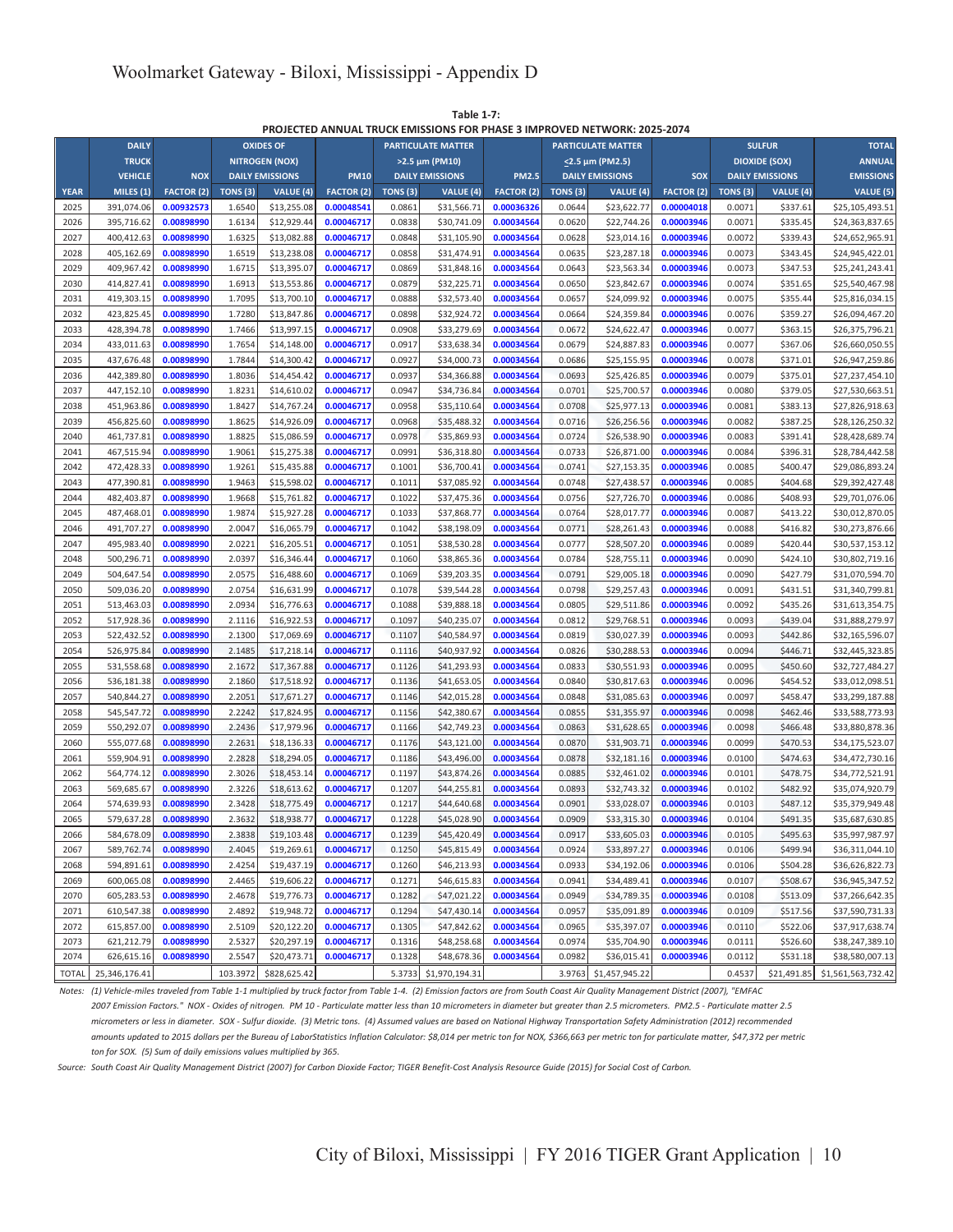**PROJECTED ANNUAL SOCIAL COST OF CARBON GENERATED BY PASSENGER VEHICLES AND TRUCKS Table 1-8: ON PHASE 3 IMPROVED NETWORK: 2025-2074**

|              | <b>SOCIAL</b>  |                |                | <b>PASSENGER VEHICLES</b> |                    |                |                | <b>TRUCKS</b>       |                    |
|--------------|----------------|----------------|----------------|---------------------------|--------------------|----------------|----------------|---------------------|--------------------|
|              | <b>COST OF</b> | <b>DAILY</b>   | <b>CARBON</b>  | <b>DAILY CO2</b>          | <b>ANNUAL</b>      | <b>DAILY</b>   | <b>CARBON</b>  | <b>DAILY CO2</b>    | <b>ANNUAL</b>      |
|              | <b>CARBON</b>  | <b>VEHICLE</b> | <b>DIOXIDE</b> | <b>OUTPUT</b>             | <b>SOCIAL COST</b> | <b>VEHICLE</b> | <b>DIOXIDE</b> | <b>OUTPUT</b>       | <b>SOCIAL COST</b> |
| <b>YEAR</b>  | (1)            | MILES (2)      | <b>FACTOR</b>  | TONS <sub>(3)</sub>       | <b>OF CARBON</b>   | MILES (4)      | <b>FACTOR</b>  | TONS <sub>(3)</sub> | <b>OF CARBON</b>   |
| 2025         | \$57.00        | 6,872,560.01   | 1.11078571     | 3,462                     | \$72,029,094.08    | 391,074.06     | 4.19512979     | 744                 | \$15,479,735.51    |
| 2026         | \$59.00        | 6,939,160.50   | 1.11105829     | 3,497                     | \$75,297,413.83    | 395,716.62     | 4.19349747     | 753                 | \$16,206,788.32    |
| 2027         | \$61.00        | 7,006,406.31   | 1.11105829     | 3,530                     | \$78,604,293.74    | 400,412.63     | 4.19349747     | 762                 | \$16,955,018.25    |
| 2028         | \$62.00        | 7,074,303.69   | 1.11105829     | 3,565                     | \$80,667,111.26    | 405,162.69     | 4.19349747     | 771                 | \$17,437,402.66    |
| 2029         | \$63.00        | 7,142,858.95   | 1.11105829     | 3,599                     | \$82,762,526.40    | 409.967.42     | 4.19349747     | 780                 | \$17,928,772.05    |
| 2030         | \$64.00        | 7,212,078.46   | 1.11105829     | 3,634                     | \$84,890,977.17    | 414,827.41     | 4.19349747     | 789                 | \$18,429,267.59    |
| 2031         | \$64.00        | 7,274,332.57   | 1.11105829     | 3,665                     | \$85,623,749.59    | 419,303.15     | 4.19349747     | 797                 | \$18,628,108.21    |
| 2032         | \$66.00        | 7,337,123.96   | 1.11105829     | 3,697                     | \$89,061,685.02    | 423,825.45     | 4.19349747     | 806                 | \$19,417,424.30    |
| 2033         | \$67.00        | 7,400,457.25   | 1.11105829     | 3,729                     | \$91,191,523.76    | 428,394.78     | 4.19349747     | 815                 | \$19,924,142.20    |
| 2034         | \$68.00        | 7,464,337.13   | 1.11105829     | 3,761                     | \$93,351,494.37    | 433,011.63     | 4.19349747     | 824                 | \$20,439,446.58    |
| 2035         | \$69.00        | 7,528,768.30   | 1.11105829     | 3,794                     | \$95,541,958.29    | 437,676.48     | 4.19349747     | 832                 | \$20,963,459.44    |
| 2036         | \$70.00        | 7,593,755.54   | 1.11105829     | 3,826                     | \$97,763,280.94    | 442,389.80     | 4.19349747     | 841                 | \$21,496,304.37    |
| 2037         | \$72.00        | 7,659,303.64   | 1.11105829     | 3,859                     | \$101,424,505.46   | 447,152.10     | 4.19349747     | 850                 | \$22,348,502.41    |
| 2038         | \$73.00        | 7,725,417.43   | 1.11105829     | 3,893                     | \$103,720,817.45   | 451,963.86     | 4.19349747     | 860                 | \$22,902,728.75    |
| 2039         | \$74.00        | 7,792,101.80   | 1.11105829     | 3,926                     | \$106,049,213.75   | 456,825.60     | 4.19349747     | 869                 | \$23,466,202.21    |
| 2040         | \$75.00        | 7,859,361.66   | 1.11105829     | 3,960                     | \$108,410,077.11   | 461,737.81     | 4.19349747     | 878                 | \$24,039,053.19    |
| 2041         | \$77.00        | 7,925,947.89   | 1.11105829     | 3,994                     | \$112,243,979.02   | 467,515.94     | 4.19349747     | 889                 | \$24,988,938.03    |
| 2042         | \$78.00        | 7,994,029.17   | 1.11105829     | 4,028                     | \$114,678,353.09   | 472,428.33     | 4.19349747     | 898                 | \$25,579,449.33    |
| 2043         | \$80.00        | 8,062,695.16   | 1.11105829     | 4,063                     | \$118,629,129.26   | 477,390.81     | 4.19349747     | 908                 | \$26,510,913.56    |
| 2044         | \$81.00        | 8,131,950.87   | 1.11105829     | 4,098                     | \$121, 143, 713.08 | 482,403.87     | 4.19349747     | 917                 | \$27,124,169.78    |
| 2045         | \$82.00        | 8,201,801.37   | 1.11105829     | 4,133                     | \$123,692,741.59   | 487,468.01     | 4.19349747     | 927                 | \$27,747,293.72    |
| 2046         | \$84.00        | 8,273,128.25   | 1.11105829     | 4,169                     | \$127,811,566.80   | 491,707.27     | 4.19349747     | 935                 | \$28,671,246.50    |
| 2047         | \$85.00        | 8,345,075.43   | 1.11105829     | 4,205                     | \$130,457,877.34   | 495,983.40     | 4.19349747     | 943                 | \$29,264,878.39    |
| 2048         | \$87.00        | 8,417,648.29   | 1.11105829     | 4,241                     | \$134,688,694.77   | 500,296.71     | 4.19349747     | 951                 | \$30,213,953.76    |
| 2049         | \$87.00        | 8,490,852.28   | 1.11105829     | 4,278                     | \$135,860,013.63   | 504,647.54     | 4.19349747     | 960                 | \$30,476,709.10    |
| 2050         | \$87.00        | 8,564,692.89   | 1.11105829     | 4,316                     | \$137,041,518.85   | 509,036.20     | 4.19349747     | 968                 | \$30,741,749.49    |
| 2051         | \$87.00        | 8,639,175.66   | 1.11105829     | 4,353                     | \$138,233,299.02   | 513,463.03     | 4.19349747     | 977                 | \$31,009,094.80    |
| 2052         | \$87.00        | 8,714,306.16   | 1.11105829     | 4,391                     | \$139,435,443.50   | 517,928.36     | 4.19349747     | 985                 | \$31,278,765.07    |
| 2053         | \$87.00        | 8,790,090.03   | 1.11105829     | 4,429                     | \$140,648,042.41   | 522,432.52     | 4.19349747     | 994                 | \$31,550,780.54    |
| 2054         | \$87.00        | 8,866,532.96   | 1.11105829     | 4,468                     | \$141,871,186.67   | 526,975.84     | 4.19349747     | 1,002               | \$31,825,161.58    |
| 2055         | \$87.00        | 8,943,640.68   | 1.11105829     | 4,507                     | \$143,104,968.00   | 531,558.68     | 4.19349747     | 1,011               | \$32,101,928.77    |
| 2056         | \$87.00        | 9,021,418.96   | 1.11105829     | 4,546                     | \$144,349,478.89   | 536,181.38     | 4.19349747     | 1,020               | \$32,381,102.86    |
| 2057         | \$87.00        | 9,099,873.63   | 1.11105829     | 4,585                     | \$145,604,812.66   | 540,844.27     | 4.19349747     | 1,029               | \$32,662,704.79    |
| 2058         | \$87.00        | 9,179,010.59   | 1.11105829     | 4,625                     | \$146,871,063.43   | 545,547.72     | 4.19349747     | 1,038               | \$32,946,755.67    |
| 2059         | \$87.00        | 9,258,835.76   | 1.11105829     | 4,665                     | \$148,148,326.13   | 550,292.07     | 4.19349747     | 1,047               | \$33,233,276.80    |
| 2060         | \$87.00        | 9,339,355.13   | 1.11105829     | 4,706                     | \$149,436,696.54   | 555,077.68     | 4.19349747     | 1,056               | \$33,522,289.65    |
| 2061         | \$87.00        | 9,420,574.74   | 1.11105829     | 4,747                     | \$150,736,271.24   | 559,904.91     | 4.19349747     | 1,065               | \$33,813,815.90    |
| 2062         | \$87.00        | 9,502,500.67   | 1.11105829     | 4,788                     | \$152,047,147.69   | 564,774.12     | 4.19349747     | 1,074               | \$34,107,877.40    |
| 2063         | \$87.00        | 9,585,139.07   | 1.11105829     | 4,830                     | \$153,369,424.15   | 569,685.67     | 4.19349747     | 1,083               | \$34,404,496.21    |
| 2064         | \$87.00        | 9,668,496.14   | 1.11105829     | 4,872                     | \$154,703,199.79   | 574,639.93     | 4.19349747     | 1,093               | \$34,703,694.56    |
| 2065         | \$87.00        | 9,752,578.12   | 1.11105829     | 4,914                     | \$156,048,574.58   | 579,637.28     | 4.19349747     | 1,102               | \$35,005,494.89    |
| 2066         | \$87.00        | 9,837,391.31   | 1.11105829     | 4,957                     | \$157,405,649.42   | 584,678.09     | 4.19349747     | 1,112               | \$35,309,919.82    |
| 2067         | \$87.00        | 9,922,942.08   | 1.11105829     | 5,000                     | \$158,774,526.04   | 589,762.74     | 4.19349747     | 1,122               | \$35,616,992.17    |
| 2068         | \$87.00        | 10,009,236.85  | 1.11105829     | 5,043                     | \$160,155,307.09   | 594,891.61     | 4.19349747     | 1,131               | \$35,926,734.98    |
| 2069         | \$87.00        | 10,096,282.08  | 1.11105829     | 5,087                     | \$161,548,096.08   | 600,065.08     | 4.19349747     | 1,141               | \$36,239,171.47    |
| 2070         | \$87.00        | 10,184,084.29  | 1.11105829     | 5,132                     | \$162,952,997.45   | 605,283.53     | 4.19349747     | 1,151               | \$36,554,325.05    |
| 2071         | \$87.00        | 10,272,650.07  | 1.11105829     | 5,176                     | \$164,370,116.53   | 610,547.38     | 4.19349747     | 1,161               | \$36,872,219.37    |
| 2072         | \$87.00        | 10,361,986.07  | 1.11105829     | 5,221                     | \$165,799,559.57   | 615,857.00     | 4.19349747     | 1,171               | \$37,192,878.25    |
| 2073         | \$87.00        | 10,452,098.98  | 1.11105829     | 5,267                     | \$167,241,433.74   | 621,212.79     | 4.19349747     | 1,181               | \$37,516,325.73    |
| 2074         | \$87.00        | 10,542,995.55  | 1.11105829     | 5,312                     | \$168,695,847.16   | 626,615.16     | 4.19349747     | 1,192               | \$37,842,586.07    |
|              |                |                |                |                           |                    |                |                |                     |                    |
| <b>TOTAL</b> |                | 429,751,344.40 |                | 216,542.82                | \$6,374,188,777.41 | 22,871,944.08  |                | 48,203.98           | \$1,421,000,050.11 |

*Notes: (1) Recommended carbon values (pre-discounted at 3.0 percent per annum) were updated from 2013 to 2015 dollars, using the Bureau of*

*Labor Statistics Inflation Calculator. (2) From Table 1-6. (3) Metric tons. (4) From Table 1-7.*

*Source: South Coast Air Quality Management District (2007) for Carbon Dioxide Factor; TIGER Benefit-Cost Analysis Resource Guide (2015) for*

*Social Cost of Carbon.*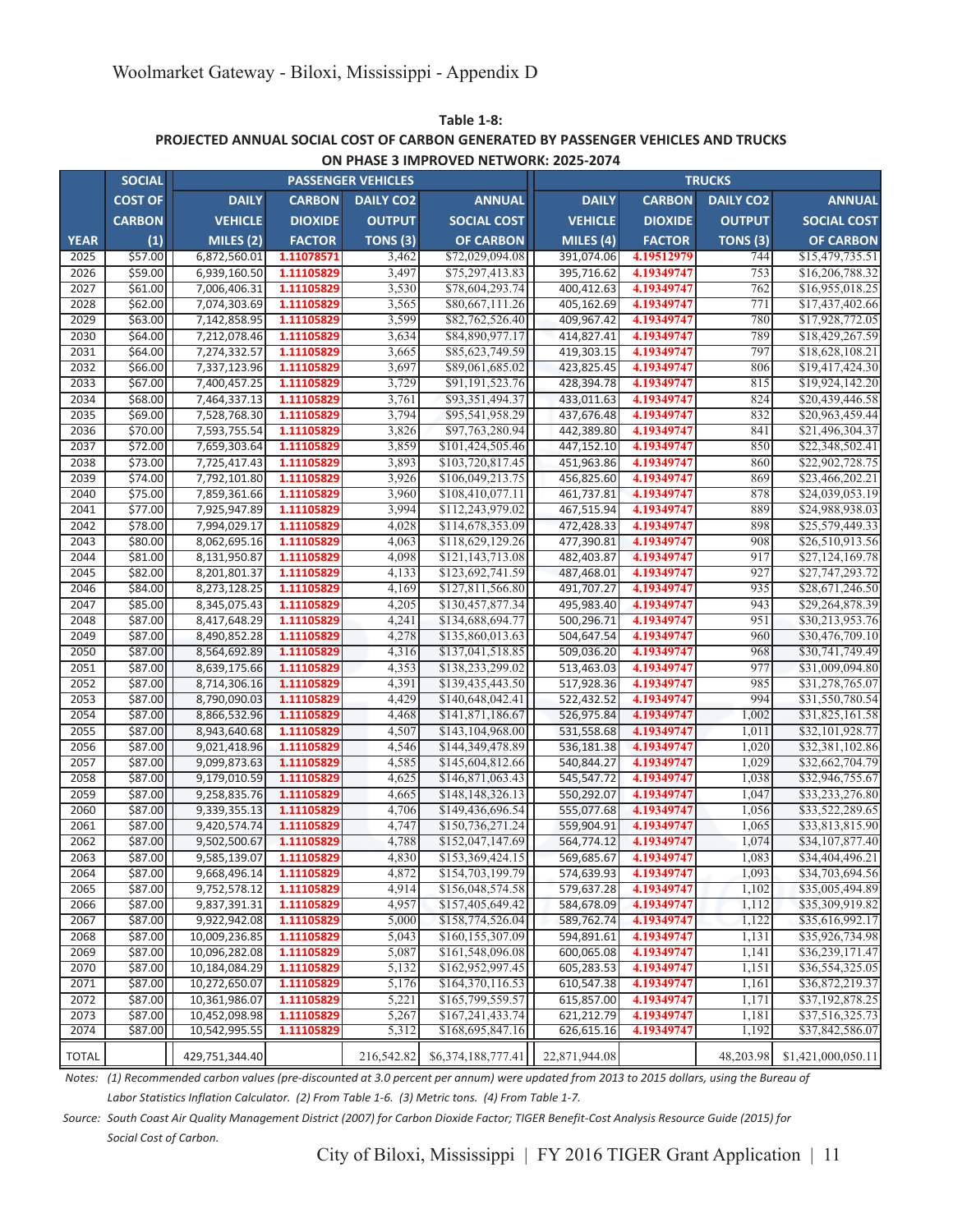|              |                    |                    |                    |                    | POPP'S FERRY CORRIDOR PHASE 3 PROJECTED ANNUAL NON-CARBON SAVINGS FOR PASSENGER VEHICLES AND TRUCKS: 2025-2074 |                     |                    |                    |                    |
|--------------|--------------------|--------------------|--------------------|--------------------|----------------------------------------------------------------------------------------------------------------|---------------------|--------------------|--------------------|--------------------|
|              | <b>PASSENGER</b>   |                    | <b>EXISTING</b>    | <b>IMPROVED</b>    | <b>PASSENGER</b>                                                                                               | <b>EXISTING</b>     | <b>IMPROVED</b>    |                    |                    |
|              | <b>VEHICLE</b>     | <b>TRUCK</b>       | <b>PASS VEH</b>    | <b>PASS VEH</b>    | <b>VEHICLE</b>                                                                                                 | <b>TRUCK</b>        | <b>TRUCK</b>       | <b>TRUCK</b>       | <b>TOTAL</b>       |
|              | <b>TIME</b>        | <b>TIME</b>        | <b>EMISSIONS</b>   | <b>EMISSIONS</b>   | <b>EMISSIONS</b>                                                                                               | <b>EMISSIONS</b>    | <b>EMISSIONS</b>   | <b>EMISSIONS</b>   | <b>NON-CARBON</b>  |
| <b>YEAR</b>  | <b>SAVINGS (1)</b> | <b>SAVINGS (1)</b> | COST(2)            | COST(3)            | <b>SAVINGS (4)</b>                                                                                             | COST <sub>(5)</sub> | COST(6)            | <b>SAVINGS (5)</b> | <b>SAVINGS (8)</b> |
| 2025         | \$10,429,809.57    | \$867,139.27       | \$70,493,665.95    | \$70,352,100.70    | \$141,565.24                                                                                                   | \$25,156,011.76     | \$25,105,493.51    | \$50,518.25        | \$11,489,032.34    |
| 2026         | \$10,502,197.00    | \$875,043.27       | \$71,046,753.94    | \$70,902,605.62    | \$144,148.33                                                                                                   | \$24,413,370.48     | \$24,363,837.65    | \$49,532.83        | \$11,570,921.43    |
| 2027         | \$10,574,843.80    | \$882,995.36       | \$71,736,741.38    | \$71,589,706.49    | \$147,034.90                                                                                                   | \$24,703,599.54     | \$24,652,965.91    | \$50,633.62        | \$11,655,507.68    |
| 2028         | \$10,647,746.04    | \$890,995.36       | \$72,433,428.82    | \$72,283,464.91    | \$149,963.91                                                                                                   | \$24,997,175.38     | \$24,945,422.01    | \$51,753.37        | \$11,740,458.68    |
| 2029         | \$10,720,899.67    | \$899,043.09       | \$73,136,881.30    | \$72,983,945.40    | \$152,935.90                                                                                                   | \$25,294,135.76     | \$25,241,243.41    | \$52,892.35        | \$11,825,771.02    |
| 2030         | \$10,794,302.61    | \$907,138.50       | \$73,847,164.52    | \$73,691,213.07    | \$155,951.45                                                                                                   | \$25,594,518.84     | \$25,540,467.98    | \$54,050.85        | \$11,911,443.42    |
| 2031         | \$10,908,717.64    | \$918,714.73       | \$74,480,710.50    | \$74,327,309.98    | \$153,400.52                                                                                                   | \$25,869,314.61     | \$25,816,034.15    | \$53,280.46        | \$12,034,113.35    |
| 2032         | \$11,024,345.26    | \$930,434.89       | \$75,119,690.76    | \$74,968,896.62    | \$150,794.14                                                                                                   | \$26,146,954.20     | \$26,094,467.20    | \$52,487.00        | \$12,158,061.30    |
| 2033         | \$11,141,198.33    | \$942,300.75       | \$75,764,151.88    | \$75,616,020.35    | \$148,131.53                                                                                                   | \$26,427,466.31     | \$26,375,796.21    | \$51,670.10        | \$12,283,300.71    |
| 2034         | \$11,259,289.83    | \$954,314.07       | \$76,414,140.89    | \$76,268,728.95    | \$145,411.94                                                                                                   | \$26,710,879.90     | \$26,660,050.55    | \$50,829.35        | \$12,409,845.18    |
| 2035         | \$11,378,632.88    | \$966,476.66       | \$77,069,705.18    | \$76,927,070.62    | \$142,634.56                                                                                                   | \$26,997,224.21     | \$26,947,259.86    | \$49,964.34        | \$12,537,708.44    |
| 2036         | \$11,499,240.75    | \$978,790.33       | \$77,730,892.56    | \$77,591,093.95    | \$139,798.61                                                                                                   | \$27,286,528.78     | \$27,237,454.10    | \$49,074.68        | \$12,666,904.37    |
| 2037         | \$11,621,126.84    | \$991,256.93       | \$78,397,751.27    | \$78,260,847.98    | \$136,903.29                                                                                                   | \$27,578,823.46     | \$27,530,663.51    | \$48,159.95        | \$12,797,447.00    |
| 2038         | \$11,744,304.69    | \$1,003,878.33     | \$79,070,329.93    | \$78,936,382.15    | \$133,947.78                                                                                                   | \$27,874,138.35     | \$27,826,918.63    | \$47,219.72        | \$12,929,350.51    |
| 2039         | \$11,868,787.99    | \$1,016,656.40     | \$79,748,677.59    | \$79,617,746.33    | \$130,931.26                                                                                                   | \$28,172,503.90     | \$28,126,250.32    | \$46,253.58        | \$13,062,629.23    |
| 2040         | \$11,994,589.02    | \$1,029,592.92     | \$80,432,843.74    | \$80,304,990.84    | \$127,852.91                                                                                                   | \$28,473,950.82     | \$28,428,689.74    | \$45,261.08        | \$13,197,295.92    |
| 2041         | \$12,120,139.17    | \$1,044,539.39     | \$81,114,288.39    | \$80,985,352.28    | \$128,936.11                                                                                                   | \$28,830,270.05     | \$28,784,442.58    | \$45,827.47        | \$13,339,442.13    |
| 2042         | \$12,248,429.82    | \$1,057,602.89     | \$81,811,033.38    | \$81,680,989.76    | \$130,043.62                                                                                                   | \$29,133,202.24     | \$29,086,893.24    | \$46,309.00        | \$13,482,385.34    |
| 2043         | \$12,378,078.29    | \$1,070,826.34     | \$82,513,762.26    | \$82,382,601.61    | \$131,160.65                                                                                                   | \$29,439,222.92     | \$29,392,427.48    | \$46,795.44        | \$13,626,860.72    |
|              |                    |                    |                    |                    | \$132,287.28                                                                                                   |                     | \$29,701,076.06    |                    |                    |
| 2044         | \$12,509,098.93    | \$1,084,211.65     | \$83,222,526.41    | \$83,090,239.13    | \$133,423.58                                                                                                   | \$29,748,362.90     |                    | \$47,286.84        | \$13,772,884.69    |
| 2045         | \$12,641,506.27    | \$1,097,760.78     | \$83,937,377.64    | \$83,803,954.07    |                                                                                                                | \$30,060,653.29     | \$30,012,870.05    | \$47,783.24        | \$13,920,473.86    |
| 2046         | \$12,776,668.58    | \$1,109,497.98     | \$84,658,369.19    | \$84,532,754.30    | \$125,614.90                                                                                                   | \$30,376,222.01     | \$30,273,876.66    | \$102,345.35       | \$14,114,126.81    |
| 2047         | \$12,913,276.04    | \$1,121,360.67     | \$85,385,553.80    | \$85,267,892.53    | \$117,661.27                                                                                                   | \$30,695,103.50     | \$30,537,153.12    | \$157,950.38       | \$14,310,248.36    |
| 2048         | \$13,051,344.11    | \$1,133,350.20     | \$86,118,984.66    | \$86,009,423.89    | \$109,560.77                                                                                                   | \$31,017,332.51     | \$30,802,719.16    | \$214,613.35       | \$14,508,868.43    |
| 2049         | \$13,190,888.39    | \$1,145,467.92     | \$86,858,715.42    | \$86,757,403.96    | \$101,311.45                                                                                                   | \$31,342,944.21     | \$31,070,594.70    | \$272,349.51       | \$14,710,017.27    |
| 2050         | \$13,331,924.67    | \$1,157,715.20     | \$87,604,800.20    | \$87,511,888.84    | \$92,911.35                                                                                                    | \$31,671,974.08     | \$31,340,799.81    | \$331,174.28       | \$14,913,725.50    |
| 2051         | \$13,474,468.90    | \$1,170,093.43     | \$88,357,293.57    | \$88,272,935.09    | \$84,358.48                                                                                                    | \$32,004,458.03     | \$31,613,354.75    | \$391,103.28       | \$15,120,024.09    |
| 2052         | \$13,618,537.21    | \$1,182,604.01     | \$89,116,250.59    | \$89,040,599.77    | \$75,650.82                                                                                                    | \$32,340,432.30     | \$31,888,279.97    | \$452,152.33       | \$15,328,944.37    |
| 2053         | \$13,764,145.88    | \$1,195,248.35     | \$89,881,726.78    | \$89,814,940.44    | \$66,786.34                                                                                                    | \$32,679,933.54     | \$32,165,596.07    | \$514,337.47       | \$15,540,518.04    |
| 2054         | \$13,911,311.40    | \$1,208,027.88     | \$90,653,778.12    | \$90,596,015.15    | \$57,762.98                                                                                                    | \$33,022,998.77     | \$32,445,323.85    | \$577,674.93       | \$15,754,777.18    |
| 2055         | \$14,060,050.41    | \$1,220,944.05     | \$91,432,461.11    | \$91,383,882.47    | \$48,578.64                                                                                                    | \$33,369,665.41     | \$32,727,484.27    | \$642,181.14       | \$15,971,754.24    |
| 2056         | \$14,210,379.72    | \$1,233,998.32     | \$92,217,832.70    | \$92,178,601.47    | \$39,231.23                                                                                                    | \$33,719,971.27     | \$33,012,098.51    | \$707,872.76       | \$16,191,482.03    |
| 2057         | \$14,362,316.35    | \$1,247,192.16     | \$93,009,950.35    | \$92,980,231.74    | \$29,718.62                                                                                                    | \$34,073,954.54     | \$33,299,187.88    | \$774,766.66       | \$16,413,993.78    |
| 2058         | \$14,515,877.47    | \$1,260,527.08     | \$93,808,872.00    | \$93,788,833.37    | \$20,038.63                                                                                                    | \$34,431,653.84     | \$33,588,773.93    | \$842,879.90       | \$16,639,323.08    |
| 2059         | \$14,671,080.46    | \$1,274,004.56     | \$94,614,656.10    | \$94,604,467.00    | \$10,189.09                                                                                                    | \$34,793,108.16     | \$33,880,878.36    | \$912,229.80       | \$16,867,503.93    |
| 2060         | \$14,827,942.88    | \$1,287,626.15     | \$95,427,361.59    | \$95,427,193.79    | \$167.80                                                                                                       | \$35,158,356.94     | \$34,175,523.07    | \$982,833.87       | \$17,098,570.70    |
| 2061         | \$14,986,482.46    | \$1,301,393.38     | \$96,247,047.92    | \$96,257,075.40    | $-$10,027.48$                                                                                                  | \$35,527,440.00     | \$34,472,730.16    | \$1,054,709.84     | \$17,332,558.20    |
| 2062         | \$15,146,717.13    | \$1,315,307.81     | \$97,073,775.06    | \$97,094,174.08    | $-$ \$20,399.01                                                                                                | \$35,900,397.60     | \$34,772,521.91    | \$1,127,875.69     | \$17,569,501.63    |
| 2063         | \$15,308,665.03    | \$1,329,371.02     | \$97,907,603.49    | \$97,938,552.57    | $-$ \$30,949.08                                                                                                | \$36,277,270.41     | \$35,074,920.79    | \$1,202,349.62     | \$17,809,436.59    |
| 2064         | \$15,472,344.47    | \$1,343,584.58     | \$98,748,594.20    | \$98,790,274.19    | $-$ \$41,679.99                                                                                                | \$36,658,099.53     | \$35,379,949.48    | \$1,278,150.05     | \$18,052,399.10    |
| 2065         | \$15,637,773.95    | \$1,357,950.11     | \$99,596,808.71    | \$99,649,402.80    | $-$52,594.09$                                                                                                  | \$37,042,926.49     | \$35,687,630.85    | \$1,355,295.64     | \$18,298,425.62    |
| 2066         | \$15,804,972.20    | \$1,372,469.25     | \$100,452,309.08   | \$100,516,002.82   | $-563,693.73$                                                                                                  | \$37,431,793.26     | \$35,997,987.97    | \$1,433,805.29     | \$18,547,553.01    |
| 2067         | \$15,973,958.13    | \$1,387,143.61     | \$101,315,157.89   | \$101,390,139.21   | -\$74,981.32                                                                                                   | \$37,824,742.25     | \$36,311,044.10    | \$1,513,698.15     | \$18,799,818.57    |
| 2068         | \$16,144,750.84    | \$1,401,974.88     | \$102,185,418.25   | \$102,271,877.52   | -\$86,459.27                                                                                                   | \$38,221,816.31     | \$36,626,822.73    | \$1,594,993.59     | \$19,055,260.04    |
| 2069         | \$16,317,369.66    | \$1,416,964.72     | \$103,063,153.83   | \$103,161,283.86   | -\$98,130.02                                                                                                   | \$38,623,058.75     | \$36,945,347.52    | \$1,677,711.24     | \$19,313,915.60    |
| 2070         | \$16,491,834.12    | \$1,432,114.83     | \$103,948,428.84   | \$104,058,424.91   | $-$109,996.06$                                                                                                 | \$39,028,513.33     | \$37,266,642.35    | \$1,761,870.98     | \$19,575,823.86    |
| 2071         | \$16,668,163.93    | \$1,447,426.93     | \$104,841,308.05   | \$104,963,367.94   | $-$122,059.89$                                                                                                 | \$39,438,224.27     | \$37,590,731.33    | \$1,847,492.94     | \$19,841,023.91    |
| 2072         | \$16,846,379.06    | \$1,462,902.74     | \$105,741,856.76   | \$105,876,180.80   | -\$134,324.04                                                                                                  | \$39,852,236.24     | \$37,917,638.74    | \$1,934,597.50     | \$20,109,555.25    |
| 2073         | \$17,026,499.65    | \$1,478,544.02     | \$106,650,140.85   | \$106,796,931.92   | $-$146,791.07$                                                                                                 | \$40,270,594.39     | \$38,247,389.10    | \$2,023,205.29     | \$20,381,457.89    |
| 2074         | \$17,208,546.08    | \$1,494,352.53     | \$107,566,226.78   | \$107,725,690.35   | $-$159,463.57$                                                                                                 | \$40,693,344.36     | \$38,580,007.13    | \$2,113,337.23     | \$20,656,772.28    |
| <b>TOTAL</b> | \$671,721,953.58   | \$57,898,870.29    | \$4,394,006,954.21 | \$4,391,221,702.96 | \$2,785,251.25                                                                                                 | \$1,592,396,873.98  | \$1,561,563,732.42 | \$30,833,141.56    | \$763,239,216.68   |

**Table 1-9:**

*Notes: (1) From Table 1-2. (2) From Table 1-3. (3) From Table 1-6. (4) Existing network cost less improved network cost. (5) From Table 1-4. (6) From Table 1-7.*

City of Biloxi, Mississippi | FY 2016 TIGER Grant Application | 12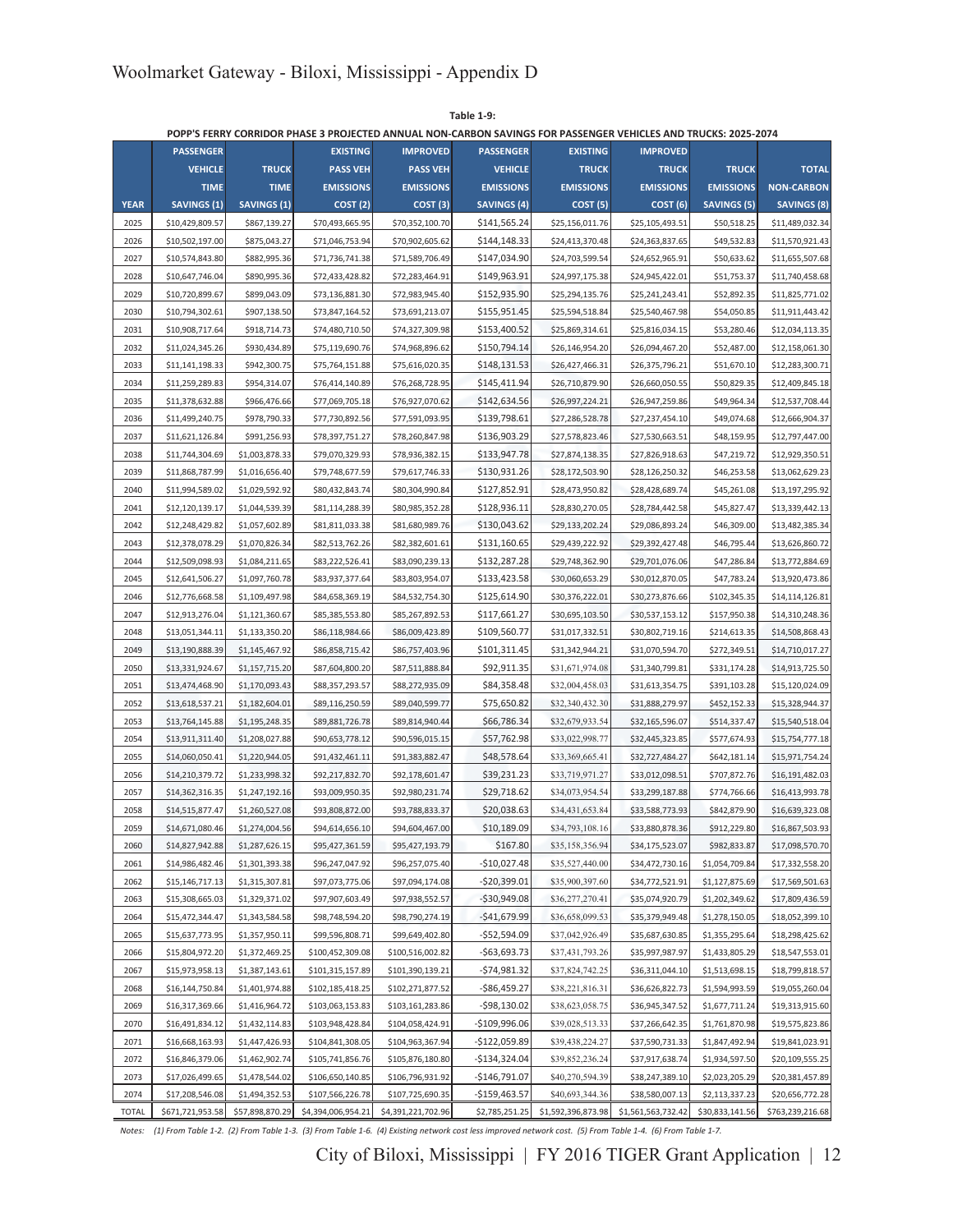|              |                     |                    |                     |                     |                     | POPP'S FERRY CORRIDOR PHASE 3 NET ANNUAL PROJECT BENEFIT DISCOUNTED AT SEVEN PERCENT PER ANNUM: 2025-2074 |                    |                    |                     |                   |                     |                     |
|--------------|---------------------|--------------------|---------------------|---------------------|---------------------|-----------------------------------------------------------------------------------------------------------|--------------------|--------------------|---------------------|-------------------|---------------------|---------------------|
|              |                     |                    | <b>EXISTING</b>     | <b>IMPROVED</b>     | <b>PASSENGER</b>    | <b>EXISTING</b>                                                                                           | <b>IMPROVED</b>    |                    | <b>UNDISCOUNTED</b> | <b>DISCOUNTED</b> | <b>TOTAL ANNUAL</b> | <b>TOTAL ANNUAL</b> |
|              | <b>PROJECT</b>      | <b>ANNUAL</b>      | <b>PASSENGER</b>    | <b>PASSENGER</b>    | <b>VEHICLE COST</b> | <b>NETWORK</b>                                                                                            | <b>NETWORK</b>     | <b>TRUCK COST</b>  | <b>ANNUAL NON-</b>  | <b>ANNUAL NET</b> | <b>SOCIAL COST</b>  | <b>DISCOUNTED</b>   |
|              | <b>CONSTRUCTION</b> | <b>MAINTENANCE</b> | <b>VEHICLE COST</b> | <b>VEHICLE COST</b> | <b>OF CARBON</b>    | <b>TRUCK COST</b>                                                                                         | <b>TRUCK COST</b>  | <b>OF CARBON</b>   | <b>CARBON</b>       | <b>NON-CARBON</b> | <b>OF CARBON</b>    | <b>NET PROJECT</b>  |
| <b>YEAR</b>  | <b>COST</b>         | COST(1)            | OF CARBON (2)       | OF CARBON (3)       | <b>SAVINGS (4)</b>  | OF CARBON (2)                                                                                             | OF CARBON (3)      | <b>SAVINGS (4)</b> | <b>BENEFIT</b> (5)  | BENEFIT (6)       | <b>SAVINGS (7)</b>  | <b>BENEFIT (8)</b>  |
| 2024         | \$95,000,000.00     |                    |                     |                     |                     |                                                                                                           |                    |                    |                     |                   |                     |                     |
| 2025         | \$0.00              | \$54,222.41        | \$72,174,033.84     | \$72,029,094.08     | \$144,939.76        | \$15,510,884.44                                                                                           | \$15,479,735.51    | \$31,148.93        | \$11,489,032.3      | \$11,434,809.93   | \$176,088.68        | \$11,610,898.62     |
| 2026         | \$0.00              | \$54,222.41        | \$75,450,497.01     | \$75,297,413.83     | \$153,083.18        | \$16,239,737.48                                                                                           | \$16,206,788.32    | \$32,949.16        | \$11,570,921.43     | \$10,763,270.11   | \$186,032.34        | \$10,949,302.45     |
| 2027         | \$0.00              | \$54,222.41        | \$78,765,735.58     | \$78,604,293.74     | \$161,441.84        | \$16,989,841.40                                                                                           | \$16,955,018.25    | \$34,823.15        | \$11,655,507.68     | \$10,133,011.86   | \$196,265.00        | \$10,329,276.85     |
| 2028         | \$0.00              | \$54,222.41        | \$80,834,468.42     | \$80,667,111.26     | \$167,357.16        | \$17,473,579.41                                                                                           | \$17,437,402.66    | \$36,176.75        | \$11,740,458.68     | \$9,539,449.86    | \$203,533.91        | \$9,742,983.76      |
| 2029         | \$0.00              | \$54,222.41        | \$82,935,953.06     | \$82,762,526.40     | \$173,426.66        | \$17,966,341.31                                                                                           | \$17,928,772.05    | \$37,569.26        | \$11,825,771.02     | \$8,980,458.07    | \$210,995.92        | \$9,191,453.99      |
| 2030         | \$0.00              | \$54,222.41        | \$85,070,630.49     | \$84,890,977.17     | \$179,653.32        | \$18,468,269.13                                                                                           | \$18,429,267.59    | \$39,001.54        | \$11,911,443.42     | \$8,454,034.71    | \$218,654.86        | \$8,672,689.57      |
| 2031         | \$0.00              | \$54,222.41        | \$85,800,464.29     | \$85,623,749.59     | \$176,714.69        | \$18,666,553.86                                                                                           | \$18,628,108.21    | \$38,445.65        | \$12,034,113.3      | \$7,982,707.17    | \$215,160.34        | \$8,197,867.51      |
| 2032         | \$0.00              | \$54,222.41        | \$89,240,825.71     | \$89,061,685.02     | \$179,140.69        | \$19,456,480.94                                                                                           | \$19,417,424.30    | \$39,056.65        | \$12,158,061.30     | \$7,537,662.54    | \$218,197.34        | \$7,755,859.88      |
| 2033         | \$0.00              | \$54,222.41        | \$91,370,167.65     | \$91,191,523.76     | \$178,643.89        | \$19,963,173.53                                                                                           | \$19,924,142.20    | \$39,031.33        | \$12,283,300.73     | \$7,117,434.91    | \$217,675.22        | \$7,335,110.13      |
| 2034         | \$0.00              | \$54,222.41        | \$93,529,475.85     | \$93,351,494.37     | \$177,981.48        | \$20,478,415.88                                                                                           | \$20,439,446.58    | \$38,969.31        | \$12,409,845.18     | \$6,720,640.14    | \$216,950.79        | \$6,937,590.93      |
| 2035         | \$0.00              | \$54,222.41        | \$95,719,107.70     | \$95,541,958.29     | \$177,149.41        | \$21,002,328.90                                                                                           | \$20,963,459.44    | \$38,869.46        | \$12,537,708.44     | \$6,345,971.29    | \$216,018.87        | \$6,561,990.16      |
| 2036         | \$0.00              | \$54,222.41        | \$97,939,424.49     | \$97,763,280.94     | \$176,143.55        | \$21,535,035.02                                                                                           | \$21,496,304.37    | \$38,730.65        | \$12,666,904.37     | \$5,992,194.34    | \$214,874.20        | \$6,207,068.54      |
| 2037         | \$0.00              | \$54,222.41        | \$101,601,929.40    | \$101,424,505.46    | \$177,423.94        | \$22,387,597.10                                                                                           | \$22,348,502.41    | \$39,094.69        | \$12,797,447.00     | \$5,658,144.12    | \$216,518.63        | \$5,874,662.75      |
| 2038         | \$0.00              | \$54,222.41        | \$103,896,822.13    | \$103,720,817.45    | \$176,004.68        | \$22,941,592.57                                                                                           | \$22,902,728.75    | \$38,863.82        | \$12,929,350.53     | \$5,342,720.42    | \$214,868.51        | \$5,557,588.93      |
| 2039         | \$0.00              | \$54,222.41        | \$106,223,611.52    | \$106,049,213.75    | \$174,397.77        | \$23,504,792.34                                                                                           | \$23,466,202.21    | \$38,590.13        | \$13,062,629.2      | \$5,044,884.44    | \$212,987.90        | \$5,257,872.35      |
| 2040         | \$0.00              | \$54,222.41        | \$108,582,675.89    | \$108,410,077.11    | \$172,598.78        | \$24,077,325.57                                                                                           | \$24,039,053.19    | \$38,272.38        | \$13,197,295.92     | \$4,763,654.68    | \$210,871.16        | \$4,974,525.84      |
| 2041         | \$0.00              | \$54,222.41        | \$112,422,681.72    | \$112,243,979.02    | \$178,702.71        | \$25,028,722.71                                                                                           | \$24,988,938.03    | \$39,784.68        | \$13,339,442.13     | \$4,500,163.56    | \$218,487.39        | \$4,718,650.95      |
| 2042         | \$0.00              | \$54,222.41        | \$114,860,931.54    | \$114,678,353.09    | \$182,578.45        | \$25,620,174.16                                                                                           | \$25,579,449.33    | \$40,724.83        | \$13,482,385.3      | \$4,251,012.50    | \$223,303.28        | \$4,474,315.78      |
| 2043         | \$0.00              | \$54,222.41        | \$118,817,997.7     | \$118,629,129.26    | \$188,868.45        | \$26,553,121.36                                                                                           | \$26,510,913.56    | \$42,207.81        | \$13,626,860.72     | \$4,015,653.93    | \$231,076.26        | \$4,246,730.18      |
| 2044         | \$0.00              | \$54,222.41        | \$121,336,584.98    | \$121,143,713.08    | \$192,871.90        | \$27,167,353.95                                                                                           | \$27,124,169.78    | \$43,184.17        | \$13,772,884.69     | \$3,793,324.44    | \$236,056.06        | \$4,029,380.50      |
| 2045         | \$0.00              | \$54,222.41        | \$123,889,671.78    | \$123,692,741.59    | \$196,930.19        | \$27,791,469.96                                                                                           | \$27,747,293.72    | \$44,176.24        | \$13,920,473.86     | \$3,583,302.87    | \$241,106.42        | \$3,824,409.29      |
| 2046         | \$0.00              | \$54,222.41        | \$128,001,493.61    | \$127,811,566.80    | \$189,926.82        | \$28,768,173.92                                                                                           | \$28,671,246.50    | \$96,927.42        | \$14,114,126.8      | \$3,395,650.91    | \$286,854.24        | \$3,682,505.15      |
| 2047         | \$0.00              | \$54,222.41        | \$130,637,896.32    | \$130,457,877.34    | \$180,018.98        | \$29,416,248.05                                                                                           | \$29,264,878.39    | \$151,369.66       | \$14,310,248.36     | \$3,217,772.74    | \$331,388.64        | \$3,549,161.38      |
| 2048         | \$0.00              | \$54,222.41        | \$134,860,264.31    | \$134,688,694.77    | \$171,569.53        | \$30,424,464.97                                                                                           | \$30,213,953.76    | \$210,511.22       | \$14,508,868.43     | \$3,049,162.53    | \$382,080.75        | \$3,431,243.28      |
| 2049         | \$0.00              |                    |                     | \$135,860,013.63    |                     | \$30,743,852.90                                                                                           |                    |                    |                     |                   |                     |                     |
|              |                     | \$54,222.41        | \$136,018,664.94    |                     | \$158,651.30        |                                                                                                           | \$30,476,709.10    | \$267,143.80       | \$14,710,017.27     | \$2,889,340.42    | \$425,795.11        | \$3,315,135.53      |
| 2050         | \$0.00              | \$54,222.41        | \$137,187,015.80    | \$137,041,518.85    | \$145,496.95        | \$31,066,593.68                                                                                           | \$30,741,749.49    | \$324,844.19       | \$14,913,725.50     | \$2,737,851.22    | \$470,341.14        | \$3,208,192.36      |
| 2051         | \$0.00              | \$54,222.41        | \$138,365,402.38    | \$138,233,299.02    | \$132,103.36        | \$31,392,722.50                                                                                           | \$31,009,094.80    | \$383,627.70       | \$15,120,024.09     | \$2,594,263.15    | \$515,731.06        | \$3,109,994.21      |
| 2052         | \$0.00              | \$54,222.41        | \$139,553,910.8     | \$139,435,443.50    | \$118,467.37        | \$31,722,274.93                                                                                           | \$31,278,765.07    | \$443,509.86       | \$15,328,944.37     | \$2,458,166.62    | \$561,977.23        | \$3,020,143.85      |
| 2053         | \$0.00              | \$54,222.41        | \$140,752,628.22    | \$140,648,042.41    | \$104,585.81        | \$32,055,286.92                                                                                           | \$31,550,780.54    | \$504,506.39       | \$15,540,518.0      | \$2,329,173.13    | \$609,092.20        | \$2,938,265.32      |
| 2054         | \$0.00              | \$54,222.41        | \$141,961,642.11    | \$141,871,186.67    | \$90,455.44         | \$32,391,794.78                                                                                           | \$31,825,161.58    | \$566,633.21       | \$15,754,777.18     | \$2,206,914.18    | \$657,088.64        | \$2,864,002.82      |
| 2055         | \$0.00              | \$54,222.41        | \$143,181,040.99    | \$143,104,968.00    | \$76,072.99         | \$32,731,835.21                                                                                           | \$32,101,928.77    | \$629,906.44       | \$15,971,754.24     | \$2,091,040.27    | \$705,979.43        | \$2,797,019.70      |
| 2056         | \$0.00              | \$54,222.41        | \$144,410,914.06    | \$144,349,478.89    | \$61,435.17         | \$33,075,445.30                                                                                           | \$32,381,102.86    | \$694,342.43       | \$16,191,482.0      | \$1,981,219.88    | \$755,777.60        | \$2,736,997.49      |
| 2057         | \$0.00              | \$54,222.41        | \$145,651,351.30    | \$145,604,812.66    | \$46,538.64         | \$33,422,662.51                                                                                           | \$32,662,704.79    | \$759,957.71       | \$16,413,993.78     | \$1,877,138.62    | \$806,496.35        | \$2,683,634.97      |
| 2058         | \$0.00              | \$54,222.41        | \$146,902,443.44    | \$146,871,063.43    | \$31,380.01         | \$33,773,524.71                                                                                           | \$32,946,755.67    | \$826,769.04       | \$16,639,323.08     | \$1,778,498.28    | \$858,149.05        | \$2,636,647.33      |
| 2059         | \$0.00              | \$54,222.41        | \$148,164,282.01    | \$148,148,326.13    | \$15,955.88         | \$34,128,070.17                                                                                           | \$33,233,276.80    | \$894,793.37       | \$16,867,503.93     | \$1,685,016.06    | \$910,749.25        | \$2,595,765.31      |
| 2060         | \$0.00              | \$54,222.41        | \$149,436,959.31    | \$149,436,696.54    | \$262.77            | \$34,486,337.56                                                                                           | \$33,522,289.65    | \$964,047.91       | \$17,098,570.70     | \$1,596,423.75    | \$964,310.68        | \$2,560,734.44      |
| 2061         | \$0.00              | \$54,222.41        | \$150,720,568.45    | \$150,736,271.24    | $-$15,702.79$       | \$34,848,365.94                                                                                           | \$33,813,815.90    | \$1,034,550.04     | \$17,332,558.20     | \$1,512,467.02    | \$1,018,847.25      | \$2,531,314.27      |
| 2062         | \$0.00              | \$54,222.41        | \$152,015,203.32    | \$152,047,147.69    | $-$31,944.36$       | \$35,214,194.80                                                                                           | \$34,107,877.40    | \$1,106,317.40     | \$17,569,501.63     | \$1,432,904.65    | \$1,074,373.03      | \$2,507,277.68      |
| 2063         | \$0.00              | \$54,222.41        | \$153,320,958.64    | \$153,369,424.15    | $-$48,465.52$       | \$35,583,864.03                                                                                           | \$34,404,496.21    | \$1,179,367.82     | \$17,809,436.59     | \$1,357,507.89    | \$1,130,902.31      | \$2,488,410.20      |
| 2064         | \$0.00              | \$54,222.41        | \$154,637,929.92    | \$154,703,199.79    | $-$65,269.87$       | \$35,957,413.96                                                                                           | \$34,703,694.56    | \$1,253,719.39     | \$18,052,399.10     | \$1,286,059.85    | \$1,188,449.53      | \$2,474,509.38      |
| 2065         | \$0.00              | \$54,222.41        | \$155,966,213.50    | \$156,048,574.58    | $-$82,361.08$       | \$36,334,885.31                                                                                           | \$35,005,494.89    | \$1,329,390.42     | \$18,298,425.62     | \$1,218,354.84    | \$1,247,029.34      | \$2,465,384.18      |
| 2066         | \$0.00              | \$54,222.41        | \$157,305,906.56    | \$157,405,649.42    | -\$99,742.86        | \$36,716,319.25                                                                                           | \$35,309,919.82    | \$1,406,399.43     | \$18,547,553.01     | \$1,154,197.82    | \$1,306,656.57      | \$2,460,854.39      |
| 2067         | \$0.00              | \$54,222.41        | \$158,657,107.09    | \$158,774,526.04    | $-$117,418.95$      | \$37,101,757.38                                                                                           | \$35,616,992.17    | \$1,484,765.21     | \$18,799,818.57     | \$1,093,403.84    | \$1,367,346.26      | \$2,460,750.10      |
| 2068         | \$0.00              | \$54,222.41        | \$160,019,913.94    | \$160,155,307.09    | $-$135,393.14$      | \$37,491,241.75                                                                                           | \$35,926,734.98    | \$1,564,506.76     | \$19,055,260.04     | \$1,035,797.55    | \$1,429,113.62      | \$2,464,911.17      |
| 2069         | \$0.00              | \$54,222.41        | \$161,394,426.81    | \$161,548,096.08    | $-$153,669.27$      | \$37,884,814.81                                                                                           | \$36,239,171.47    | \$1,645,643.35     | \$19,313,915.60     | \$981,212.67      | \$1,491,974.08      | \$2,473,186.75      |
| 2070         | \$0.00              | \$54,222.41        | \$162,780,746.25    | \$162,952,997.45    | $-$172,251.20$      | \$38,282,519.50                                                                                           | \$36,554,325.05    | \$1,728,194.45     | \$19,575,823.86     | \$929,491.55      | \$1,555,943.25      | \$2,485,434.80      |
| 2071         | \$0.00              | \$54,222.41        | \$164,178,973.66    | \$164,370,116.53    | $-$191,142.86$      | \$38,684,399.19                                                                                           | \$36,872,219.37    | \$1,812,179.82     | \$19,841,023.91     | \$880,484.72      | \$1,621,036.96      | \$2,501,521.68      |
| 2072         | \$0.00              | \$54,222.41        | \$165,589,211.34    | \$165,799,559.57    | $-$210,348.22$      | \$39,090,497.70                                                                                           | \$37,192,878.25    | \$1,897,619.46     | \$20,109,555.25     | \$834,050.45      | \$1,687,271.24      | \$2,521,321.69      |
| 2073         | \$0.00              | \$54,222.41        | \$167,011,562.45    | \$167,241,433.74    | -\$229,871.29       | \$39,500,859.33                                                                                           | \$37,516,325.73    | \$1,984,533.60     | \$20,381,457.89     | \$790,054.39      | \$1,754,662.31      | \$2,544,716.70      |
| 2074         | \$0.00              | \$54,222.41        | \$168,446,131.04    | \$168,695,847.16    | $-$249,716.12$      | \$39,915,528.83                                                                                           | \$37,842,586.07    | \$2,072,942.75     | \$20,656,772.28     | \$748,369.13      | \$1,823,226.63      | \$2,571,595.76      |
| <b>TOTAL</b> | \$95,000,000.00     | \$2,711,120.50     | \$6,377,594,453.41  | \$6,374,188,777.41  | \$3,405,676.00      | \$1,451,028,740.94                                                                                        | \$1,421,000,050.11 | \$30,028,690.83    | \$763,239,216.68    | \$193,096,493.98  | \$33,434,366.83     | \$226,530,860.81    |
|              |                     |                    |                     |                     |                     |                                                                                                           |                    |                    |                     |                   | BENEFIT/COST        | 2.38                |

**Table 1-10:**

Notes: (1) Maintenance cost per mile (\$22,232.30) based on Mississippi Department of Transportation (2015): 2014 Annual Report, "Maintenance Expenditures by County, Fiscal Year 2014". The figure for Harrison County was updated to 2015 using the Bureau of Labor Statistics online Inflation Calaculator. (2) From Table 1-5. (3) From Table 1-8. (4) Existing less improved. (5) From Table 1-9. (6) Undiscounted annual non-carbon *benefit less annual maintenance cost discounted at 3.0 percent. (7) A 3.0-percent per annum discount rate is built into the social cost of carbon values recommended in TIGER Benefit-Cost Analysis (BCA) Resource Guide. (8) Discounted total non-carbon savings plus total social cost of carbon savings.*

*Source: Mississippi Department of Transportation (2013):* 2012 Annual Report*, "Maintenance Expenditures by County, Fiscal Year: 2012."*